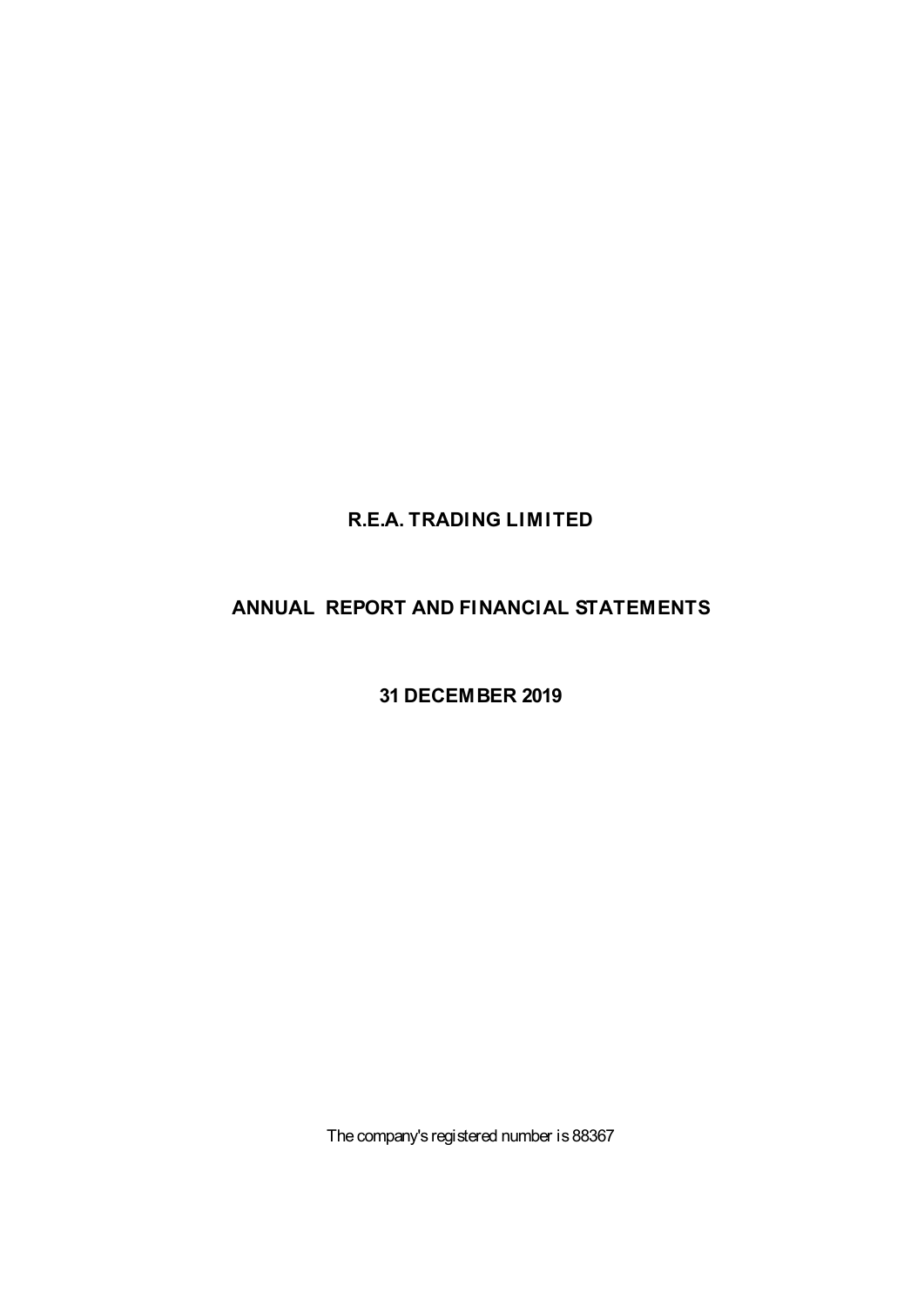#### **Principal activities and business review**

The main activity of R.E.A. Trading Limited (the "company") continues to be that of an investment holding company with the principal investment consisting of a 97 per cent interest in the company's Kenyan subsidiary, REA Vipingo Plantations Limited ("RVP"), which with its subsidiaries is principally engaged in the cultivation of sisal in Kenya and Tanzania. RVP also has a sisal spinning mill in Tanga (Tanzania) and a small horticultural business in Kenya. In addition, the company and its subsidiaries (the "group") own a physical commodity trading business in the UK, hold interests in two coal concessions in the East Kalimantan Province of Indonesia and are developing a new abaca plantation in the Ambon Province of Indonesia. The commodity trading business is principally engaged in the distribution of natural fibres, concentrating on sisal and abaca, and in particular distributes most of the raw and spun sisal fibre produced by RVP.

The area planted with sisal at 30 September 2019 was 15,385 hectares (2018: 15,573 hectares). The volume of sisal fibre produced at 20,014 tonnes was 4.0 per cent up on the production of the previous year (19,137 tonnes). Prices remained at good levels but operating costs were higher particularly as respects employment costs.

The Tanga spinning mill produced 2,521 tonnes of yarns and ropes (2018: 2,452 tonnes). International markets for spun fibre remained under pressure but demand from regional markets remained strong so that regional sales were able to compensate for reduced international sales volumes.

The seed business of the Kenyan horticultural division saw further substantial growth. Baby corn sales were at times erratic but continued to produce a contribution.

Construction of the new biomass plant on the Dwa estate in Kenya proceeded well during the year but there have been some delays in completing the plant. As a result of the Covid-19 epidemic, key specialist engineers from outside Kenya needed to commission the plant have been unable to travel to Kenya and commissioning will now be delayed until the Kenyan Covid-19 lockdown is lifted. Once the biomass plant becomes operational Dwa will not only be self-sufficient in power but will also have a new income stream from the sale of surplus power to Kenya Power and Lighting Company Limited.

The commodity trading business continued to trade principally in sisal and sisal products with sisal and sisal products accounting for some 75 per cent of the business's sales. Sales of sisal and sisal products remained well spread geographically with China the largest destination accounting for 37 per cent of volumes.

Prices for African sisal stayed steady during 2019 and were largely unchanged from the previous year but pricing levels for Brazilian sisal were impacted by fluctuations in the exchange rate of the Brazilian real against the US dollar. Prices for abaca firmed on strong demand in the first half of 2019 and then stabilised at higher levels in the second half.

During the year, the group continued to develop its new abaca plantation in Indonesia. Substantial further investment was made in securing land rights, procurement of seedlings, establishment of a nursery and initial land clearing and planting. Development is planned to continue during 2020 but, in view of constraints arising from the Covid-19 pandemic, at a slower rate than originally hoped. As a result, first crops must now be expected in 2021. It has been agreed that all abaca production from the abaca project will be marketed by the group's commodity trading business.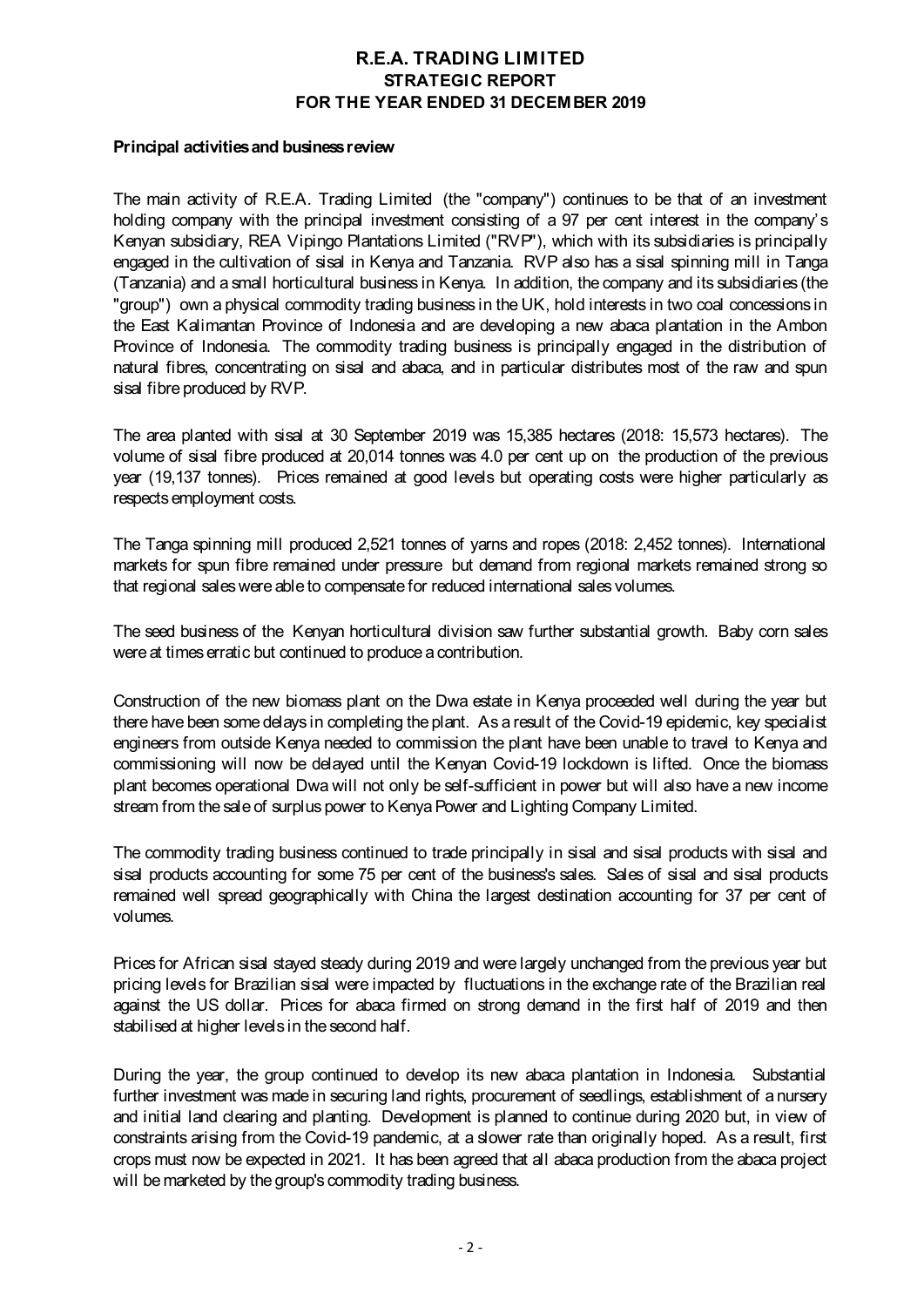### **Principal activities and business review** continued

Coal prices remained depressed during 2019 and mining operations at the group's two coal concessions remained suspended. Nevertheless, the group continued to invest in understanding the geology of the concessions and this should facilitate resumption of production when coal prices permit this.

Operating profit for the year amounted to £4,398,000 against £4,028,000 for 2018. The increase principally reflected a full year's contribution from the group's commodity trading business which in the preceding year was consolidated only for some four months following its acquisition in September 2018. Profit before tax amounted to £4,703,000 (2018: £12,126,000). The reduction reflects the fact that in 2018, the group benefited from an exceptional profit from land sales amounting to £7,231,000.

At 31 December 2019, shareholders' funds amounted to £54.4 million against £52.4 million at 31 December 2018. Net indebtedness was £nil (2018: £nil).

Against the background of the Covid-19 pandemic, the outlook is challenging and uncertain. The group has been fortunate in that none of its activities has had to be suspended as a result of the pandemic. However, operations have been and remain subject to some constraints. To-date, the group has remained profitable and this should continue but profits reported for 2020 must be expected to be below what the group would regard as a normal level.

### **Going concern**

The financial statements have been prepared on the going concern basis as the directors consider that there is a reasonable expectation that the group has adequate resources to continue in operational existence for the foreseeable future. In reaching this conclusion, the directors have had due regard to the current financial position of the group, and in particular the net cash position shown, the existing bank facililites available to the group (which, although subject to annual renewal, are expected by the directors to be renewed), budgeted future income and expenditure, the risks and uncertainties detailed below and the risks and risk management policies detailed in note 18 to the consolidated financial statements.

In particular, the directors have had regard to the uncertainties created by the Covid-19 pandemic and current economic conditions and, in particular, the impact that these could have on the group's ability to continue its plantation operations. The company continues to monitor the current economic and business environment including the impact of the Covid-19 pandemic. The directors are satisfied that such considerations do not cast significant doubt upon the company's ability to continue as a going concern.

#### **Risks and uncertainties**

The group's business involves risks and uncertainties. Those risks and uncertainties that the directors currently consider to be material are described below. There are or may be other risks and uncertainties faced by the group that the directors currently deem immaterial, or of which they are unaware, that may have a material adverse impact on the group.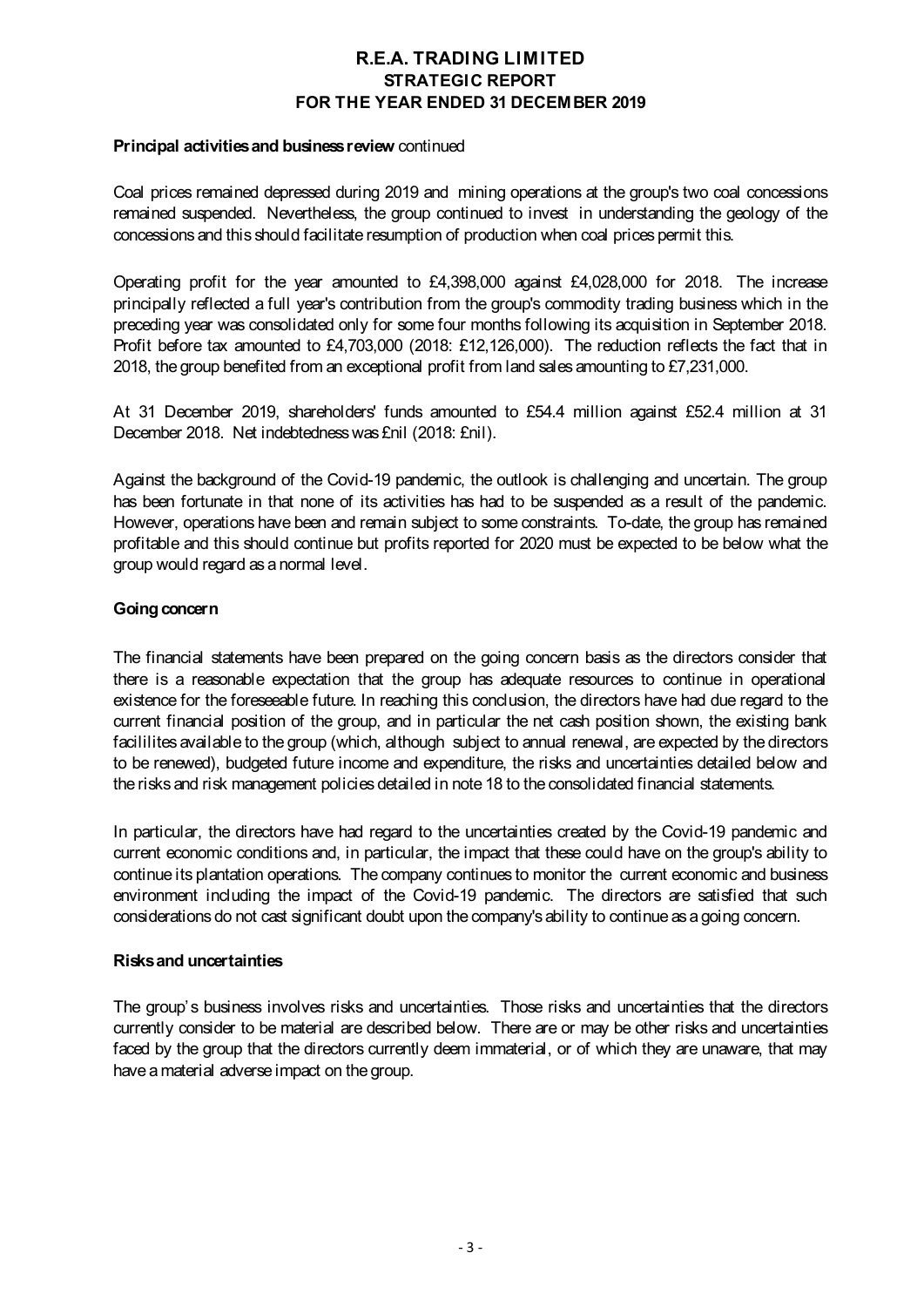### **Risks and uncertainties** continued

In addition to the risks that have long been normal aspects of its business, the group faces potential impacts from the Covid-19 pandemic. This pandemic is unprecedented in modern times and therefore there are no precedents against which the risks that it entails can be assessed. At this juncture, the impact on the group has been limited to working constraints that have caused some loss of sisal production and have complicated the logistics of office administration. The financial consequences of such constraints has been limited. Potential further consequences of Covid-19 could include adverse effects on employee health and inability to make deliveries of sisal and traded products. The group should be able to withstand such adverse effects for a limited period but could not do so indefinitely.

Where risks are reasonably capable of mitigation, the group seeks to mitigate them. Beyond that, the directors endeavour to manage the group's finances on a basis that leaves the group with some capacity to withstand adverse impacts from unmitigated risks but such management cannot provide insurance against every possible eventuality.

A large part of the group's operating activities is located in Kenya, Tanzania and Indonesia and the group is therefore significantly dependent on political and economic conditions in those countries.

The Bribery Act 2010, which applies worldwide to interests of UK companies, has created an offence of failure by a commercial organisation to prevent a bribe being paid. It will be a defence if the organisation has adequate procedures in place to prevent bribery. The group has always sought to maintain an internal culture in which propriety of dealing is regarded as paramount. To mitigate further the risks in this area, and in recognition of the implications of the Bribery Act, the group seeks regularly to reinforce its established culture and controls.

The directors do not expect that any of the various possible outcomes to the current discussions on the termination of UK membership of the European Union will materially affect the group.

The directors have considered the potential impact on the group of global climate change. Both sisal and abaca are agricultural commodities and as such dependent upon sunlight hours and rainfall. Climatic changes could therefore impact levels of production from the group's estates and the levels of business of the group's commodity trading operations. The directors consider it likely that any loss of production or traded volumes will be more than compensated by higher prices and margins.

### Agricultural activities

### Agricultural factors

Although the group's operations are located in areas in which rainfall, sunlight hours and soil conditions are well suited to the cultivation of sisal and abaca, weather and growing conditions vary from year to year and setbacks are possible. As in any agricultural operation, there are also risks that crops may be affected by pests and diseases. Over a long period, crop levels should be reasonably predictable but there can be material variations from the norm in individual years.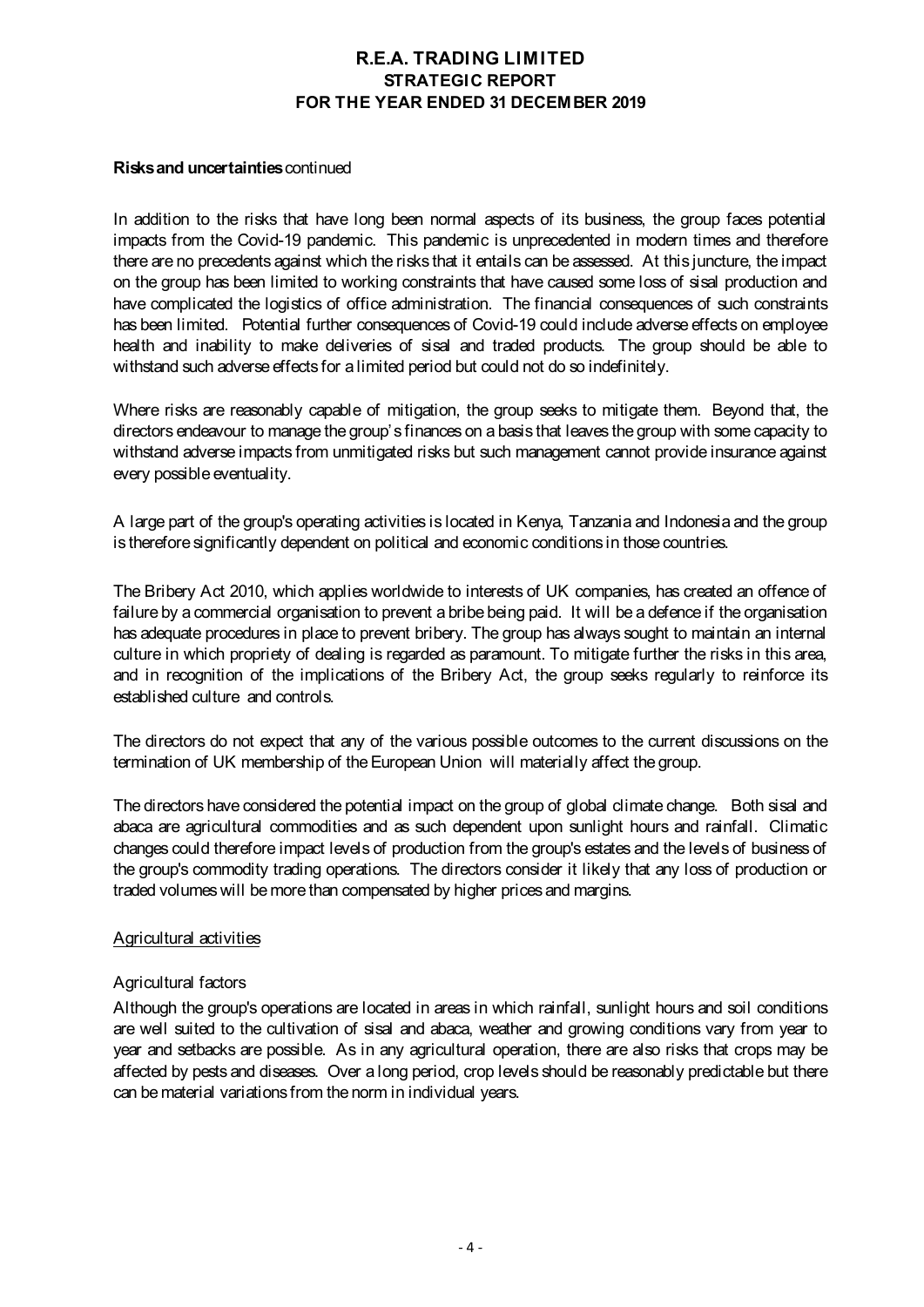#### **Risks and uncertainties** continued

### Produce prices

The profitability and cash flow of the group depend both upon world prices of the commodities that it produces, and upon the group's ability to sell its produce at price levels comparable with such world prices. The group does not use derivatives to hedge price risk.

### Financial factors

The group is exposed to credit risks, exchange rate and interest rate movements and liquidity risk. The group maintains a risk management programme which focuses on the unpredictability of financial markets and seeks to mitigate the potential adverse impact of financial risks on its financial performance within the options available to the group as further detailed in note 18 to the consolidated financial statements.

### Other relationships

The operations of the group could be seriously disrupted if there were to be a material breakdown in relations between the group and the host populations in one of its areas of operation. The group is also materially dependent upon its employees and endeavours to manage this dependence by responsible employment practices as detailed under "Employment and environmental practices" below.

### Coal activities

The profitability and cash flow of the coal operations will be dependent upon production volumes and efficiencies and the prevailing level of world coal prices. The Paris Accord on climate change, which requires progressive action to reduce global warming, may result in reduced usage of coal and this could mean that coal prices remain depressed.

#### Trading operations

The principal risks within the trading operations are counterparty default risk and exposure to foreign currency rate and commodity price movements. The group seeks to mitigate these risks by dealing principally with counterparties who have had longstanding relationships with the group, insuring some credit risks, trading to a large extent on the basis of cash against documents, carefully monitoring dealings with all counterparties, to the extent possible maintaining matched positions and covering foreign currency risks.

### **Key performance indicators ("KPIs")**

The directors are of the opinion that the development and performance of the group's business and the group's financial position can be best understood and evaluated from the information given under "Principal activities and business review" above as respect planted hectarage, agricultural and spun fibre outputs, operating profits and shareholders' funds.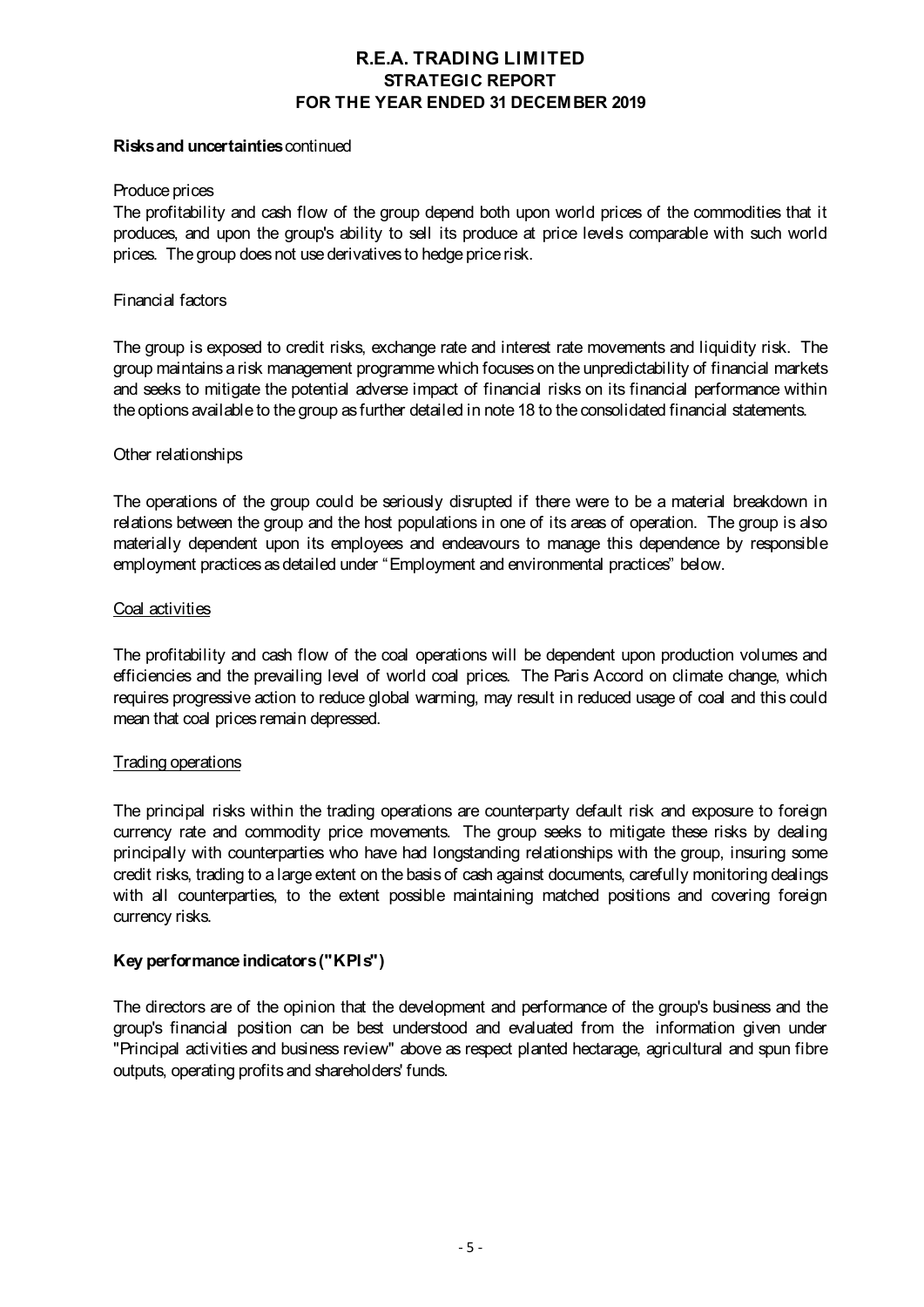### **Employment and environmental practices**

In its plantation operations, the group endeavours to employ local staff and contractors so as to provide work and income for the benefit of the local communities.

The group has adopted policies relating to health and safety, HIV/AIDS and employment practices in general. Appropriate health and safety committees with employee representation have been established and, in the sisal operations, the group supports the code of practice adopted by the Sisal Growers' and Employers' Association in Kenya which cover employment practices, health and safety, HIV/AIDS policies and environmental standards.

The group is committed to the protection of the environment. In the sisal factories in East Africa, composted sisal waste from the decorticating process is recycled by utilising it as a natural fertiliser while water waste is recycled to irrigate secondary crops in the horticultural operations. The biomass plant currently awaiting commissioning on the DwaEstate in Kenya will have a generating capacity of 1.44Mw and will reduce the group's consumption of externally generated electricity. In the abaca project in Indonesia, the group is working with the Rainforest Alliance with a view to obtaining independent sustainability certification.

### **Corporate social responsibility**

The group devotes considerable resources towards the social welfare of its employees by provision of housing, educational, health and social facilities.

The group acknowledges its responsibilities to the general community and participates in various health, educational and social projects within the areas in which it operates.

### **Statement under section 172(1) of the Companies Act 2006**

Each of the two directors acknowledges his responsibility to promote the success of the company for its shareholders having regard to the interests of other stakeholders in the group and the wider community.

Most of the group's operations comprise or are based around agricultural activities. Such activities are long term businesses and the group therefore takes strategic decisions based on long term considerations.

Employee welfare is central to decisions regarding the interests of the group's employees and their communities. As noted under "Corporate governance" in the Directors' report, the group takes pride in having a long serving workforce with low staff turnover.

The company attaches importance to fostering the group's business relationship with suppliers, customers and other stakeholders and engages with such stakeholders as detailed under "Engagement with suppliers, customers and others" in the Directors' report.

The group is committed to the protection of the environment as noted above under "Employment and environmental practices" and endeavours to foster good relations with local communities as noted under "Corporate governance" in the Directors' report.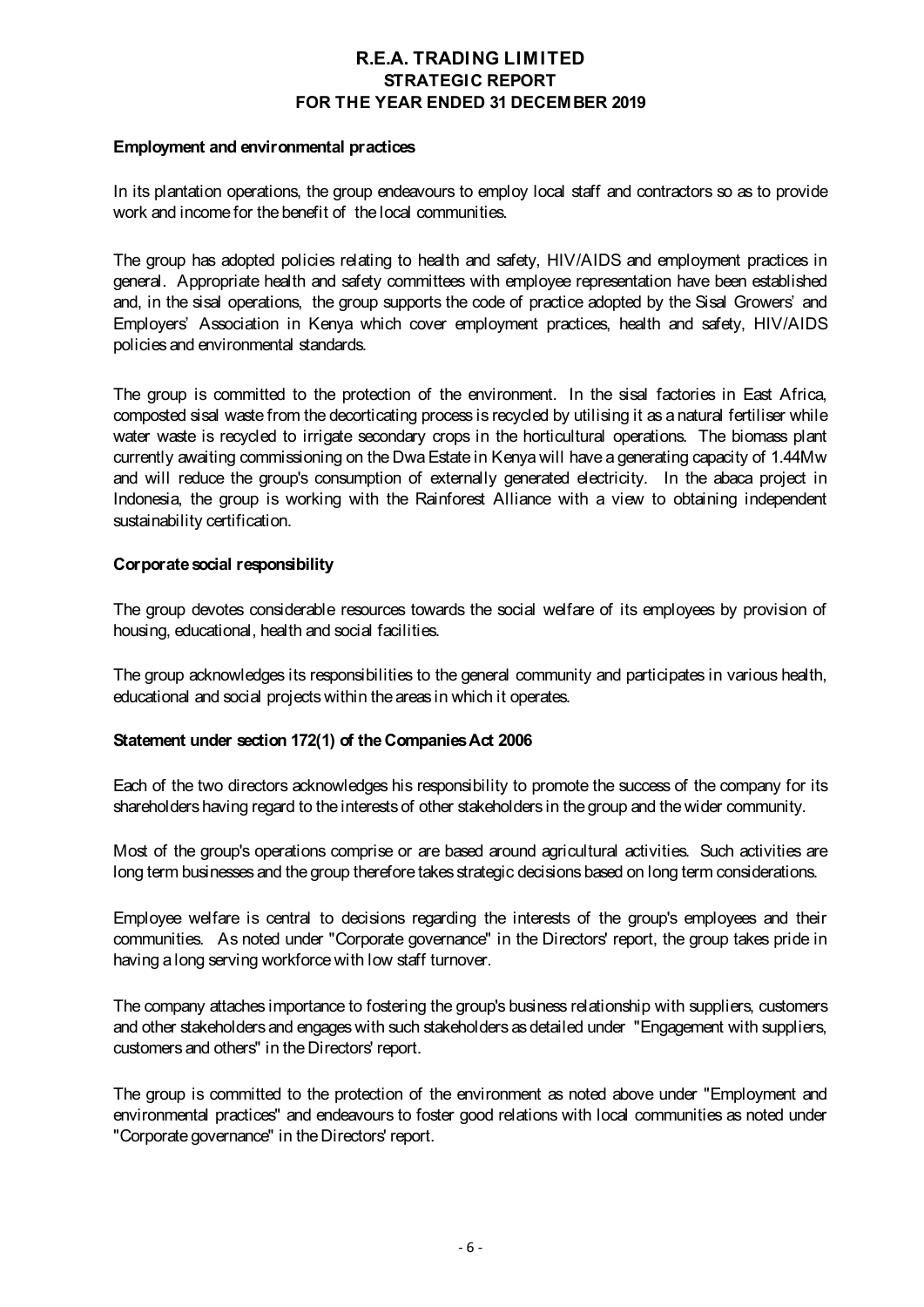## **Statement under section 172(1) of the Companies Act 2006 continued**

Reputation matters to the group and the group always considers reputational impact in taking decisions and encourages high standards of business conduct.

To ensure that the company always acts fairly as between its members, all board decisions are agreed by both its directors who are also its members.

14 September 2020

First Floor By order of the board 32-36 Great Portland Street **R.E.A. SERVICES LIMITED** London W1W 8QX Secretary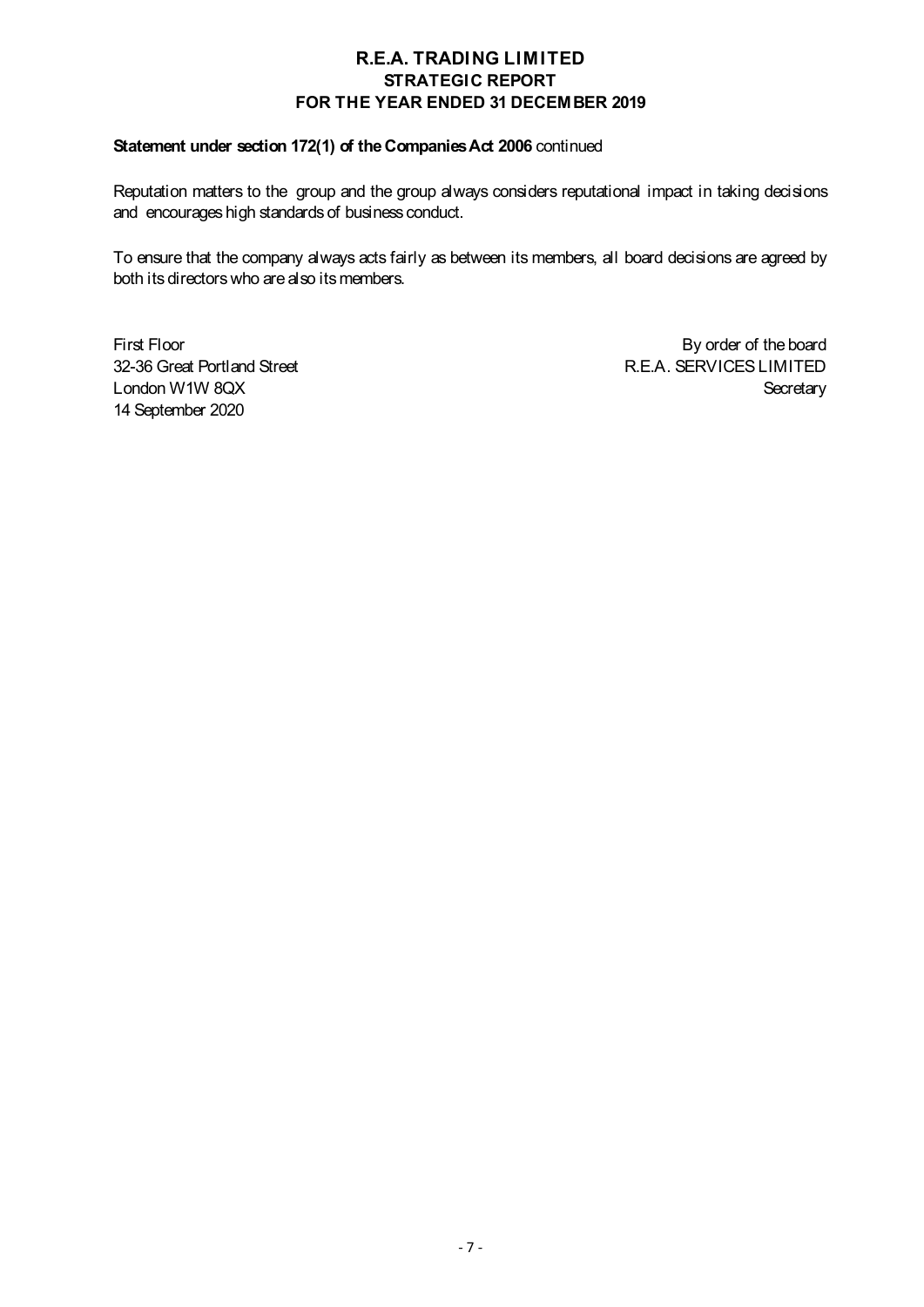The directors present their report and the audited financial statements for the year ended 31 December 2019. The accompanying Strategic Report, which is incorporated by reference in this report, contains information regarding likely future developments in the business of group. There have been no significant events since 31 December 2019 that require disclosure.

Information about the use of financial instruments is given in note 18 to the consolidated financial statements

### **Dividends**

Preference dividends paid in respect of 2019 totalled £60,000 (2018: £30,000). Holders of the preference shares waived their entitlements to dividends in respect of the period to 30 June 2018. No ordinary dividends were paid during the year (2018: interim ordinary dividend of £700,000). No final dividend is proposed (2018: £nil).

## **Directors**

The directors holding office throughout the year were Richard Robinow and Jeremy Robinow.

## **Directors' indemnities**

There were no qualifying third party indemnity provisions for the benefit of its directors made during the year and there are none at the date of this report.

### **Corporate governance**

The company is a private investment holding company of which the only employees are its two directors who together own the entire share capital of the company. As such the directors do not consider it appropriate to adopt a formal corporate governance code. Nevertheless, the directors appreciate the importance of ensuring that the affairs of the group are managed responsibly and with integrity.

The directors work closely with the boards of the subsidiary companies heading the operating units within the group to ensure that those boards develop appropriate strategies designed to generate long-term sustainable value. For the large operating units, the directors encourage the appointment by the relevant subsidiary companies of external independent non-executive directors to provide independent oversight of the relevant units. Regular visits are made by the directors to each of the operating units and there are regular telephone discussions with the management and staff of each unit.

Each operating unit is required to prepare an annual budget that is submitted for approval to the board of the subsidiary company heading that operating unit and is then approved by the directors. Operating units are then required to report monthly against budgets. Capital expenditure that has not been approved as part of an annual budget is subject to specific approval by the directors. Considerable importance is attached to the maintenance of internal control and larger operating units have internal audit functions.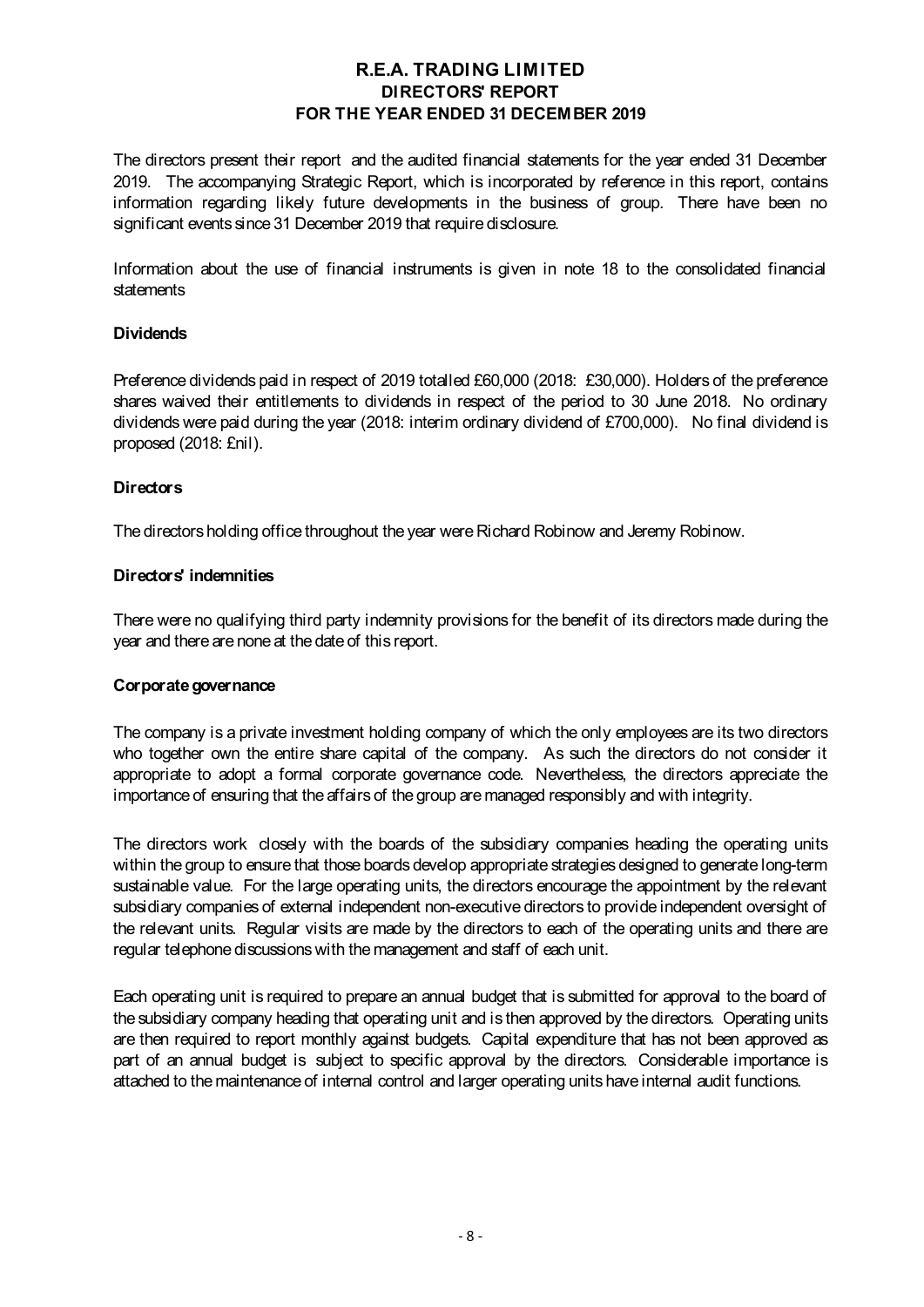### **Corporate governance** continued

The directors attach importance not only to the process established for controlling risks but also to promoting an internal culture in which all group staff are conscious of the risks in their particular area of activity, are open with each other in their disclosure of such risks and combine together in seeking to mitigate risk. In particular the directors have always emphasised and continue to emphasise the importance of integrity and ethical dealing.

The group pays close attention to its relations with stakeholders. The group takes pride in the fact that many of its employees are long-serving and that its staff turnover is low. It recognises that loyalty must be reciprocated. The group seeks to deal fairly with suppliers and customers and endeavours to liaise with, and foster good relations with, local communities where its operations are material to such communities.

The group is always open to supporting projects that enhance employee welfare and the welfare of local communities. Such projects mostly involve provision of infrastructure such as building facilities in local government schools attended by children of group employees. During the ongoing Covid-19 pandemic, the group has provided support in response to the particular requirements of each location, including hand washing facilities, protective equipment, sanitisers and other relevant medical supplies.

The directors believe that remuneration should motivate and fairly reward individual performance in a way that is consistent with the best long term interests of the group, its stakeholders and the company's shareholders. In setting remuneration policies, the directors take account of the group's strategy, commercial goals and achievements, as well as its sustainability objectives in furtherance of the long term success of the group.

### **Engagement with suppliers, customers and others**

Each director is conscious of his and the group's responsibility to its customers, suppliers and other stakeholders. There is a regular dialogue between group managers and suppliers and customers. The group endeavours to make payments to suppliers in accordance with its agreed terms of trade and expects its customers to do likewise. Relationships with other stakeholders are fostered by mutual respect and periodic meetings with senior management.

### **Auditor**

An elective resolution was passed on 25 July 2002 dispensing with the requirement to appoint an auditor annually. Therefore, Deloitte LLP are deemed to continue as auditor.

### **Disclosure of information to auditor**

In the case of each of the persons who were directors of the company at the date when this report was approved:

• So far as each of the directors is aware, there is no relevant audit information of which the company's auditor is unaware; and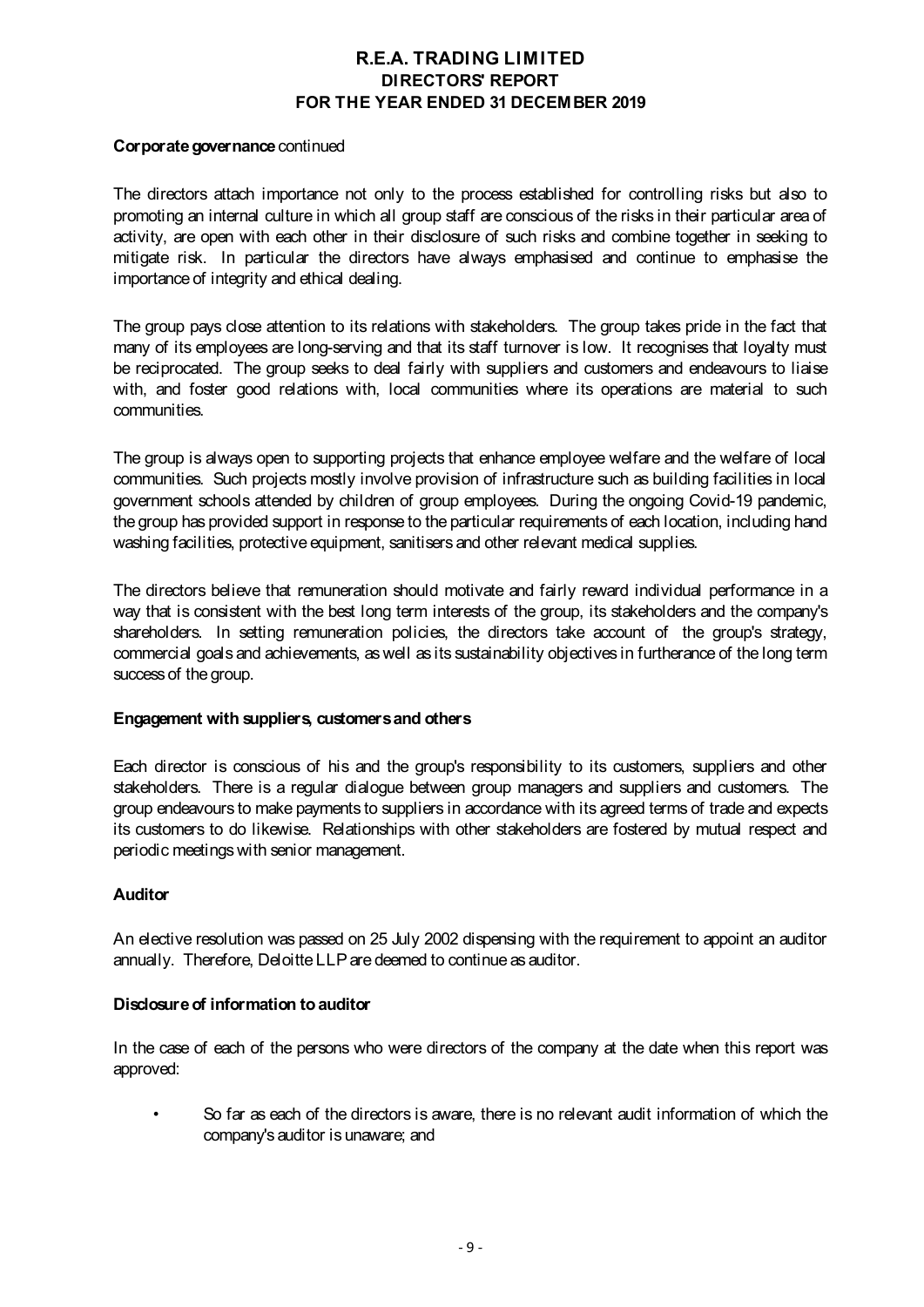## **Disclosure of information to auditor** continued

• Each of the directors has taken the steps that he ought to have taken as a director in order to make himself aware of any relevant audit information and to establish that the company's auditor is aware of that information.

This confirmation is given and should be interpreted in accordance with the provisions of section 418 of the Companies Act 2006.

14 September 2020

First Floor By order of the board 32-36 Great Portland Street **R.E.A. SERVICES LIMITED** London W1W 8QX Secretary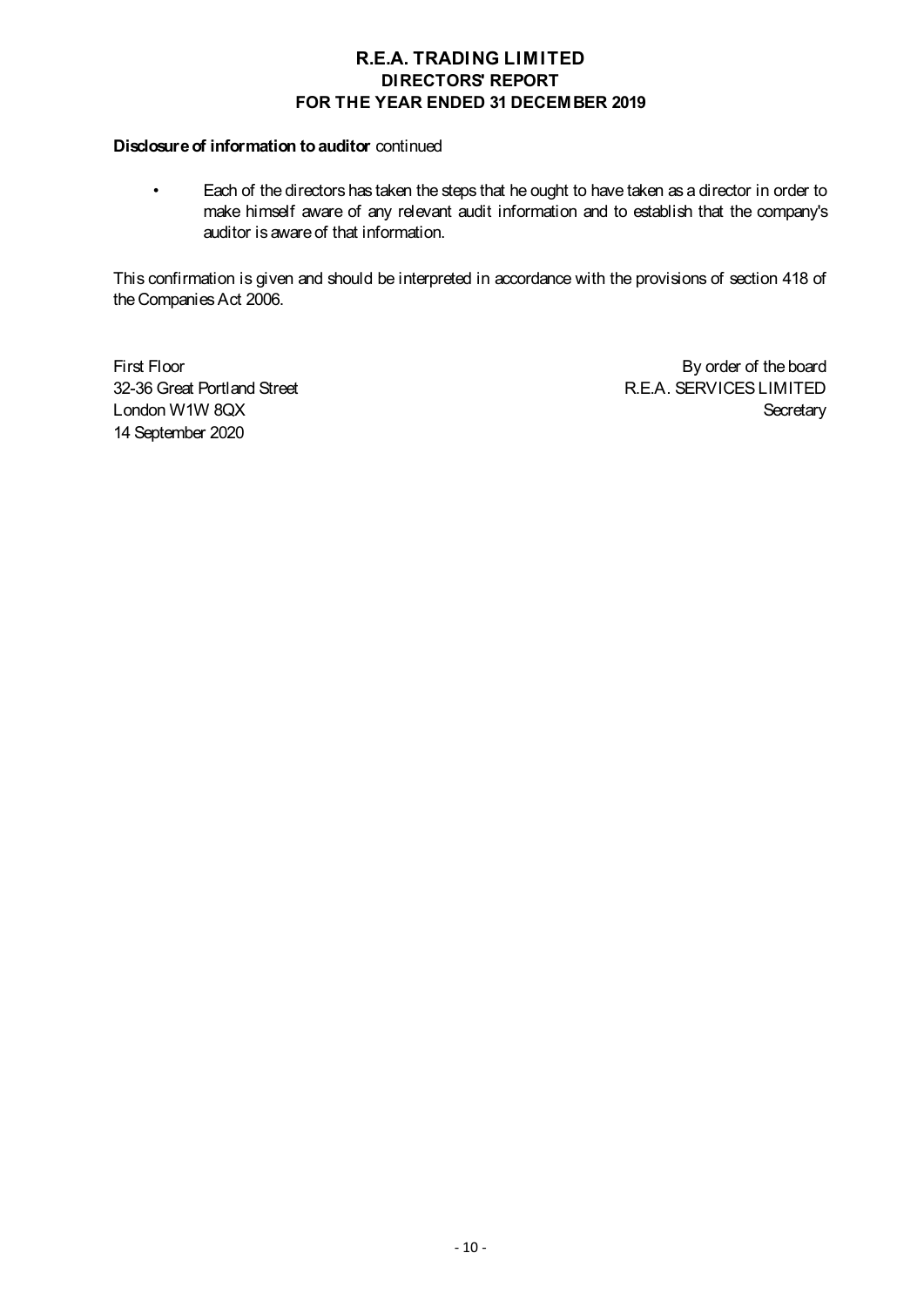## **R.E.A. TRADING LIMITED STATEMENT OF DIRECTORS' RESPONSIBILITIES FOR THE YEAR ENDED 31 DECEMBER 2019**

The directors are responsible for preparing the annual report and the financial statements in accordance with applicable law and regulations.

Company law requires the directors to prepare financial statements for each financial year. Under that law the directors have elected to prepare the group financial statements in accordance with International Financial Reporting Standards (IFRSs) as adopted by the European Union and the parent company financial statements in accordance with United Kingdom Accounting Standards (United Kingdom Generally Accepted Accounting Practice), including FRS 101 "Reduced Disclosure Framework". Under company law the directors must not approve the financial statements unless they are satisfied that they give a true and fair view of the state of affairs of the company and of the profit or loss of the company for that period.

In preparing the parent company financial statements, the directors are required to:

- select suitable accounting policies and then apply them consistently;
- make judgements and accounting estimates that are reasonable and prudent;
- $\bullet$ state whether applicable UK Accounting Standards have been followed, subject to any material departures disclosed and explained in the financial statements; and
- $\bullet$ prepare the financial statements on the going concern basis unless it is inappropriate to presume that the company will continue in business.

In preparing the group financial statements, International Accounting Standard 1 requires that directors:

- properly select and apply accounting policies;
- present information, including accounting policies, in a manner that provides relevant, reliable, comparable and understandable information;
- $\bullet$ provide additional disclosures when compliance with the specific requirements in IFRSs are insufficient to enable users to understand the impact of particular transactions, other events and conditions on the entity's financial position and financial performance; and
- make an assessment of the company's ability to continue as a going concern.

The directors are responsible for keeping adequate accounting records that are sufficient to show and explain the company's transactions and disclose with reasonable accuracy at any time the financial position of the company and enable them to ensure that the financial statements comply with the CompaniesAct 2006. They are also responsible for safeguarding the assets of the company and hence for taking reasonable steps for the prevention and detection of fraud and other irregularities.

By order of the board R.E.A. SERVICES LIMITED **Secretary** 14 September 2020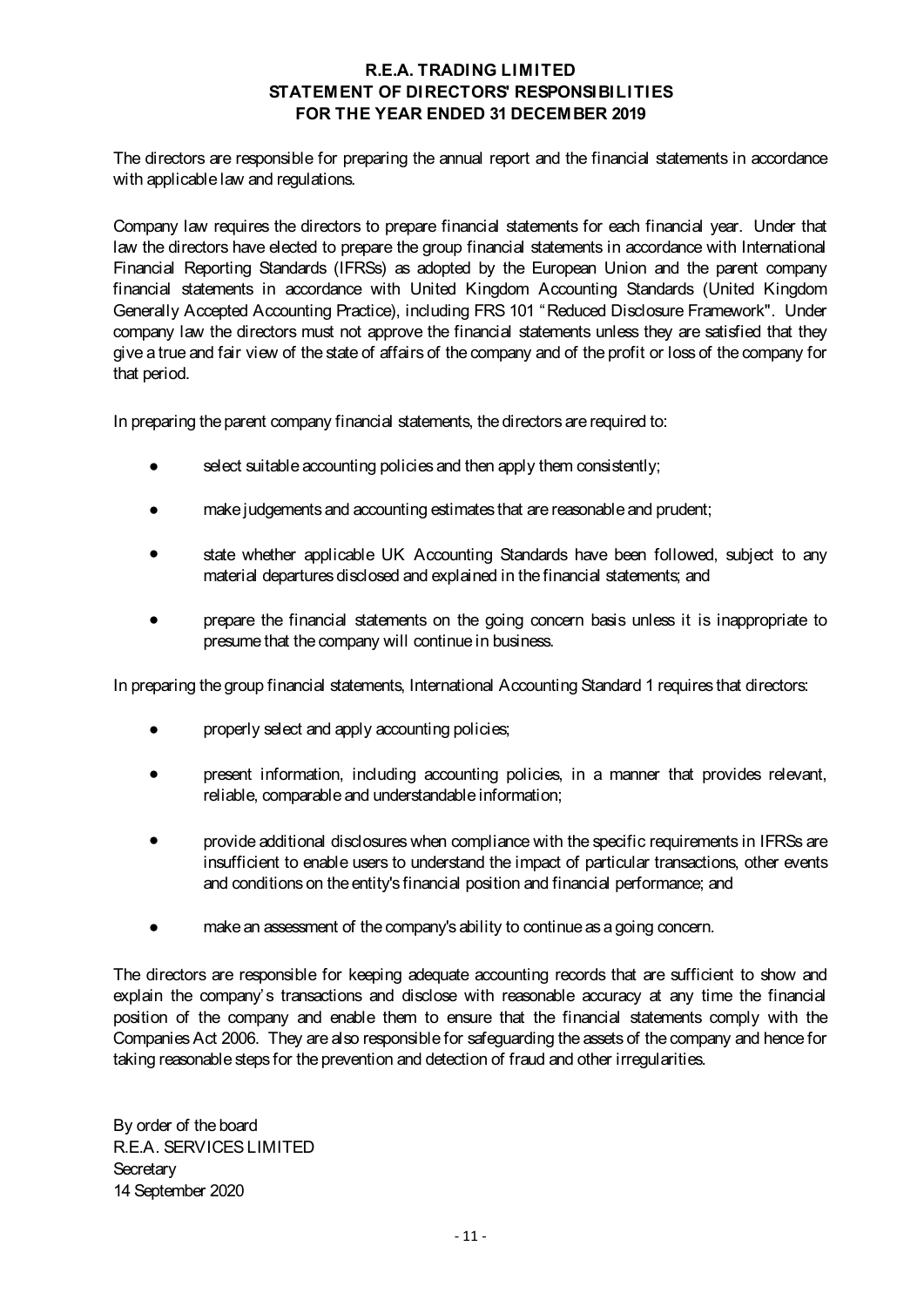## **R.E.A. TRADING LIMITED INDEPENDENT AUDITOR'S REPORT TO THE MEMBERS OF FOR THE YEAR ENDED 31 DECEMBER 2019**

## **Opinion**

In our opinion:

- the financial statements of R.E.A. Trading Limited (the 'parent company') and its subsidiaries (the 'group') give a true and fair view of the state of the group's and of the parent company's affairs as at 31 December 2019 and of the group's profit for the year then ended;
- the group financial statements have been properly prepared in accordance with International Financial Reporting Standards (IFRSs) as adopted by the European Union;
- the parent company financial statements have been properly prepared in accordance with United Kingdom Generally Accepted Accounting Practice, including Financial Reporting Standard 101 "Reduced Disclosure Framework"; and
- $\bullet$ the financial statements have been prepared in accordance with the requirements of the Companies Act 2006.

We have audited the financial statements which comprise:

- the consolidated income statement;
- the consolidated statement of comprehensive income;
- the consolidated and parent company balance sheets;
- the consolidated and parent company statements of changes in equity;
- the consolidated cash flow statement:
- the statement of accounting policies; and
- the related notes 1 to 29 of the group and (i) to (xii) of the parent company.

The financial reporting framework that has been applied in the preparation of the group financial statements is applicable law and IFRSs as adopted by the European Union. The financial reporting framework that has been applied in the preparation of the parent company financial statements is applicable law and United Kingdom Accounting Standards, including Financial Reporting Standard 101 "Reduced Disclosure Framework" (United Kingdom Generally Accepted Accounting Practice).

### **Basis of opinion**

We conducted our audit in accordance with International Standards on Auditing (UK) (ISAs(UK)) and applicable law. Our responsibilities under those standards are further described in the auditor's responsibilities for the audit of the financial statements section of our report.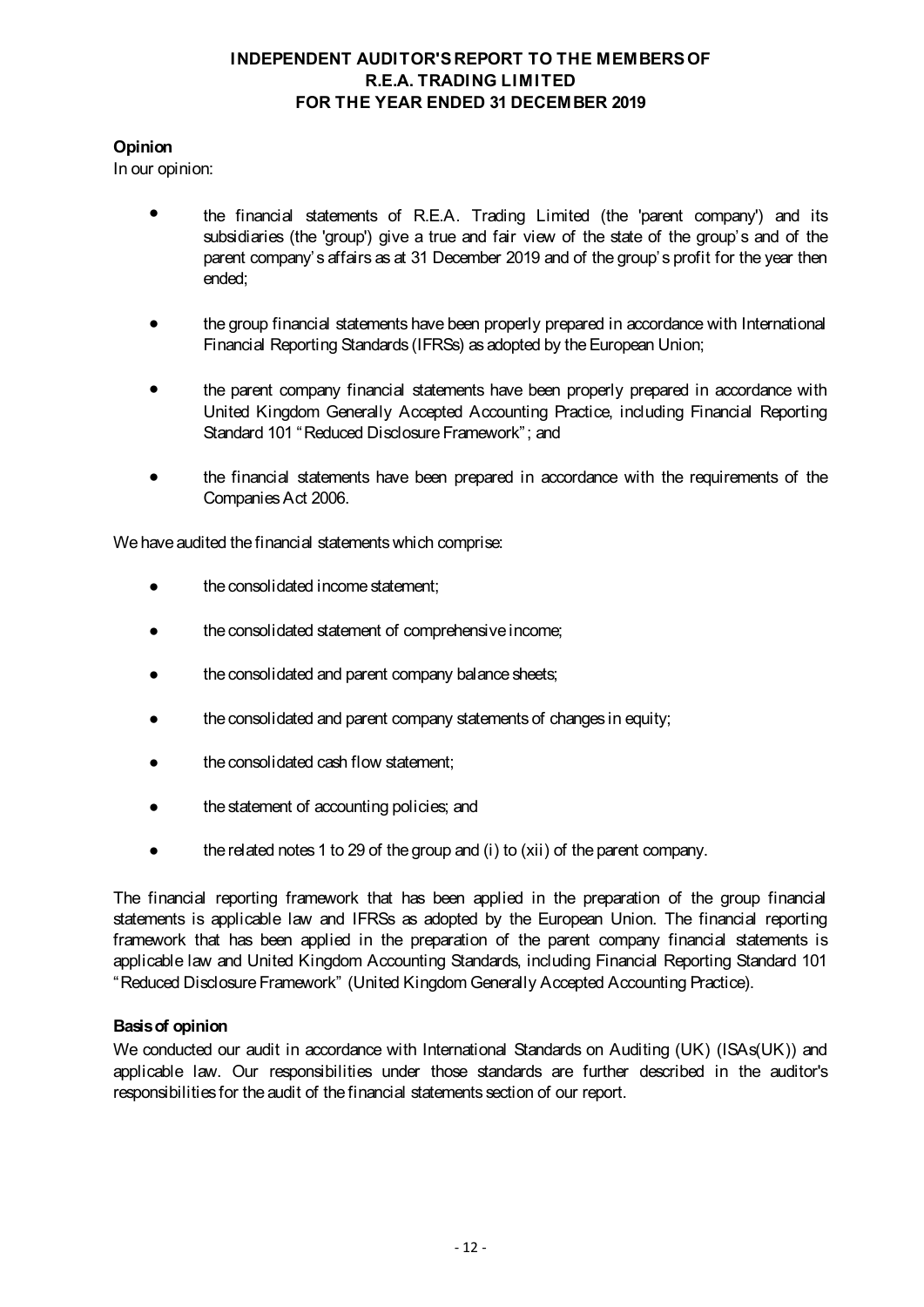## **INDEPENDENT AUDITOR'S REPORT TO THE MEMBERS OF R.E.A. TRADING LIMITED FOR THE YEAR ENDED 31 DECEMBER 2019 (continued)**

### **Basis of opinion** continued

We are independent of the group and the parent company in accordance with the ethical requirements that are relevant to our audit of the financial statements in the UK, including theFinancial Reporting Council's (the 'FRC's') Ethical Standard, and we have fulfilled our other ethical responsibilities in accordance with these requirements. We believe that the audit evidence we have obtained is sufficient and appropriate to provide a basis for our opinion.

#### **Conclusions relating to going concern**

We are required by ISAs (UK) to report in respect of the following matters where:

- the directors' use of the going concern basis of accounting in preparation of the financial statements is not appropriate; or
- the directors have not disclosed in the financial statements any identified material uncertainties that may cast significant doubt about the group's or the parent company's ability to continue to adopt the going concern basis of accounting for a period of at least twelve months from the date when the financial statements are authorised for issue.

We have nothing to report in respect of these matters.

### **Other information**

The directors are responsible for the other information. The other information comprises the information included in the annual report, other than the financial statements and our auditor's report thereon. Our opinion on the financial statements does not cover the other information and, except to the extent otherwise explicitly stated in our report, we do not express any form of assurance conclusion thereon.

In connection with our audit of the financial statements, our responsibility is to read the other information and, in doing so, consider whether the other information is materially inconsistent with the financial statements or our knowledge obtained in the audit or otherwise appears to be materially misstated. If we identify such material inconsistencies or apparent material misstatements, we are required to determine whether there is a material misstatement in the financial statements or a material misstatement of the other information. If, based on the work we have performed, we conclude that there is a material misstatement of this other information, we are required to report that fact.

We have nothing to report in respect of these matters.

### **Responsibilities of directors**

As explained more fully in the directors' responsibilities statement, the directors are responsible for the preparation of the financial statements and for being satisfied that they give a true and fair view, and for such internal control as the directors determine is necessary to enable the preparation of financial statements that are free from material misstatement, whether due to fraud or error.

In preparing the financial statements, the directors are responsible for assessing the group's and the parent company's ability to continue as a going concern, disclosing, as applicable, matters related to going concern and using the going concern basis of accounting unless the directors either intend to liquidate the group or the parent company or to cease operations, or have no realistic alternative but to do so.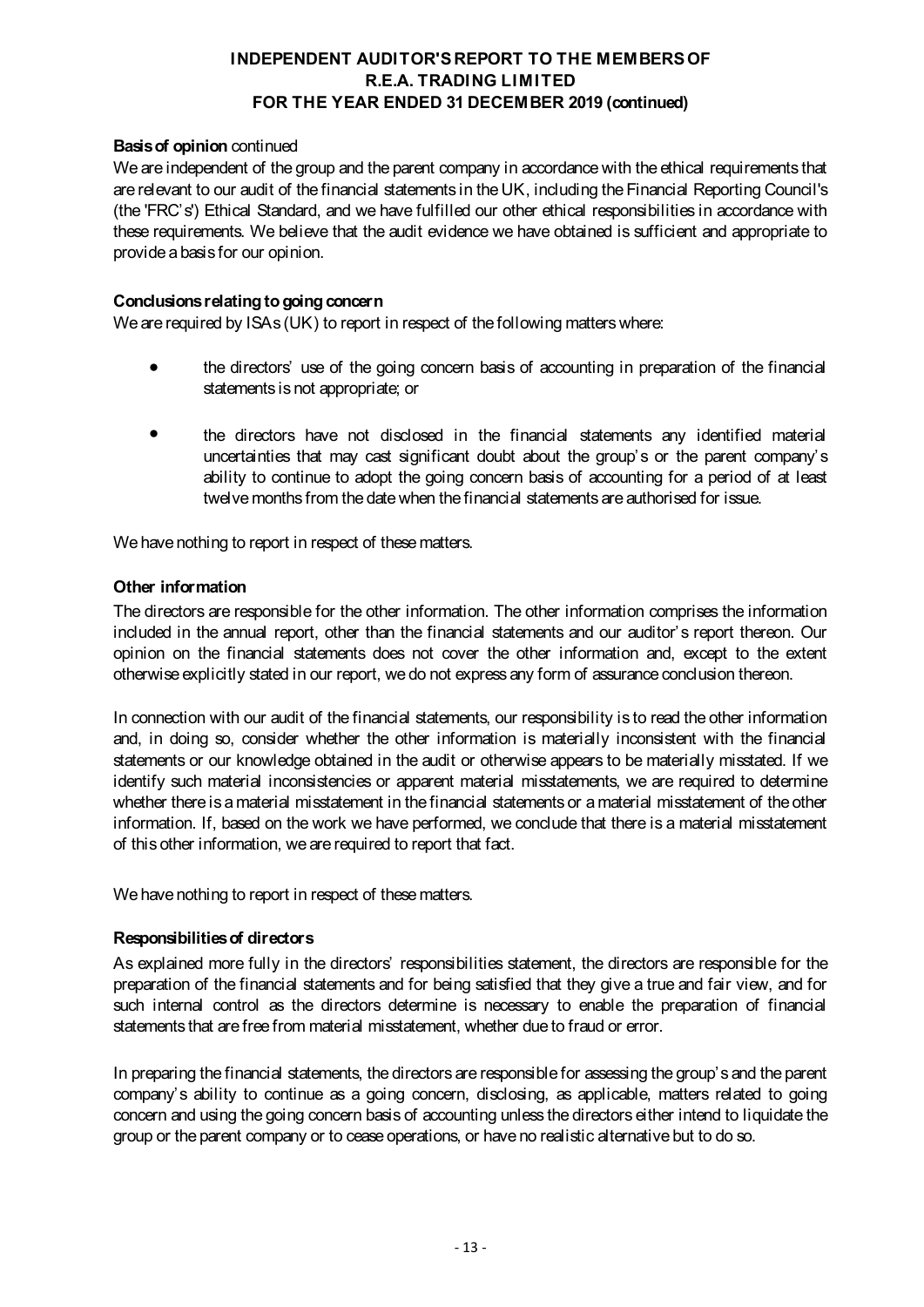## **R.E.A. TRADING LIMITED FOR THE YEAR ENDED 31 DECEMBER 2019 (continued) INDEPENDENT AUDITOR'S REPORT TO THE MEMBERS OF**

### **Auditor's responsibilities for the audit of the financial statements**

Our objectives are to obtain reasonable assurance about whether the financial statements as a whole are free from material misstatement, whether due to fraud or error, and to issue an auditor's report that includes our opinion. Reasonable assurance is a high level of assurance, but is not a guarantee that an audit conducted in accordance with ISAs (UK) will always detect a material misstatement when it exists. Misstatements can arise from fraud or error and are considered material if, individually or in the aggregate, they could reasonably be expected to influence the economic decisions of users taken on the basis of these financial statements.

A further description of our responsibilities for the audit of the financial statements is located on the FRC's website at: www.frc.org.uk/auditorsresponsibilities. This description forms part of our auditor's report.

### **Report on other legal and regulatory requirements**

#### **Opinions on other matters prescribed by the Companies Act 2006**

In our opinion, based on the work undertaken in the course of the audit:

- $\bullet$ for which the financial statements are prepared is consistent with the financial statements; and
- the strategic report and the directors' report have been prepared in accordance with applicable legal requirements.

In the light of the knowledge and understanding of the group and of the parent company and their environment obtained in the course of the audit, we have not identified any material misstatements in the strategic report or the directors' report.

#### **Matters on which we are required to report by exception**

Under the Companies Act 2006 we are required to report in respect of the following matters if, in our opinion:

- adequate accounting records have not been kept by the parent company, or returns adequate for our audit have not been received from branches not visited by us; or
- the parent company financial statements are not in agreement with the accounting records and returns; or
- certain disclosures of directors' remuneration specified by law are not made; or
- we have not received all the information and explanations we require for our audit.

We have nothing to report in respect of these matters.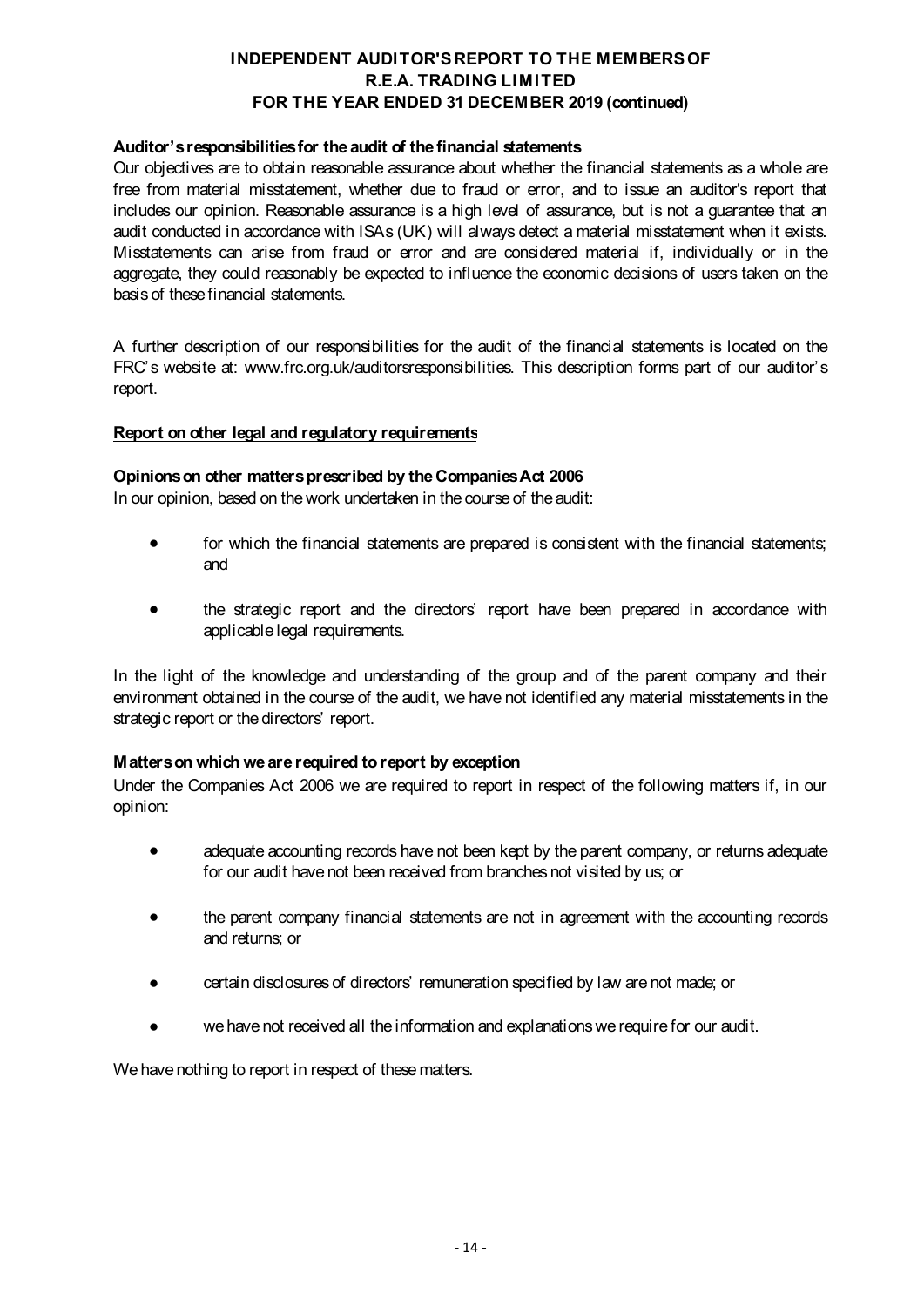## **R.E.A. TRADING LIMITED FOR THE YEAR ENDED 31 DECEMBER 2019 (continued) INDEPENDENT AUDITOR'S REPORT TO THE MEMBERS OF**

## **Use of our report**

This report is made solely to the company's members, as a body, in accordance with Chapter 3 of Part 16 of the Companies Act 2006. Our audit work has been undertaken so that we might state to the company's members those matters we are required to state to them in an auditor's report and for no other purpose. To the fullest extent permitted by law, we do not accept or assume responsibility to anyone other than the company and the company's members as a body, for our audit work, for this report, or for the opinions we have formed.

COLIN RAWLINGS FCA (Senior statutory auditor) For and on behalf of Deloitte LLP Statutory Auditor London (United Kingdom) 14 September 2020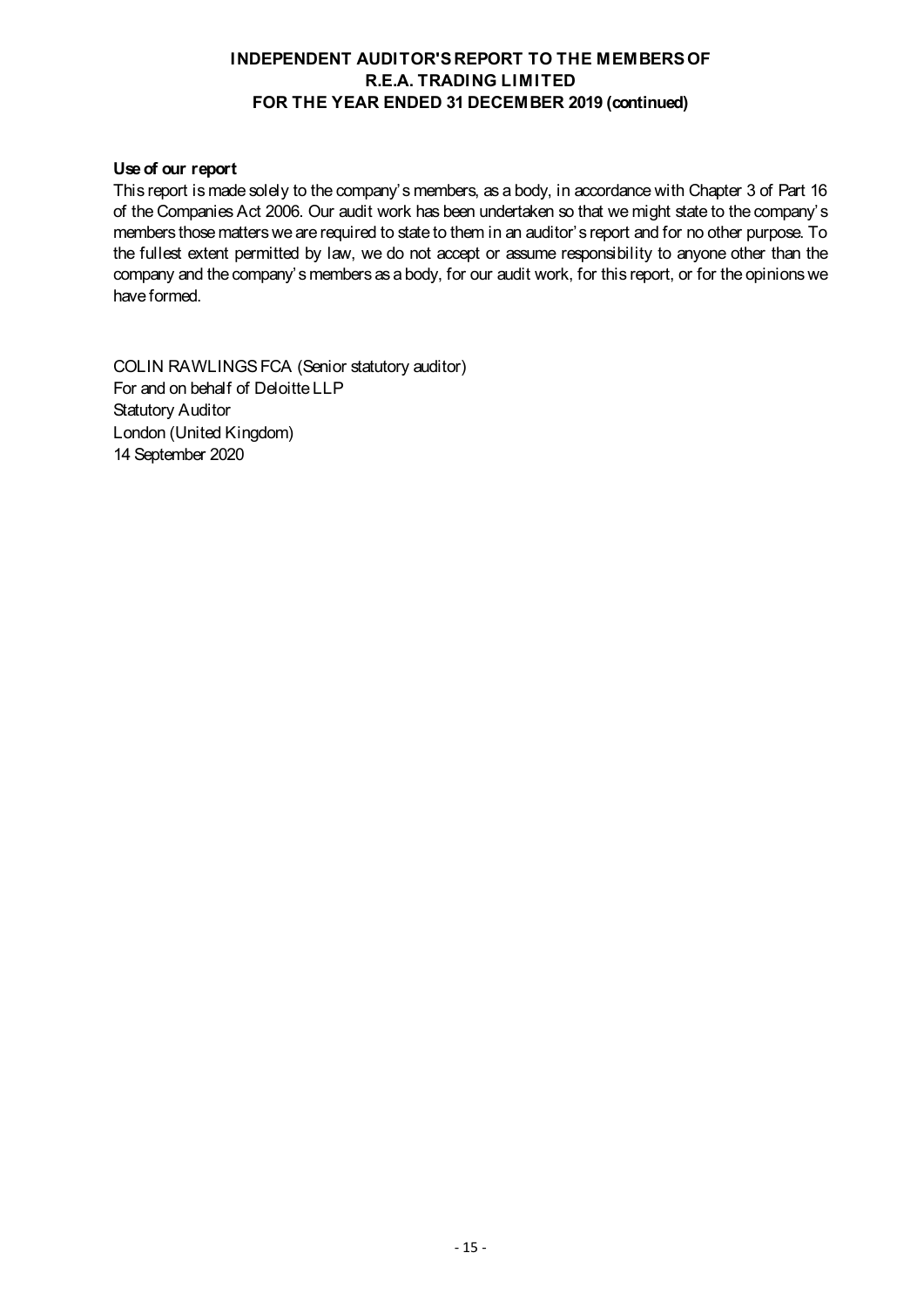## **R.E.A. TRADING LIMITED CONSOLIDATED INCOME STATEMENT FOR THE YEAR ENDED 31 DECEMBER 2019**

|                                               |              | 2019      | 2018      |
|-----------------------------------------------|--------------|-----------|-----------|
|                                               | <b>Notes</b> | £'000     | £'000     |
| <b>Revenue</b>                                | 3            | 53,618    | 34,660    |
| Cost of sales                                 |              | (36, 992) | (20, 881) |
| Gross profit                                  |              | 16,625    | 13,779    |
| Net change in fair value of biological assets | 14           | (87)      | (174)     |
| Other operating income                        |              | 257       | 213       |
| Distribution costs                            |              | (954)     | (855)     |
| Administrative expenses                       |              | (11, 376) | (8,903)   |
| Other operating expenses                      |              | (67)      | (31)      |
| Operating profit                              | 4            | 4,398     | 4,028     |
| Investment revenue                            |              | 359       | 881       |
| Gain on disposal of land                      |              |           | 7,231     |
| Finance costs                                 | 6            | (54)      | (14)      |
| Profit before tax                             |              | 4,703     | 12,126    |
| Tax                                           | 7            | (1,825)   | (3,075)   |
| Profit for the year                           |              | 2,878     | 9,051     |
|                                               |              |           |           |
| Attributable to:                              |              |           |           |
| Equity holders of the parent                  |              | 2,791     | 8,777     |
| Non-controlling interests                     |              | 87        | 274       |
|                                               |              | 2,878     | 9,051     |

All operations for both years are continuing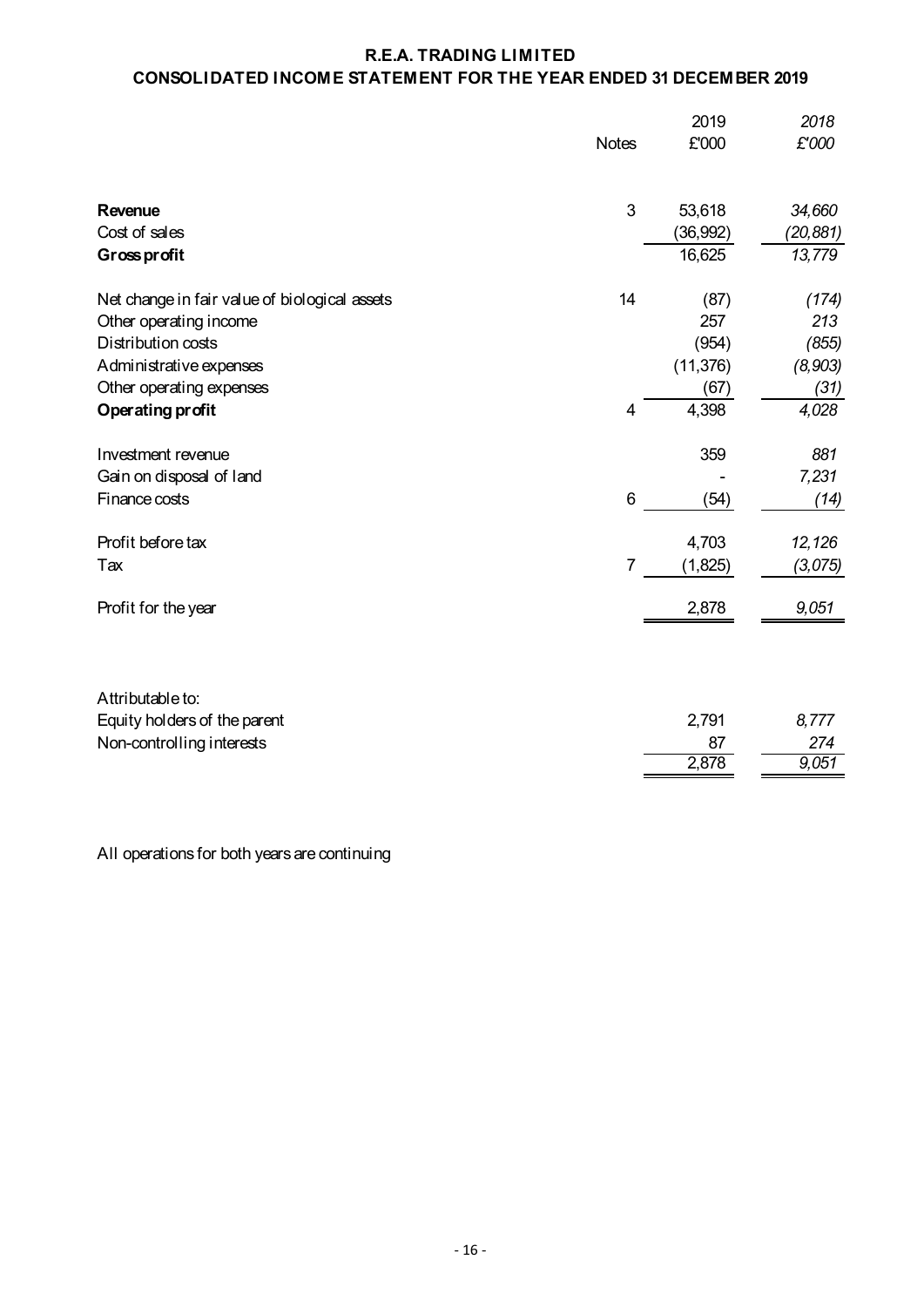## **CONSOLIDATED STATEMENT OF COMPREHENSIVE INCOME FOR THE YEAR ENDED 31 DECEMBER 2019 R.E.A. TRADING LIMITED**

|                                                                                                                                                  | 2019<br>£'000        | 2018<br>£'000           |
|--------------------------------------------------------------------------------------------------------------------------------------------------|----------------------|-------------------------|
| Profit for the year                                                                                                                              | 2,878                | 9,051                   |
| Other comprehensive income/(loss)                                                                                                                |                      |                         |
| Items that will not be reclassified subsequently to profit or loss:<br>Remeasurement of net defined benefit scheme asset<br>Deferred tax thereon | 4<br>$\overline{4}$  | (112)<br>33<br>(79)     |
| Items that may be reclassified subsequently to profit and loss:<br>Exchange differences on translation of foreign operations                     | (820)<br>(820)       | 1,570<br>1,570          |
| Total comprehensive income for the year                                                                                                          | 2,062                | 10,542                  |
| Attributable to:<br>Equity holders of the parent<br>Non-controlling interests                                                                    | 2,003<br>59<br>2,062 | 10,207<br>335<br>10,542 |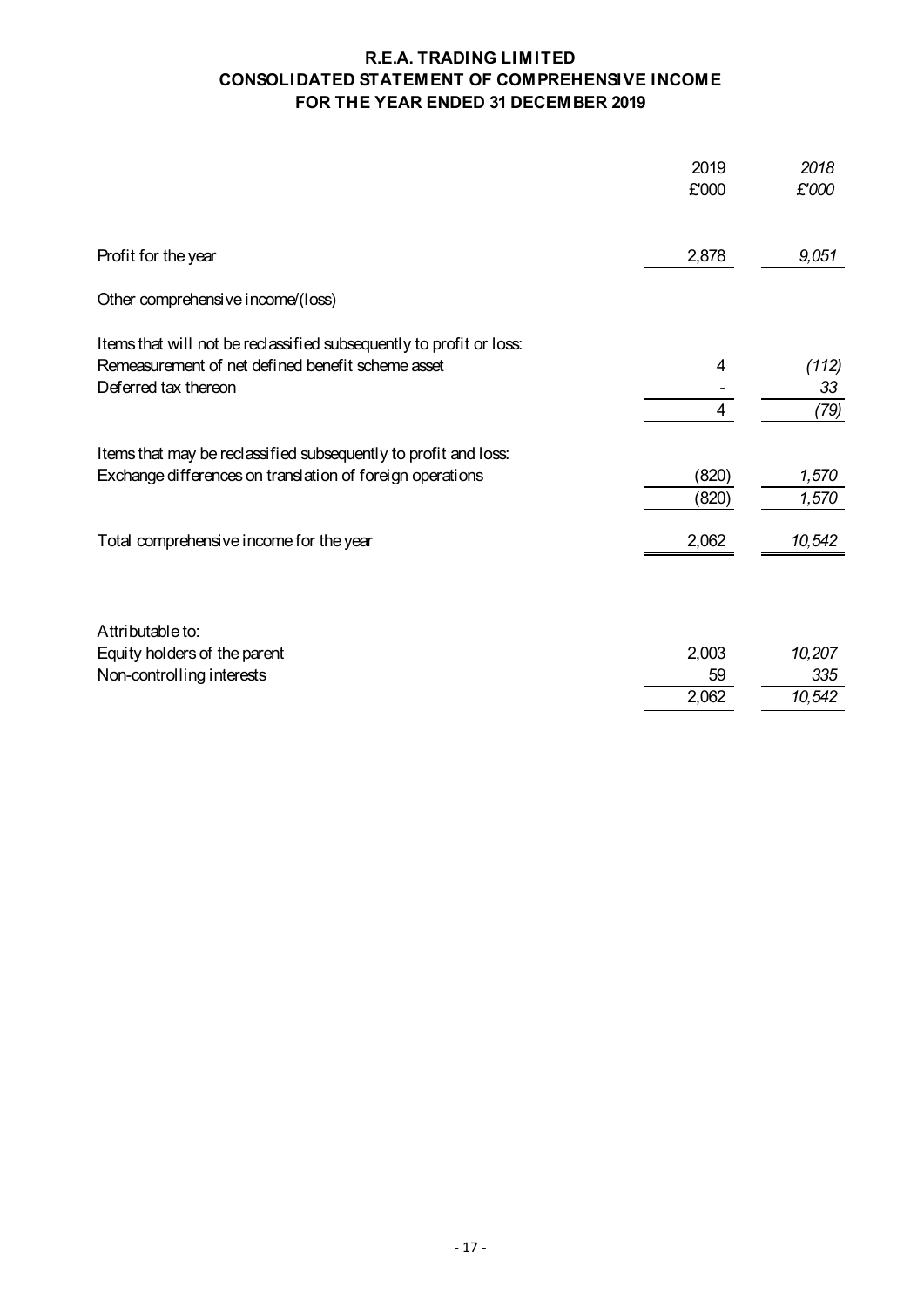## **CONSOLIDATED BALANCE SHEET AT 31 DECEMBER 2019 R.E.A. TRADING LIMITED**

|                                  |              | 2019     | 2018     |
|----------------------------------|--------------|----------|----------|
|                                  | <b>Notes</b> | £'000    | £'000    |
| Non-current assets               |              |          |          |
| Goodwill                         | 8            | 468      | 468      |
| Intangible assets                | 9            | 709      | 967      |
| Property, plant and equipment    | 10           | 27,188   | 20,415   |
| Right of use assets              | 11           | 276      |          |
| Coal development                 | 12           | 2,701    | 1,820    |
| Investments                      | 13           | 75       | 77       |
| Defined benefit scheme           | 27           | 541      | 480      |
| Deferred tax assets              | 19           | 32       | 25       |
|                                  |              | 31,990   | 24,252   |
| <b>Current assets</b>            |              |          |          |
| Biological assets                | 14           | 4,980    | 5,183    |
| Inventories                      | 15           | 8,594    | 9,585    |
| Trade and other receivables      | 16           | 19,945   | 13,627   |
| Derivative financial assets      | 18           | 889      | 1,151    |
| Cash and cash equivalents        | 17           | 2,149    | 12,631   |
|                                  |              | 36,556   | 42,177   |
|                                  |              |          |          |
| <b>Total assets</b>              |              | 68,546   | 66,429   |
| <b>Current liabilities</b>       |              |          |          |
| Trade and other payables         | 21           | (4, 430) | (4, 544) |
| Derivative financial liabilities | 18           | (36)     | (58)     |
| Current tax liabilities          |              | (335)    | (604)    |
| Borrowings and lease liabilities | 17           | (514)    | (218)    |
|                                  |              | (5, 315) | (5, 424) |
| Non-current liabilities          |              |          |          |
| Borrowings and lease liabilities | 17           | (1,029)  | (823)    |
| Deferred tax liabilities         | 19           | (4, 559) | (4,650)  |
| Provisions                       | 20           | (2, 196) | (2,063)  |
|                                  |              | (7, 784) | (7, 536) |
|                                  |              |          |          |
| <b>Total liabilities</b>         |              | (13,099) | (12,960) |
| Net assets                       |              | 55,447   | 53,469   |
| <b>Equity</b>                    |              |          |          |
| Share capital                    | 22           | 6,702    | 6,702    |
| Share premium account            | 23           | 12,285   | 12,285   |
| <b>Translation reserve</b>       | 24           | (24)     | 768      |
| Retained earnings                | 25           | 35,439   | 32,691   |
|                                  |              | 54,402   | 52,446   |
| Non-controlling interests        | 26           | 1,045    | 1,023    |
| <b>Total equity</b>              |              | 55,447   | 53,469   |
|                                  |              |          |          |

The financial statements were approved and authorised for issue by the Board on 14 September 2020 and are signed on its behalf.

RICHARD ROBINOW Director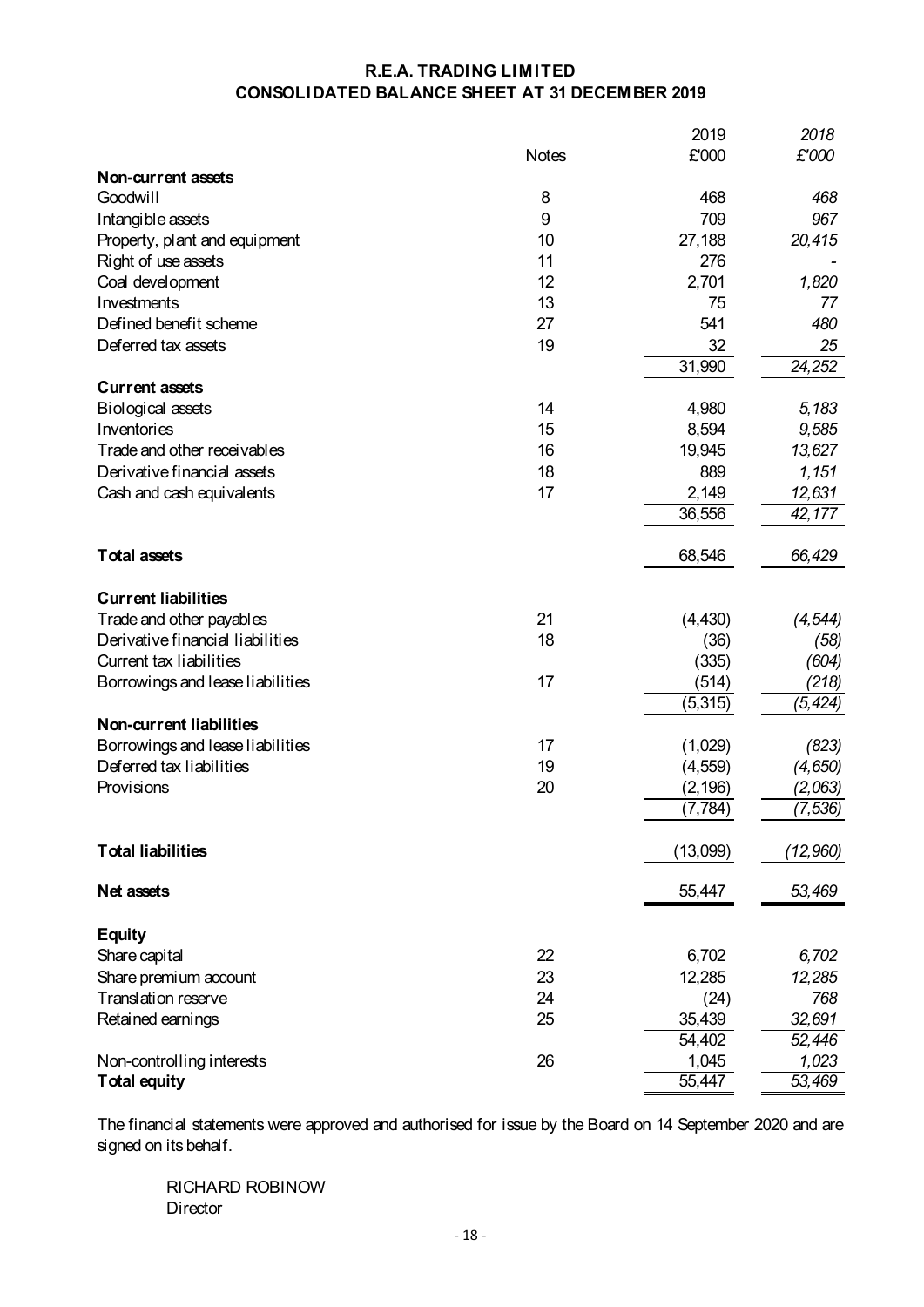## **R.E.A. TRADING LIMITED CONSOLIDATED STATEMENT OF CHANGES IN EQUITY FOR THE YEAR ENDED 31 DECEMBER 2019**

|                                        | Share<br>capital | Share<br>premium | Translation<br>reserve | Retained<br>earnings | Sub total | Non-<br>controlling<br>interests | Total<br>equity |
|----------------------------------------|------------------|------------------|------------------------|----------------------|-----------|----------------------------------|-----------------|
|                                        | (note 22)        | (note 23)        | (note 24)              | (note 25)            |           | (note 26)                        |                 |
|                                        | £'000            | £'000            | £'000                  | £'000                | £'000     | £'000                            | £'000           |
| At 31 December 2017                    | 4,202            | 15               | (738)                  | 24,726               | 28,205    | 874                              | 29,079          |
| Total comprehensive income             |                  |                  | 1,506                  | 8,701                | 10,207    | 335                              | 10,542          |
| Dividend on ordinary shares            |                  |                  |                        | (700)                | (700)     |                                  | (700)           |
| Dividend on preference shares          |                  |                  |                        | (30)                 | (30)      |                                  | (30)            |
| Dividend to non-controlling interests  |                  |                  |                        |                      |           |                                  |                 |
| in subsidiary                          |                  |                  |                        |                      |           | (311)                            | (311)           |
| Issue of new ordinary shares           | 2,500            | 12,270           |                        |                      | 14,770    |                                  | 14,770          |
| Subscription of shares                 |                  |                  |                        |                      |           |                                  |                 |
| in subsidiary                          |                  |                  |                        |                      |           | 144                              | 144             |
| Partial acquisition of non-controlling |                  |                  |                        |                      |           |                                  |                 |
| interests                              |                  |                  |                        | (6)                  | (6)       | (19)                             | (25)            |
| At 31 December 2018                    | 6,702            | 12,285           | 768                    | 32,691               | 52,446    | 1,023                            | 53,469          |
| Total comprehensive income             |                  |                  | (792)                  | 2,795                | 2,003     | 59                               | 2,062           |
| Dividend on ordinary shares            |                  |                  |                        |                      |           |                                  |                 |
| Dividend on preference shares          |                  |                  |                        | (60)                 | (60)      |                                  | (60)            |
| Dividend to non-controlling interests  |                  |                  |                        |                      |           |                                  |                 |
| in subsidiary                          |                  |                  |                        |                      |           | (17)                             | (17)            |
| Partial acquisition of non-controlling |                  |                  |                        |                      |           |                                  |                 |
| interests                              |                  |                  |                        | 13                   | 13        | (20)                             | (7)             |
| At 31 December 2019                    | 6,702            | 12,285           | (24)                   | 35,439               | 54,402    | 1,045                            | 55,447          |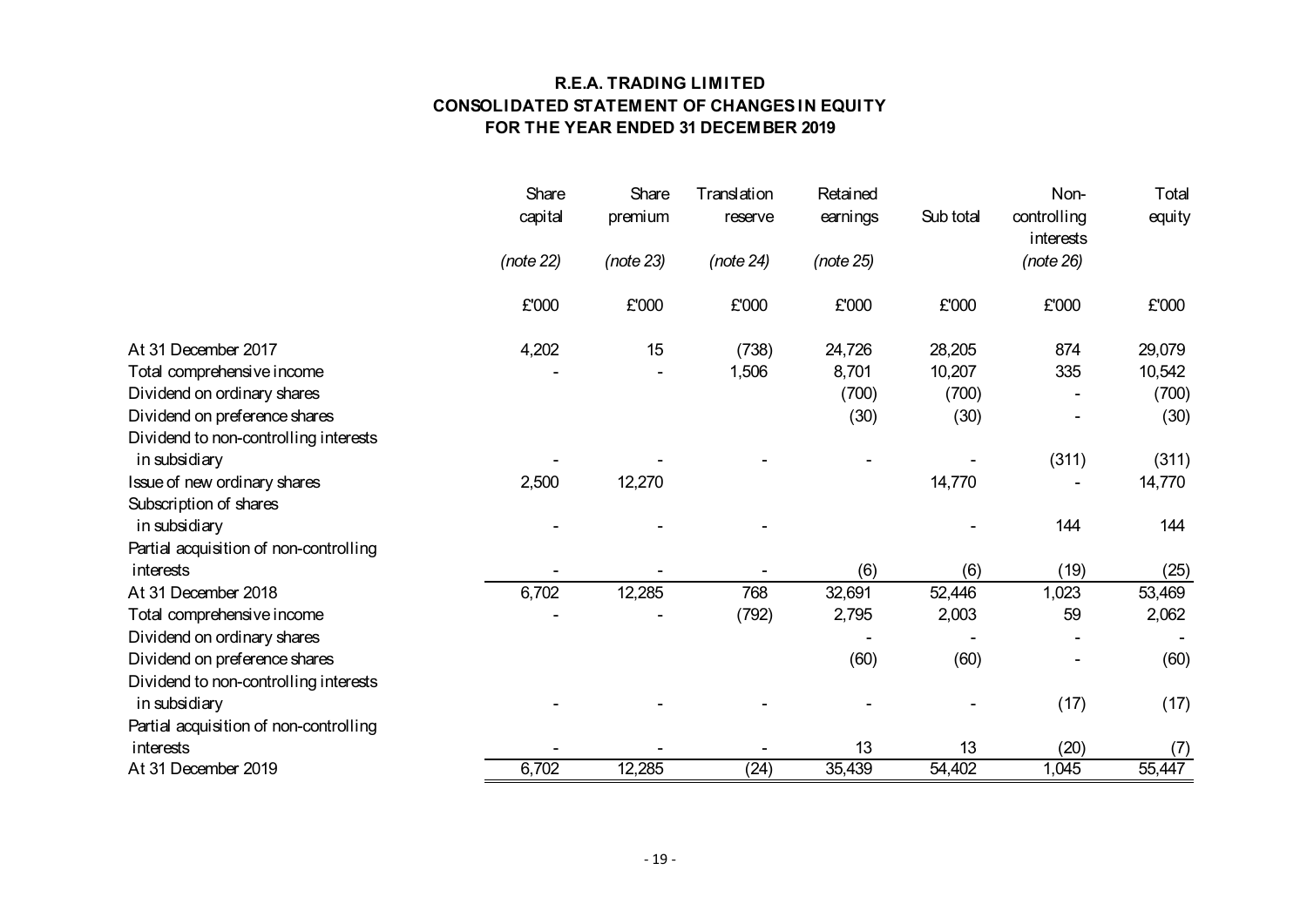## **R.E.A.TRADING LIMITED**

## **CONSOLIDATED CASH FLOW STATEMENT FOR THE YEAR ENDED 31 DECEMBER 2019**

|                                                                                      | 2019             | 2018           |
|--------------------------------------------------------------------------------------|------------------|----------------|
|                                                                                      | £'000            | £'000          |
| <b>Operating activities</b>                                                          |                  |                |
| Operating profit                                                                     | 4,398            | 4,028          |
| Depreciation of property, plant and equipment and right of use assets                | 2,718            | 2,313          |
| Amortisation of intangible assets                                                    | 258              |                |
| Biological (gain) / loss                                                             | 87               | 174            |
| Gain on disposal of property, plant and equipment                                    | (78)             | (56)           |
| Remeasurement of net defined benefit scheme asset                                    | 4                | (79)           |
| Exchange translation differences                                                     | (179)            | (16)           |
| Operating cash flows before movements in working capital                             | 7,208            | 6,364          |
| Decrease / (increase) in inventories                                                 | 844              | (261)          |
| (Increase) / decrease in receivables                                                 | (6, 173)         | 71             |
| (Decrease) / increase in payables                                                    | (57)             | 51             |
| Increase in defined benefit scheme asset                                             | (77)             | (67)           |
| (Decrease) / increase in provisions                                                  | 133              | 363            |
| Cash generated by operations                                                         | 1,878            | 6,521          |
| Taxes paid                                                                           | (2,093)          | (2, 365)       |
| Interest paid (of which £15,000 in respect of lease liabilities (2018: £nil))        | (54)             | (14)           |
| Net cash from / (used in) operating activities                                       | (269)            | 4,142          |
|                                                                                      |                  |                |
| <b>Investing activities</b>                                                          |                  |                |
| Investment revenues                                                                  | 359              | 881            |
| Proceeds on disposal of property, plant and equipment                                | 128              | 68             |
| Proceeds on disposal of land held for sale                                           |                  | 7,408          |
| Purchases of property, plant and equipment and right of use assets                   | (10,096)         | (6, 878)       |
| Coal development                                                                     | (889)            | (938)<br>1,179 |
| Acquisition of subsidiary (note 2)<br>Net cash from / (used in) investing activities | (10, 498)        | 1,720          |
|                                                                                      |                  |                |
| <b>Financing activities</b>                                                          |                  |                |
| Dividends paid to shareholders                                                       | (60)             | (730)          |
| Dividends paid to non-controlling interests                                          | (17)             | (311)          |
| Purchase of non-controlling interests in subsidiary                                  | (7)              | (25)           |
| Share subscription by non-controlling interests                                      |                  | 144            |
| Repayment of lease liabilities (note 17)                                             | (55)             |                |
| Increase / (decrease) in borrowings                                                  | 480              | 984            |
| Net cash from / (used in) financing activities                                       | $\overline{342}$ | 62             |
|                                                                                      |                  |                |
| Net cash and cash equivalents                                                        |                  |                |
| Net increase / (decrease) in cash and cash equivalents                               | (10, 425)        | 5,924          |
| Net cash and cash equivalents at beginning of year                                   | 12,574           | 6,498          |
| Effect of foreign exchange rate changes                                              | (167)            | 152            |
| Net cash and cash equivalents at end of year (note 17)                               | 1,982            | 12,574         |
|                                                                                      |                  |                |
| M ovement in cash net of borrowings                                                  |                  |                |
| Change in cash / borrowings resulting from cash flows:                               |                  |                |
| (Decrease) / increase in cash and cash equivalents                                   | (10, 425)        | 5,924          |
| (Increase) / decrease in borrowings and lease liabilities                            | (425)            | (984)          |
|                                                                                      | (10, 850)        | 4,940          |
| Currency translation differences                                                     | (134)            | 152            |
| Cash net of borrowings at beginning of year                                          | 11,590           | 6,498          |
| Cash net of borrowings at end of year                                                | 606              | 11,590         |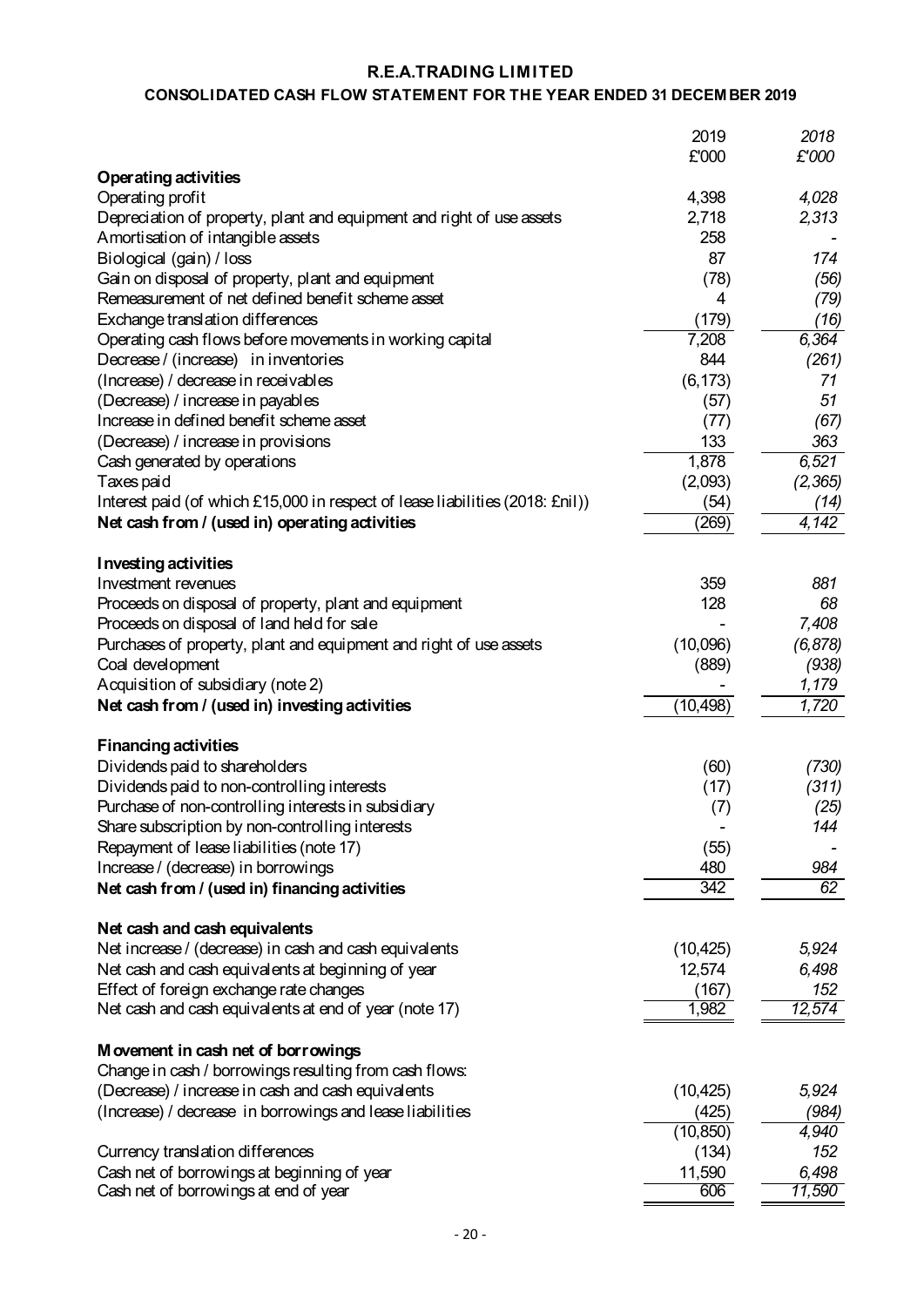### **Basis of accounting**

R.E.A. Trading Limited is a company incorporated in England and Wales under the Companies Act 2006 as a private company limited by shares with registration number 88367. The company's registered office is at First Floor, 32-36 Great Portland Street, London W1X 8QX. It is the parent company and ultimate holding company of a group of which the principal activities are described in the "Strategic report".

The consolidated financial statements are prepared in accordance with International Financial Reporting Standards ("IFRS") as endorsed for use by the European Union ("EU") as at the date of approval of the financial statements and therefore comply with Article 4 of the EU IAS Regulation.

The accompanying financial statements are prepared under the historical cost convention as modified by the revaluation of growing produce, produce stocks and derivative financial instruments which are stated at fair value.

### **Going concern**

The financial statements have been prepared on the going concern basis as the directors consider that there is a reasonable expectation that the group has adequate resources to continue in operational existence for the foreseeable future. In reaching this conclusion, the directors have had due regard to the current financial position of the group, and in particular the net cash position shown, the existing bank facililites available to the group (which, although subject to annual renewal, are expected by thedirectors to be renewed), budgeted future income and expenditure, the risks and uncertainties detailed in the Directors' report and the risks and risk management policies detailed in note 18 to the consolidated financial statements. In particular, the directors have considered the specific risks posed by the Covid-19 pandemic as detailed in the Directors' report.

#### **Adoption of new and revised standards**

The following new and revised Standards and Interpretations have been adopted in the current year. The adoption of such new and revised standards and interpretations has not had any significant impact on the amounts reported in these accompanying financial statements.

- IFRS 16: Financial instruments
- Amendments to IAS 19: Plan amendment curtailment or settlement
- IFRIC 23: Uncertainty over income tax treatments
- Annual improvements to IFRSs (2015-17 cycle)

IFRS 16 specifies how an entity recognises, measures, presents and discloses leases and provides a single lease accounting model. This requires lessees to recognise assets and liabilities for all leases unless the lease term is 12 months or less or the underlying asset has a low value. As a result, the group has recognised, as right-of-use assets, rights conferring a right of use and, as lease liabilities, the corresponding obligations to make payments in respect of those rights.

Previously, the group determined at the beginning of a contract whether an arrangement was or contained a lease under IFRIC 4 "Determining whether an arrangement contains a lease". The group now assesses whether a contract is or contains a lease based on the new definition of a lease, which, under IFRS 16, is where a contract conveys a right to control the use of an identified asset for a period of time in exchange for consideration.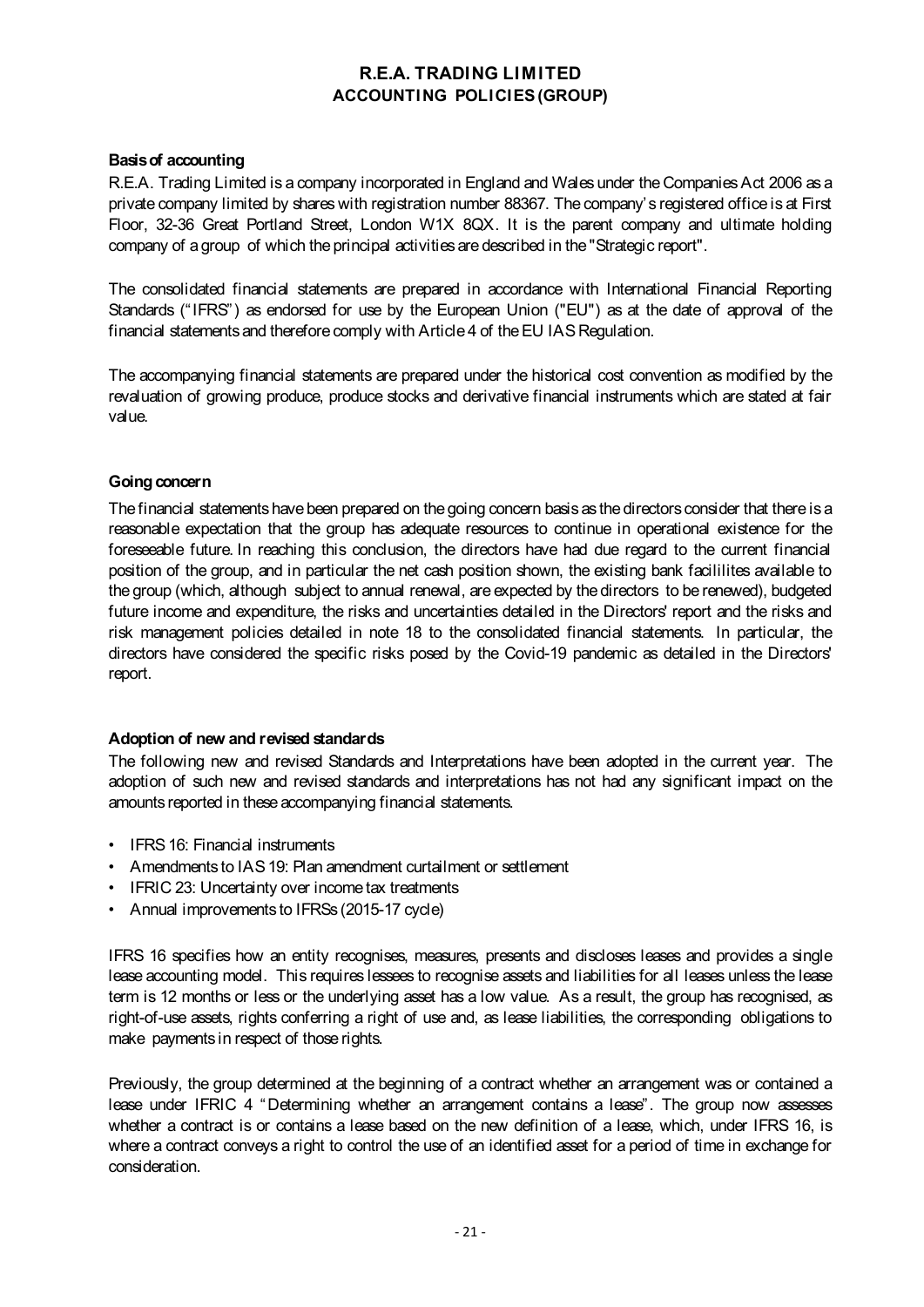### **Adoption of new and revised standards** continued

On adoption of IFRS 16, the group recognised right-of-use assets and additional lease liabilities in relation to leases that were previously classified as operating leases under IAS 17: Leases. The liabilities were measured at the present value of the remaining lease payments, discounted using the relevant incremental borrowing rate as of 1 January 2019.

Prior to 2019 operating lease payments, including the effects of any lease incentives, were recognised in the income statement on a straight-line basis over the lease term.

On adoption of IFRS 16, The group has used the following practical expedients permitted by the standard:

- adjustment of right-of-use assets at the date of transition by the amount of provision for onerous leases recognised under IAS 37 immediately before that date as an alternative to performing an impairment review.
- election not to recognise as right-of-use assets, assets for which the lease term ends within twelve months of the date of transition.
- exclusion of initial directs costs from the measurement of right-of-use assets at the date of transition.

Arising from a review of the impact of IFRS 16 on existing accounting policies, payments to acquire leasehold interests in land that were formerly treated as prepaid operating lease rentals have been reclassified as property, plant and equipment with effect from 1 January 2019 and are depreciated (formerly amortised) over the periods of the leases. Prior year comparatives have been restated accordingly. This voluntary change in accounting policy was to avoid confusion as to the nature of leasehold land interests.

At the date of authorisation of these financial statements, the standards and interpretations which were in issue but not yet effective (and in certain cases had not yet been adopted by the EU) have not been applied in these financial statements) are set out below together with their effective years of implementation:

| • IFRS 17: Insurance contracts                                                                   | 2022      |
|--------------------------------------------------------------------------------------------------|-----------|
| • Amendments to IFRS 10 and IAS 28: Sale or contribution of assets between                       |           |
| an investor and its associate                                                                    | To be set |
| • Amendments to IFRS 3: Definition of a business                                                 | 2020      |
| • Amendments to IAS 1 and IAS 8: Definition of material                                          | 2020      |
| • Conceptual framework: Amendments of reference to the conceptual framework<br>in IFRS standards | 2020      |
| • Annual improvements to IFRSs (2015-2017 cycle)                                                 | 2019      |

The directors do not expect that the adoption of the other standards listed above will have a material impact on the consolidated financial statements in future periods.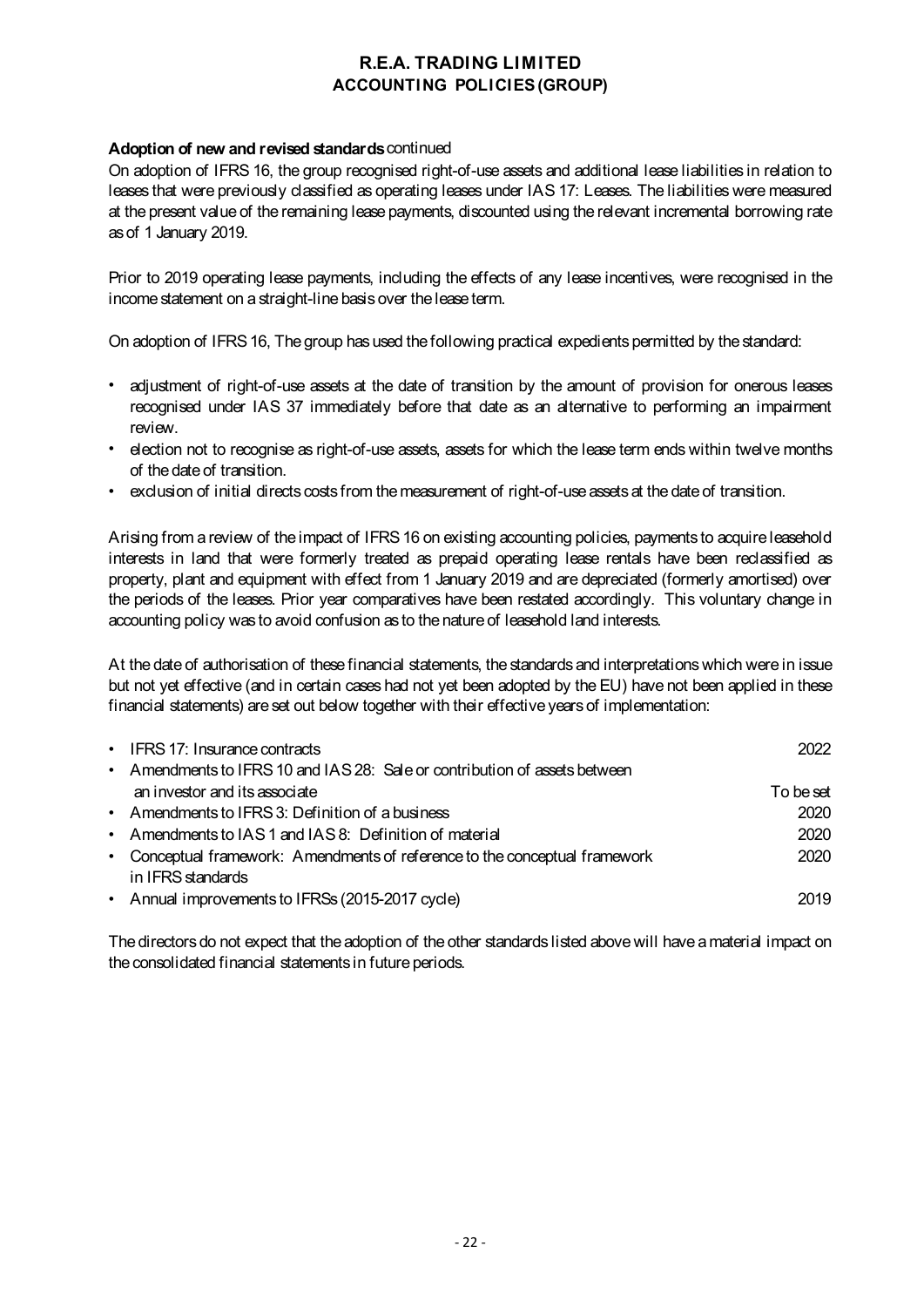#### **Basis of consolidation**

The consolidated financial statements consolidate those of the company and its subsidiary companies made up to 31 December each year, save that, as respects REA Vipingo Plantations Limited, financial statements made up to 30 September are consolidated. It would be impractical to prepare additional financial statements for REA Vipingo Plantations Limited to 31 December. There were no significant transactions affecting the financial position of REA Vipingo Plantations Limited in the period from 1 October to 31 December 2019.

Unless otherwise stated, the acquisition method of accounting has been adopted with assets and liabilities valued at fair value at the date of acquisition. The interests of non-controlling shareholders may be initially measured at fair value or at the non-controlling interests' proportionate share of the fair value of the subsidiary's identifiable net assets. The choice of measurement is made on an acquisition-by-acquisition basis. Subsequent to acquisition, the carrying amount of non-controlling interests is the amount of those interests at initial recognition plus the non-controlling interests' share of subsequent changes in equity. Total comprehensive income is attributed to non-controlling interests even if this results in the non-controlling interests having a deficit balance. Results of subsidiaries acquired or disposed of are included in the consolidated income statement from the effective date of acquisition to the effective date of disposal, as appropriate. Where necessary adjustments are made to the financial statements of subsidiaries to bring the accounting policies into line with those used by the group.

On acquisition of a new subsidiary, any excess of the fair value of the consideration given over the fair value of identifiablenet assetsacquired is recognised asgoodwill. Any excess in the fair value of the identifiablenet assets acquired over the consideration given is credited to income in the period of acquisition.

On acquisition of all or any part of a non-controlling interest in an existing subsidiary, any difference between the cost of acquisition and the carrying value of the interest acquired is recognised in equity.

All intra-group transactions, balances, income and expenses are eliminated on consolidation.

The acquisition during the prior year of Willington Limited represented a common control transaction. The group elected to account for this acquisition using the acquisition method.

#### **Goodwill**

Goodwill is recognised as an asset on the basis described in the above policy "Basis of consolidation" and once recognised is tested for impairment at least annually. Any impairment is debited immediately as a loss in the consolidated income statement and is not subsequently reversed. On disposal of a subsidiary the attributable amount of any goodwill is included in the determination of the profit or loss on disposal.

Where the group's interest in the fair value of the subsidiary's identifiable net assets exceeds the sum of the consideration transferred, the amount of any non-controlling interest in the subsidiary and the fair value of the acquirer's previously held equity interest in the subsidiary (if any), the excess is recognised immediately in profit or loss as a bargain purchase gain.

Goodwill arising on the transfer of shares in a subsidiary company from one partly owned group company to another group company at above equity value is excluded from goodwill and is shown as a separate adjustment to equity.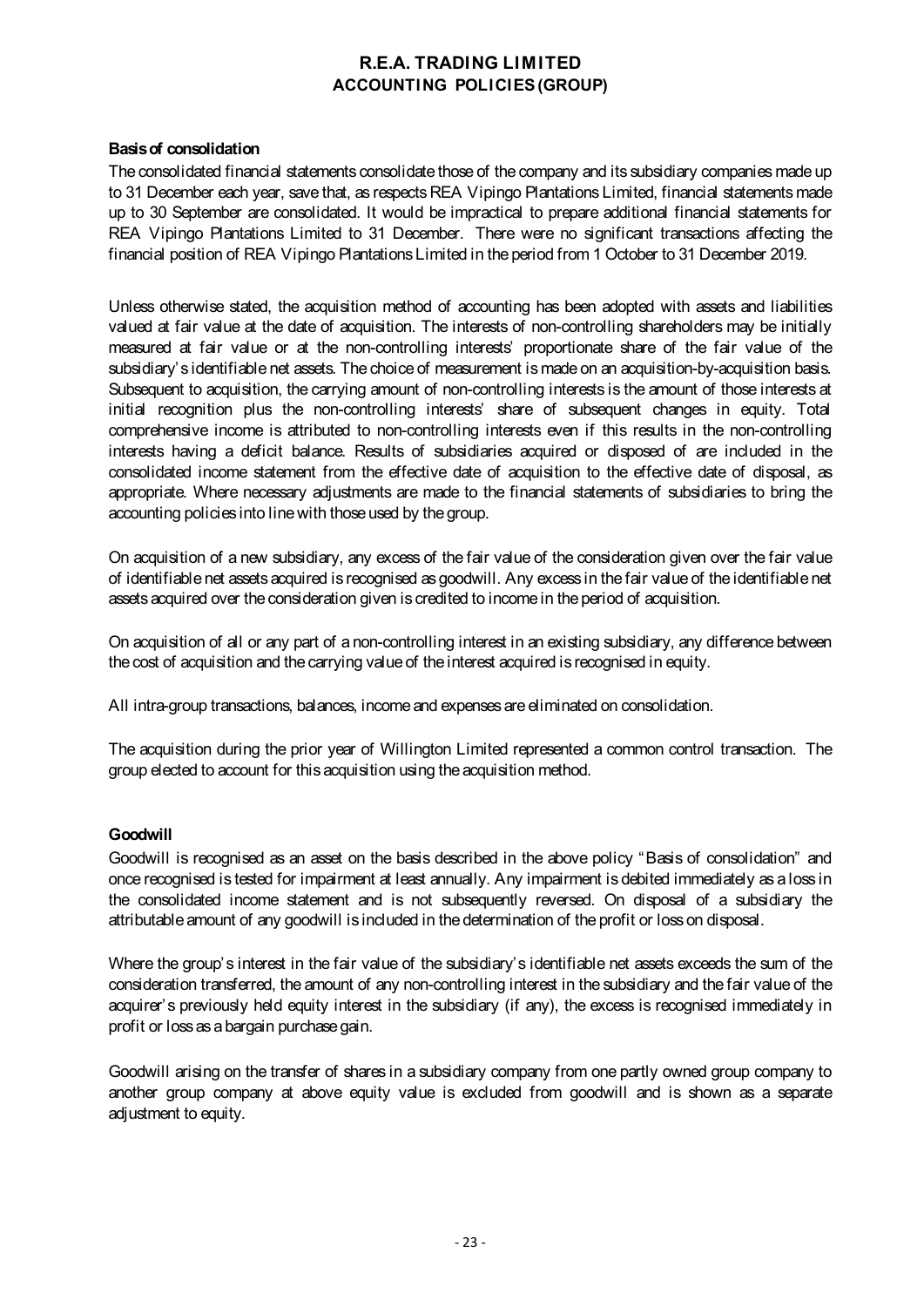#### **Revenue recognition**

Revenue is measured at the fair value of the consideration received or receivable in respect of goods and services provided in the normal course of business net of VAT and other sales related taxes. It is recognised where performance obligations under a contract are satisfied and it is probable that the economic benefits of the contract will flow to the contracting entity and the revenue can be reliably measured. Specifically, within the trading operations, sales of goods are recognised when the documents of title to the goods sold are delivered to the group's customer or the customer's representative (at which point transfer of control of the goods has passed to the customer).

All revenue in the group's trading operations is derived from contracts that meet the requirements to bescoped into IFRS9: "Financial instruments". Accordingly such revenue is exempt from the reporting requirements of IFRS 15: "Revenue from contracts with customers".

Interest income is accrued on a time basis by reference to the principal outstanding and at the effective interest rate applicable, without any discount. Dividend income is recognised when the shareholders' rights to receive payment have been established.

### **Foreign currencies**

Transactions in foreign currencies are recorded at the rates of exchange at the dates of the transactions. At each balance sheet date monetary assets and liabilities denominated in foreign currencies are retranslated at the rates of exchange prevailing at that date. Non-monetary assets and liabilities carried at fair values that are denominated in foreign currencies are translated at the rates prevailing at the dates when the fair values were determined. Gains or losses arising on retranslation are included in the net profit or loss for the period, except for exchangedifferences arising on non-monetary assets and liabilities, which are recognised directly in equity in the translation reserve.

For consolidation purposes the assets and liabilities of any group entity with a functional currency other than sterling are translated at the exchange rate at the balance sheet date. Income and expenses are translated at the average rate for the period. Exchange differences arising are transferred to equity in the translation reserve. Such exchange differences are recognised as income or expenses in the period in which the entity is sold.

#### **Retirement benefits**

#### *United Kingdom*

Certain existing and former employees of the group are members of a multi-employer contributory defined benefit scheme. The estimated regular cost of providing for benefits under this scheme is calculated so that it represents a substantially level percentage of current and future pensionable payroll and is charged as an expense as it is incurred.

Amounts payable to recover actuarial losses, which are assessed at each actuarial valuation, arepayable over a recovery period agreed with the scheme trustees. Provision is made for the present value of future amounts payable by the group to cover its share of such losses. The provision is reassessed at each accounting date, with the difference on reassessment being charged or credited to the consolidated income statement in addition to the adjusted regular cost for the period.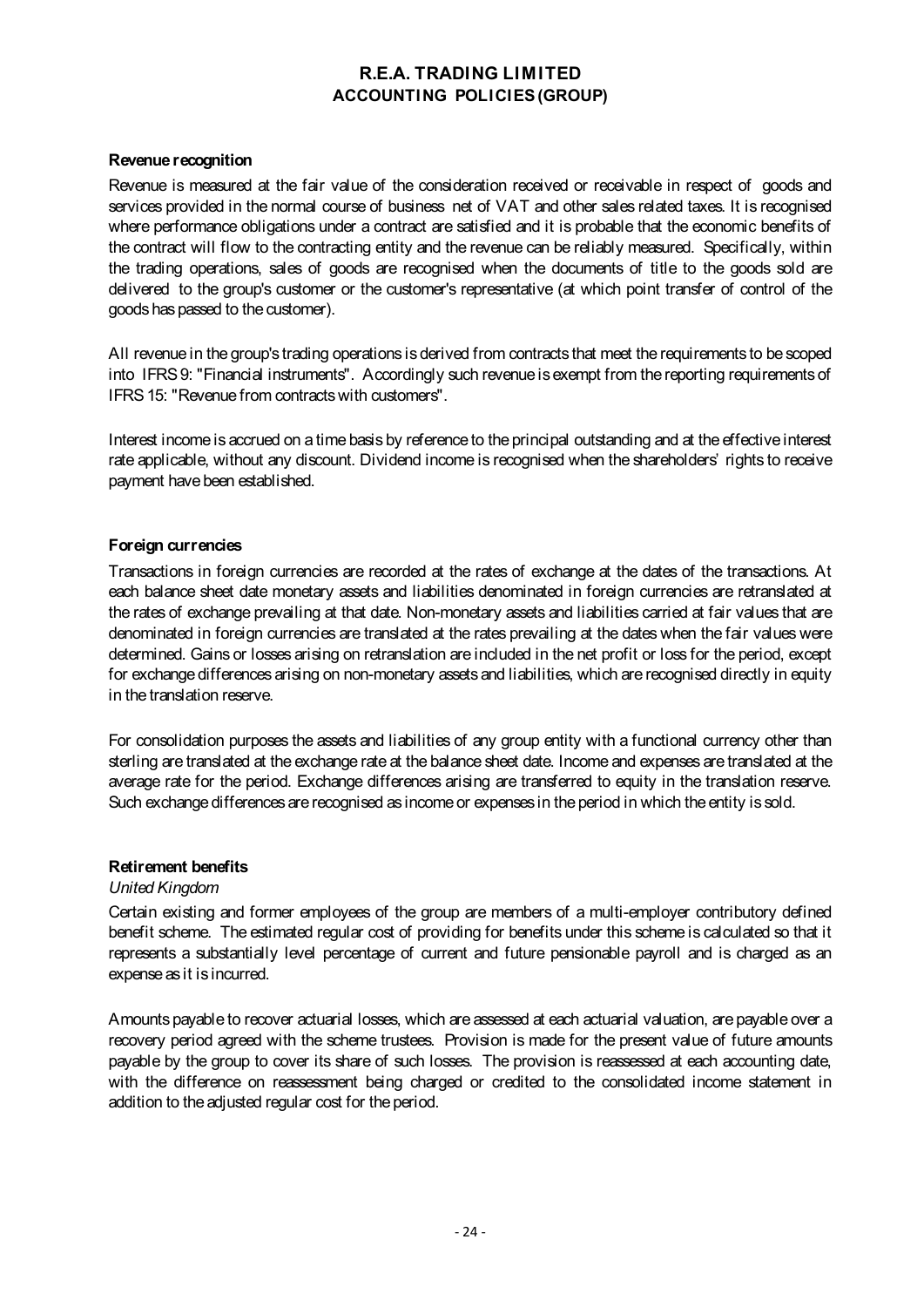#### **Retirement benefits** continued

#### *Indonesia*

In accordance with local labour law, the group's employees in Indonesia and are entitled to lump sum payments on retirement. These obligations are unfunded and provision is made annually on the basis of a periodic actuarial assessment. Actuarial gains and losses are recognised in the statement of comprehensive income; any other increase or decrease in the provision is recognised in the consolidated income statement.

### *East Africa*

Certain existing and former employees are members of a defined benefit scheme. The scheme's assets are held in a separate trustee administered fund which is funded by contributions from both the group and employees.

Pension costs are assessed using the projected unit credit method with actuarial valuations at the end of each reporting period. Remeasurement gains and losses are recognised in the balance sheet with a charge or credit to the statement of comprehensive income in the period in which they occur. Current service cost, past service cost and net interest expense or income are recognised in the consolidated income statement.

The retirement benefit amount recognised in the group balance sheet represents the deficit or surplus in the East African defined benefit scheme but any such surplus is limited to 50 per cent of thetotal actuarial surplus in conformity with the regulations of the Kenyan Retirement Benefits Authority.

The group also makes contributions to a local National Social Security Fund, a defined contribution scheme, and to a defined contribution scheme operated by the group. The group's contributions are charged to the consolidated income statement in the year to which they relate.

### **Taxation**

Current tax including UK corporation tax and foreign tax is provided at amounts expected to be paid (or recovered) using the tax rates and laws that have been enacted or substantially enacted by the balance sheet date.

Deferred tax is provided under the balance sheet liability method on a non-discounted basis on differences between the carrying amounts of assets and liabilities in the financial statements and the corresponding tax bases used in the computation of taxable profits (temporary differences). Deferred tax liabilities are generally recognised for all taxable temporary differences and deferred tax assets are recognised to the extent that it is probable that taxable profits will be available against which deductible temporary differences can be utilised. Such assets and liabilities are not recognised if the temporary difference arises from goodwill or from the initial recognition of other assets or liabilities in a transaction which affects neither the profit for tax purposes nor the accounting profits.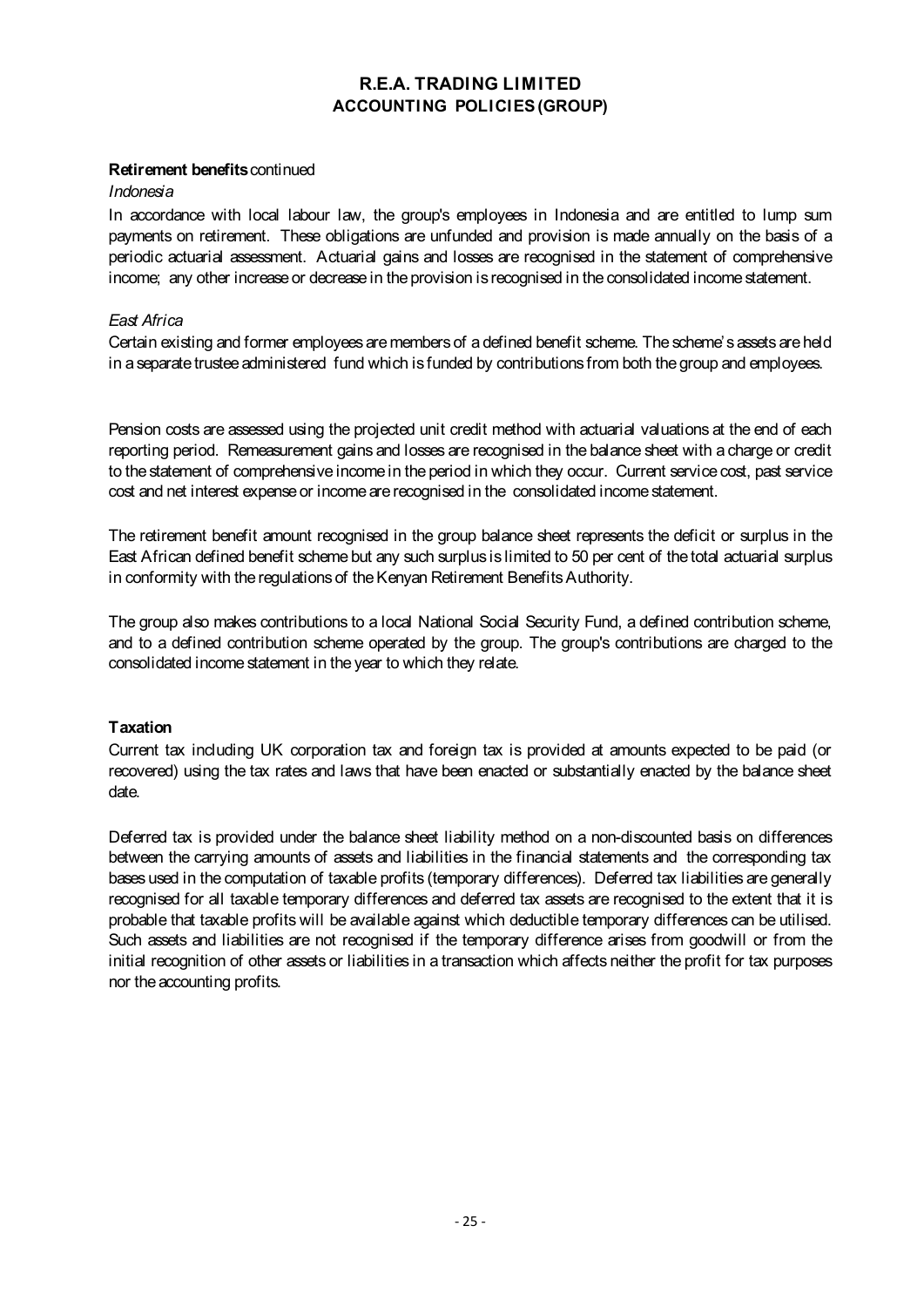#### **Taxation** continued

The carrying amount of deferred tax assets is reviewed at each balance sheet date and reduced to the extent that it is no longer probable that sufficient taxable profits will be available to allow all or part of the assets to be recovered.

Deferred tax is calculated at the tax rates that are expected to apply in the period when the liability is settled or the asset is realised. Deferred tax is charged or credited in the consolidated income statement, except when it relates to items charged or credited directly to equity, in which case the deferred tax is also dealt with in equity.

### **Sisal and abaca plants**

Sisal and abaca plants are treated as bearer plants. As such, they are accounted for as property, plant and equipment and are stated at historical cost less accumulated depreciation net of any provision for impairment. The plants are treated as brought into use when they become mature and are then depreciated using the straight linemethod over a their estimated useful lives after attaining maturity (8 years for both sisal and abaca plants).

The gain or loss on the disposal or uprooting of sisal and abaca plants is determined as the difference between the proceeds (if any) realised and the carrying amount of the plants concerned and is recognised in the consolidated income statement.

The fibre content of leaves of sisal plants and leaf stems of abaca plants that may be expected to be cut when the plants are next harvested in accordance with the group's normal harvesting cycle is treated as growing produce and is accounted for as a biological asset.

#### **Biological assets**

Biological assets are measured at each balance sheet date at fair value. Such value is estimated net of anticipated harvesting and point of sale costs.

The variation in the value of the biological assets in each accounting period is charged or credited to profit or loss as appropriate, with no depreciation being provided on such assets.

The methodology applied in measuring biological assets is described in note 1 to the accompanying consolidated financial statements (under the sub-heading "Biological assets").

#### **Property, plant and equipment**

All property, plant and equipment is stated at historical cost less accumulated depreciation net of any provision for impairment.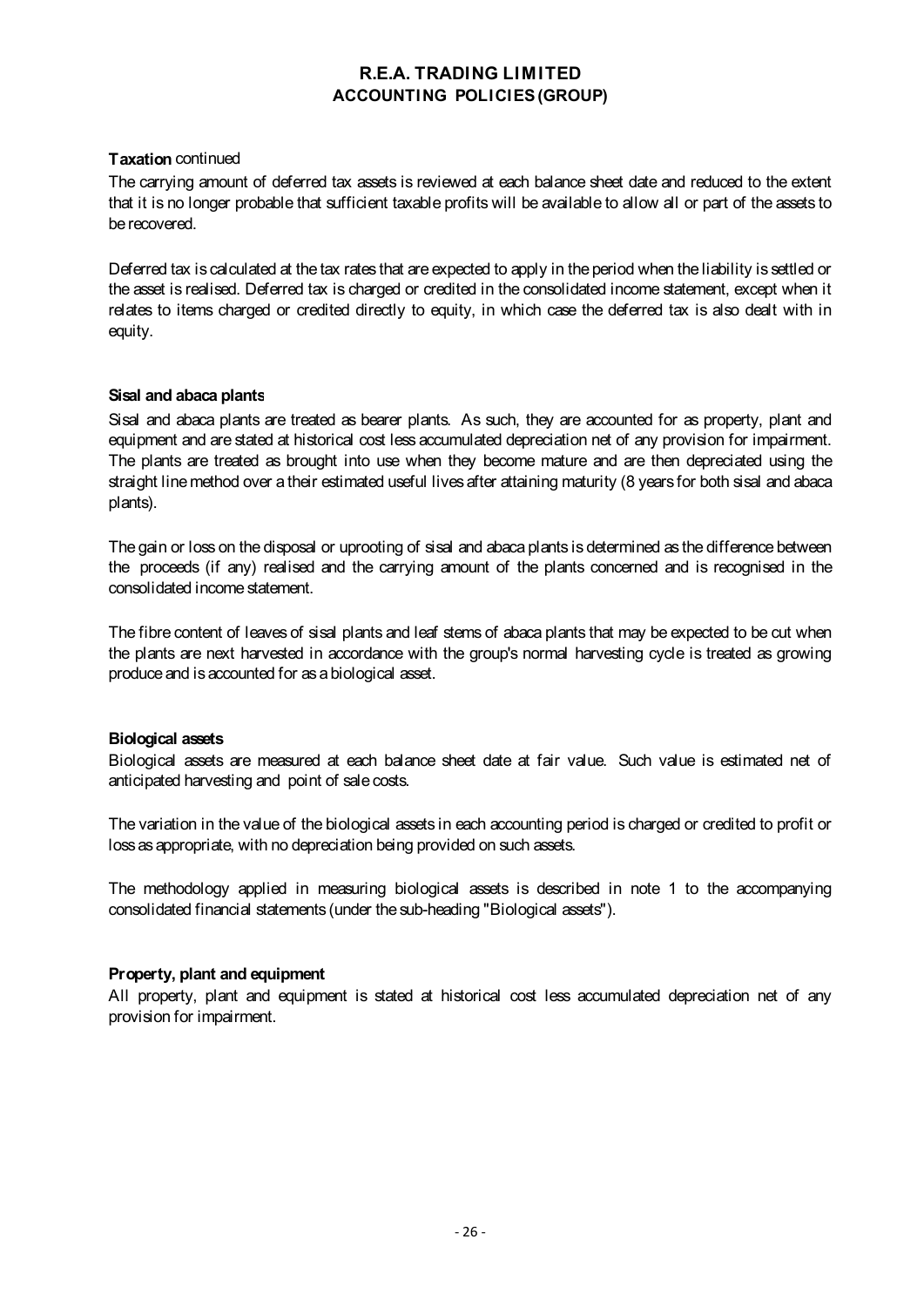## **ACCOUNTING POLICIES (GROUP) R.E.A. TRADING LIMITED**

### **Property, plant and equipment** continued

Depreciation is calculated using the straight-line method over the estimated useful lives of the assets as follows:

| UK buildings        | 88 years      |
|---------------------|---------------|
| Overseas buildings  | 50 years      |
| <b>Plantings</b>    | 8 years       |
| Plant and machinery | 3 to 10 years |

Freehold land is not depreciated.

The gain or loss on the disposal of property, plant and equipment is determined as the difference between the sales proceeds and the carrying amount of the asset and is recognised in the consolidated income statement.

### **Leases**

The lease liability is initially measured at the present value of remaining lease payments, which include: fixed payments (including in-substance fixed payments), less any lease incentives receivable, variable lease payments that are based on an index or a rate and payments of penalties for terminating the lease, if the assumed lease term reflects the lessee exercising that option. The lease payments are discounted using the interest rate implicit in the lease. If that rate cannot be determined, the group's incremental borrowing rate is used, being the rate that the group would have to pay to borrow the funds necessary to obtain an asset of a similar value in a similar economic environment, with similar terms and conditions. Generally, the group uses its incremental borrowing rate as the discount rate.

Subsequently, lease payments are allocated to the lease liability, split between repayments of principal and interest. A finance cost is charged to the profit and loss so as to produce a constant period rate of interest on the remaining balance of the lease liability.

Right-of-use assets are measured at cost, which comprises: the amount of the initial measurement of lease liability, any lease payments made at or before the commencement date less any lease incentives received, any initial direct costs, and restoration costs. Right-of-use assets are subsequently depreciated over the shorter of the lease term and the asset's useful life on a straight line basis.

#### **Coal development**

Payments to acquire coal rights and concessions and expenditure incurred in bringing such rights and concessions into production is capitalised and amortised over the expected life of the assets concerned. Amortisation is charged at a rate per tonne of coal extracted calculated to recover the capitalised expenditure on extraction of the entire estimated mineable reserves.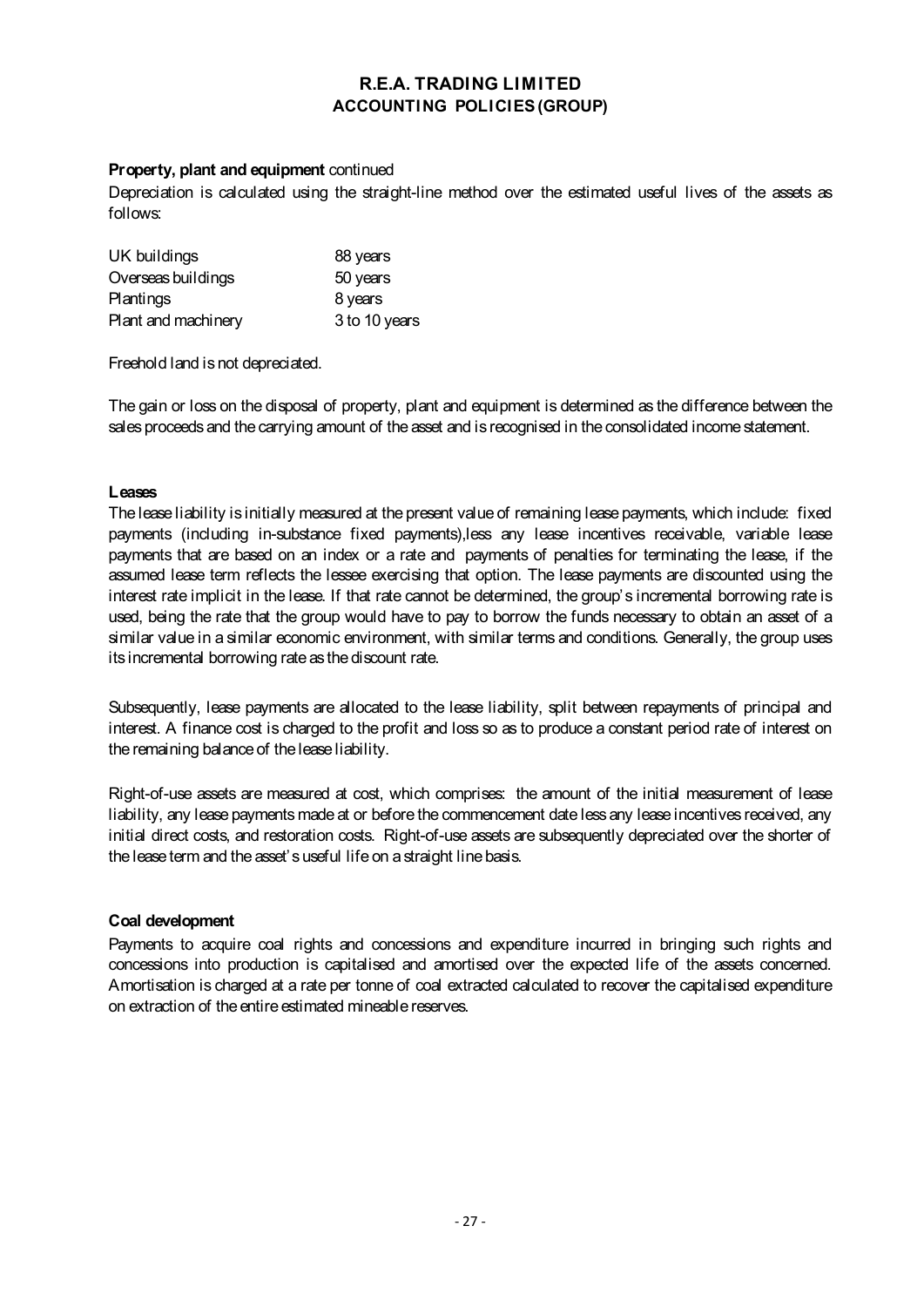#### **Intangible assets**

Intangible assets with finite useful lives acquired separately are carried at cost less accumulated amortisation and accumulated impairment losses. Amortisation is recognised on a straight-line basis over their estimated useful lives. The estimated useful life and amortisation method are reviewed at the end of each reporting period, with the effect of any changes in estimate being accounted for on a prospective basis.

Intangible assets acquired in a business combination and recognised separately from goodwill are recognised initially at their fair value at the acquisition date (which is regarded as their cost). Subsequent to initial recognition, intangible assets acquired in a business combination are reported at cost less accumulated amortisation and accumulated impairment losses, on the same basis as intangible assets that are acquired separately.

An intangible asset is derecognised on disposal, or when no future economic benefits are expected from use or disposal. Gains or losses arising from derecognition of an intangible asset, measured as the difference between the net disposal proceeds and the carrying amount of the asset, are recognised in profit or loss when the asset is derecognised.

#### **Impairment of tangible and intangible assets (excluding goodwill)**

At each balance sheet date, the group reviews the carrying amounts of its tangible and intangible assets to determinewhether thereisany indication that any asset has suffered an impairment loss. If any such indication exists, the recoverable amount of the asset is estimated in order to determine the extent of the impairment loss (if any). Where the asset does not generate cash flows that are independent from other assets, the group estimates the recoverable amount of the cash-generating unit to which the asset belongs. An intangible asset with an indefinite useful life is tested for impairment annually and whenever there is an indication that the asset may be impaired.

The recoverable amount of an asset (or cash-generating unit) is the higher of fair value less costs to sell and value in use. In assessing value in use, estimated future cash flows are discounted to their present value using a pre-tax discount rate that reflects current market assessments of the time value of money and those risks specific to the asset (or cash-generating unit) for which the estimates of future cash flows have not been adjusted. If the recoverable amount of an asset (or cash-generating-unit) is estimated to be less than its carrying amount, the carrying amount of the asset (or cash-generating unit) is reduced to its recoverable amount. An impairment loss is recognised as an expense immediately, unless the relevant asset is carried at a revalued amount, in which case the impairment loss is treated as a revaluation decrease.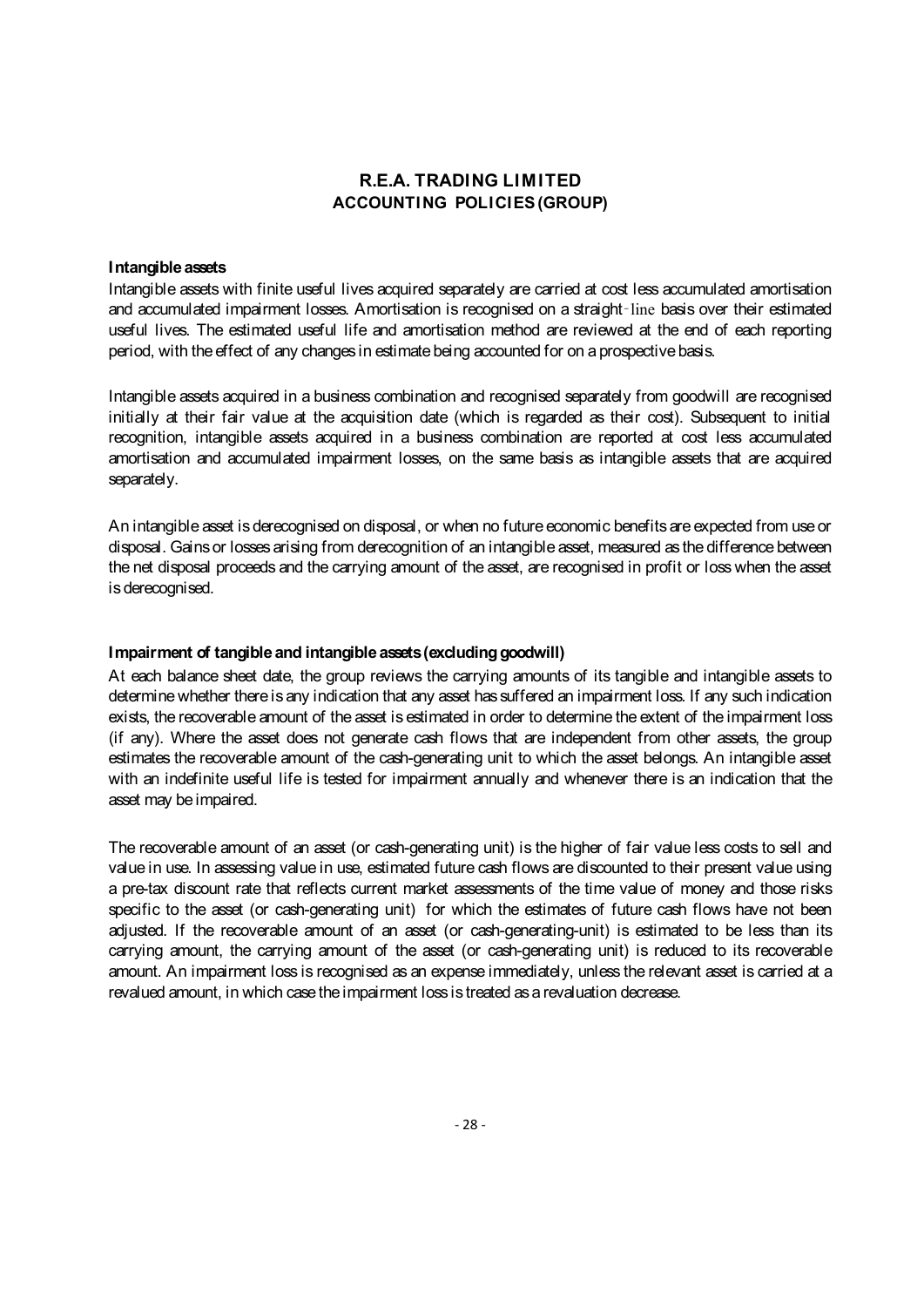### **Impairment of tangible and intangible assets (excluding goodwill)** continued

Where an impairment loss subsequently reverses, the carrying amount of the asset (or cash-generating unit) is increased to the revised estimate of its recoverable amount, but so that the increased carrying amount does not exceed the carrying amount that would have been determined had no impairment been recognised for the asset (or cash-generating unit) in prior years. A reversal of an impairment loss is recognised as incomeimmediately, unless the relevant asset is carried at a revalued amount, in which case the reversal of an impairment loss is treated as a revaluation increase.

### **Inventories**

### *Agricultural operations*

Inventories of agricultural produce are stated at fair value which is defined as the estimate of the selling price in the ordinary course of business less applicable point of sale costs. Processed twine and yarn inventories are valued at the lower of factory production cost and net realisable value. Cost comprises direct factory labour, other direct costs and related production overheads but excludes interest expense. Inventories of spares, lubricants, chemicals and stores are valued at the lower of weighted average cost, or net realisable value. Provision is made for obsolete, slow moving or sub-standard stock where appropriate.

### *Merchanting operations*

Inventories are stated at the lower of cost and estimated selling price less costs to sell, which is equivalent to net realisable value. Cost includes payments to suppliers and costs incurred in certification and freight forwarding services at port of origin. Cost is calculated on a first in, first out basis. Provision is made for obsolete, slow moving or sub-standard stock where appropriate.

#### **Non derivative financial instruments**

Non derivative financial instruments are recognised in the consolidated balance sheet when the group becomes a party to the contractual provisions of the instrument. Non derivative financial assets comprise trade investments held at fair value, receivables held at amortised cost and cash and cash equivalents. Non derivative financial liabilities comprise bank borrowings and trade and other payables which are held at amortised cost.

A non derivative financial assets is derecognised when the contractual rights to the cash flows from the asset expire or the asset and substantially all the risks and rewards associated with it are transferred to another entity. A non derivative financial liability is derecognised when the liability is discharged, cancelled or expires.

### *Assets carried at amortised cost*

At each reporting date, the group reviews the carrying value of each asset carried at amortised cost and accounts for expected credit losses and changes in those expected credit losses to reflect changes in credit risk since initial recognition of the asset.

#### *Cash and cash equivalents*

Cash and cash equivalents comprise cash on hand and demand deposits and other short-term highly liquid investments that are readily convertible to a known amount of cash and, being subject to an insignificant risk of changes in value, are stated at their nominal amounts.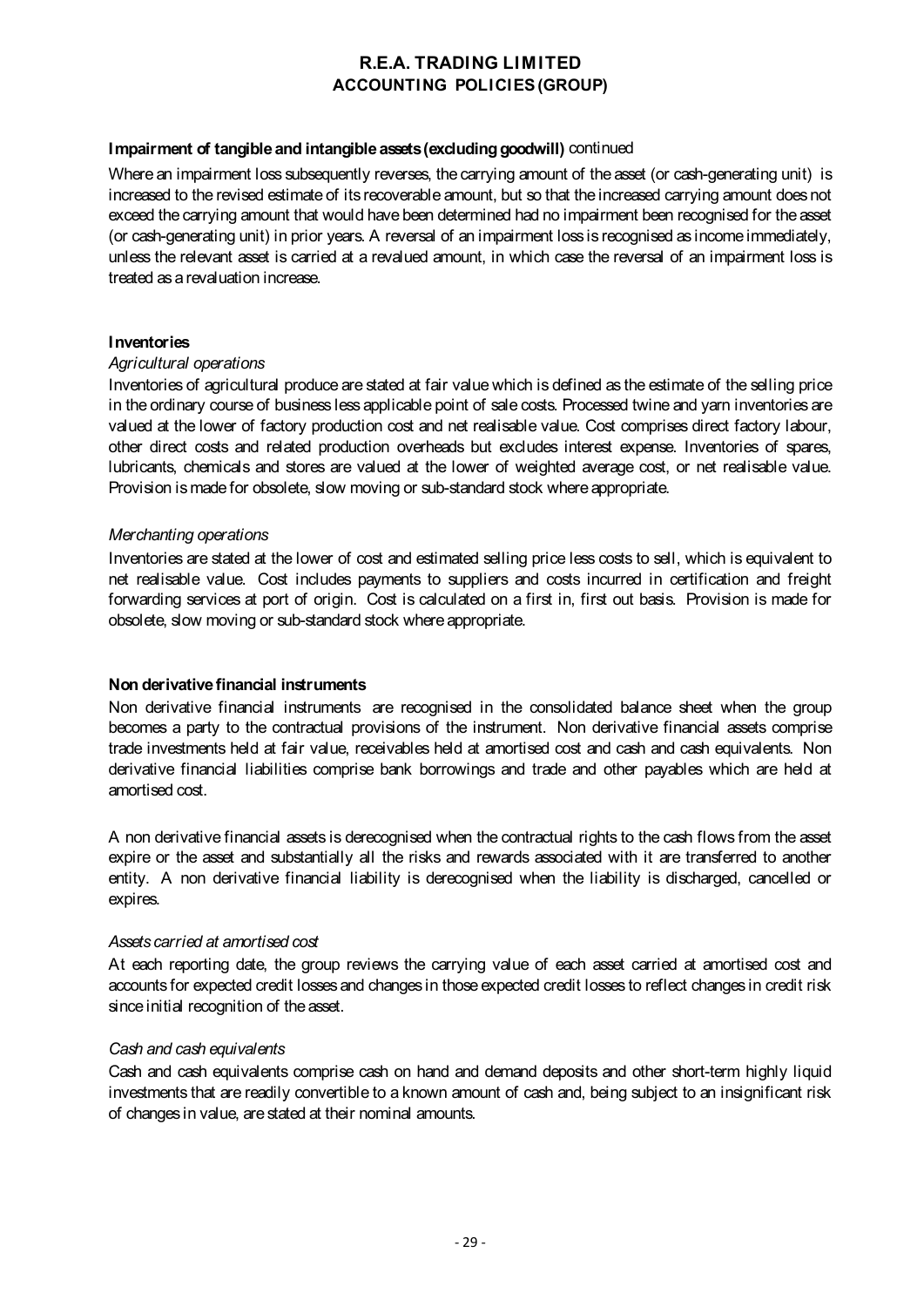### **Non derivative financial instruments** continued

### *Bank borrowings and finance leases*

Bank borrowings and finance leases are classified in accordance with the substance of the relative contractual arrangements. Finance costs are charged to income using the effective income method and comprise the contractual interest payable together with the amortisation of costs associated with the negotiation of, and compliance with, the contractual terms and conditions. Bank borrowing and finance leases are recorded at the amounts of the proceeds received less subsequent repayments with the relative unamortised balance of costs treated as non-current receivables.

#### *Trade and other payables*

Trade and other payables are non-interest bearing and are stated at their nominal value.

### **Derivative financial instruments**

Derivative financial instruments comprise contracts entered into by the group's merchanting operations for the forward purchase and sale of goods ("physical contracts") and contracts for the forward purchase and sale of foreign currency ("foreign exchange contracts").

Further details of derivative financial instruments are disclosed in note 18 to the financial statements.

### *Physical contracts*

Physical contracts may be settled net in cash (or by the exchange of financial instruments) and in this and other respects meet the requirements to be scoped into IFRS 9: "Financial instruments". On initial recognition, such contracts are designated as at fair value through profit and loss and the contracts are subsequently remeasured accordingly. Any gain or loss on such remeasurement is taken to profit or loss as an adjustment to revenue or cost of sales as appropriate.

Physical contracts are derecognised when delivery of goods has taken place. This normally occurs when title to goods the subject of a physical purchase contract and a matched physical sale contract has been transferred whereupon the consideration payable under the physical purchase contract and the net proceeds receivable under the physical sales contract are included in the consolidated income statement under, respectively, cost of sales and revenue.

#### *Foreign exchange contracts*

The group enters into foreign exchange contracts to manage its exposure to foreign exchange rate risk.

Foreign exchange contracts are initially recognised at fair value and are revalued at market value at the end of each accounting period. The resulting gain or loss is recognised immediately in the profit or loss account unless the derivative is designated and qualifies as a hedging instrument. A derivative that is not designated and effective as a hedging instrument is classified as held for trading.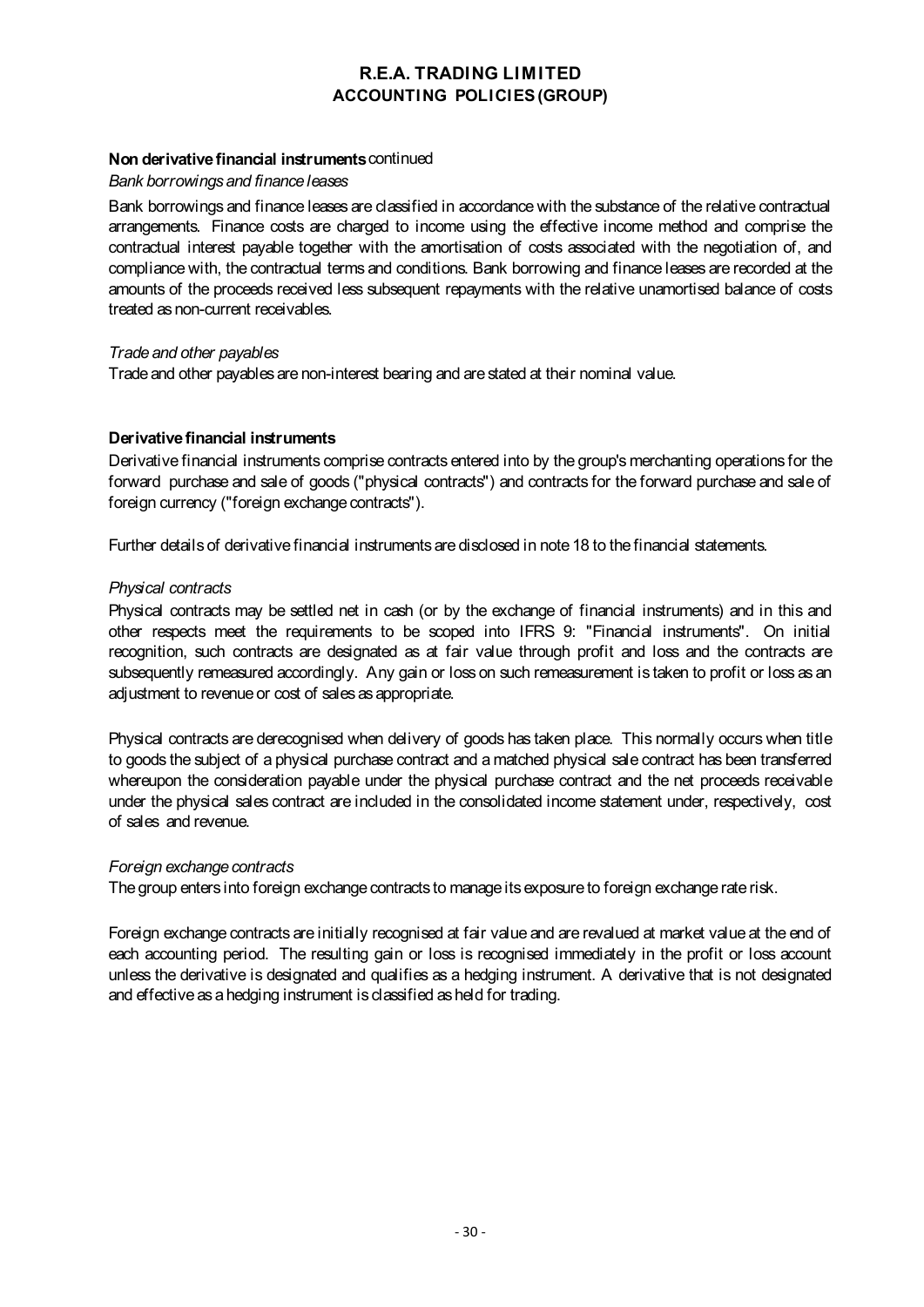## **ACCOUNTING POLICIES (GROUP) R.E.A. TRADING LIMITED**

## **Fair value measurement of financial instruments**

All assets and liabilities for which fair value is measured or disclosed in the financial statements are categorised within the following hierarchy, based on the lowest level input that is significant to the fair value measurement as a whole:

- Level 1: Inputs to level 1 fair values are quoted prices (unadjusted) in active markets for identical assets and liabilities that the entity can access at the measurement date.
- Level 2: Inputs to level 2 fair values are inputs other than quoted prices included within level 1 that are observable for the asset or liability, either directly or indirectly.
- Level 3: Inputs to level 3 fair values are inputs for the asset or liability that are not based on observable market data (unobservable inputs).

#### **Equity instruments**

Instruments are classified as equity instruments if the substance of the relative contractual arrangements evidences a residual interest in the assets of the group after deducting all of its liabilities. Equity instruments issued by the group are recorded at the proceeds received, net of direct issue costs not charged to income.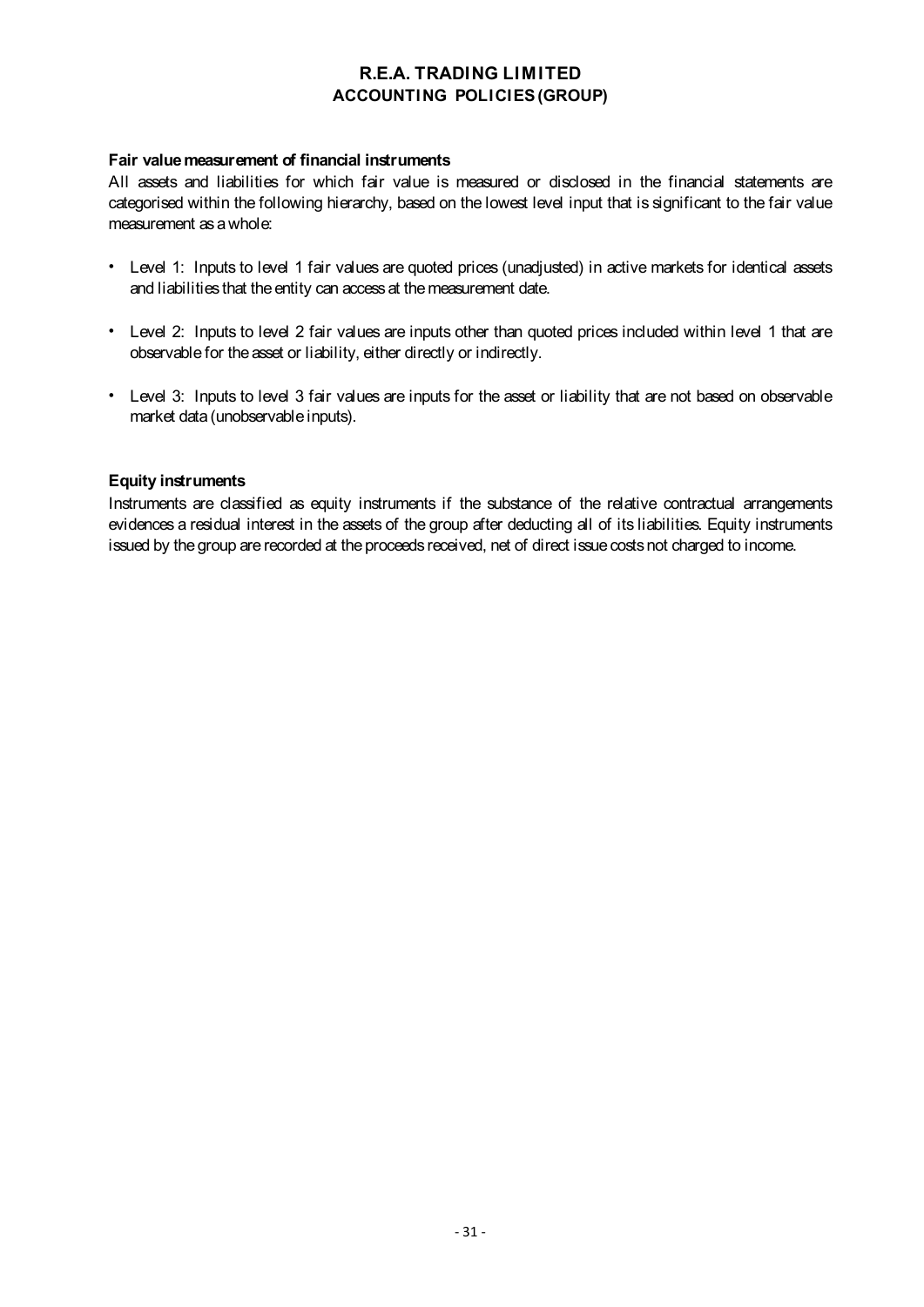#### **1 Critical accounting judgements and key sources of estimation uncertainty**

In the application of the group's accounting policies which are set out in the "Accounting policies (Group)" section of this annual report, the directors are required to make judgements, estimates and assumptions. Such estimates and assumptions are based on historical experience, including expectation of future events that are considered to be relevant. Actual values of assets and amounts of liabilities may differ from estimates. The judgements, estimates and underlying assumptions are reviewed on an ongoing basis. Revisions to estimates are recognised in the period in which the estimates are revised if the revision affects only that period, or in the period of the revision and future periods if the revision affects both current and future periods.

#### *Critical judgements*

#### Property, plant and equipment

Judgements are made by the directors in determining depreciation rates for property, plant and equipment and intangible assets and whether such assets are impaired. No changes in useful lives and no impairment losses were identified at the balance sheet date.

### Taxation

The group is subject to corporate taxes in various jurisdictions. Significant judgement is required in determining the group's liability to such tax. Certain transactions may occur during the ordinary course of business, in particular cross-border transactions between group companies, as respects which the ultimate tax consequences are uncertain. Moreover, certain overseas group companies are subject to regular tax audits when issues may be raised as to which the ultimate resolution will be uncertain. The group provides for liabilities for uncertain tax outcomes and tax audit issues on the basis of its best assessment of the tax liabilities that will arise. Any differences arising on determinations of such outcomes and issues are then recognised in the period in which such determinations occur.

At each balance sheet date, the directors make a judgement in determining whether it is appropriate to recognise a deferred tax asset.

#### *Key sources of estimation uncertainty*

#### Biological assets

Biological assets comprise growing horticultural, sisal and abaca produce. In determining the fair value of biological assets, the group estimates the available produce at the accounting date, together with the current value of that produce, based on budgeted production levels, selling prices and costs for the year following the accounting date. The methodology for valuing the biological assets independent upon a judgement as to future selling prices. A 10 per cent reduction in the selling prices assumed would have reduced the carrying value of the biological assets at 31 December 2019 by £634,000.

#### Inventories

The carrying amounts of inventories are reviewed at each balance sheet date to determine whether there is any indication that any item of inventory may have suffered an impairment loss. If any such indication exists, the recoverable amount of the item is estimated in order to determine the impairment loss.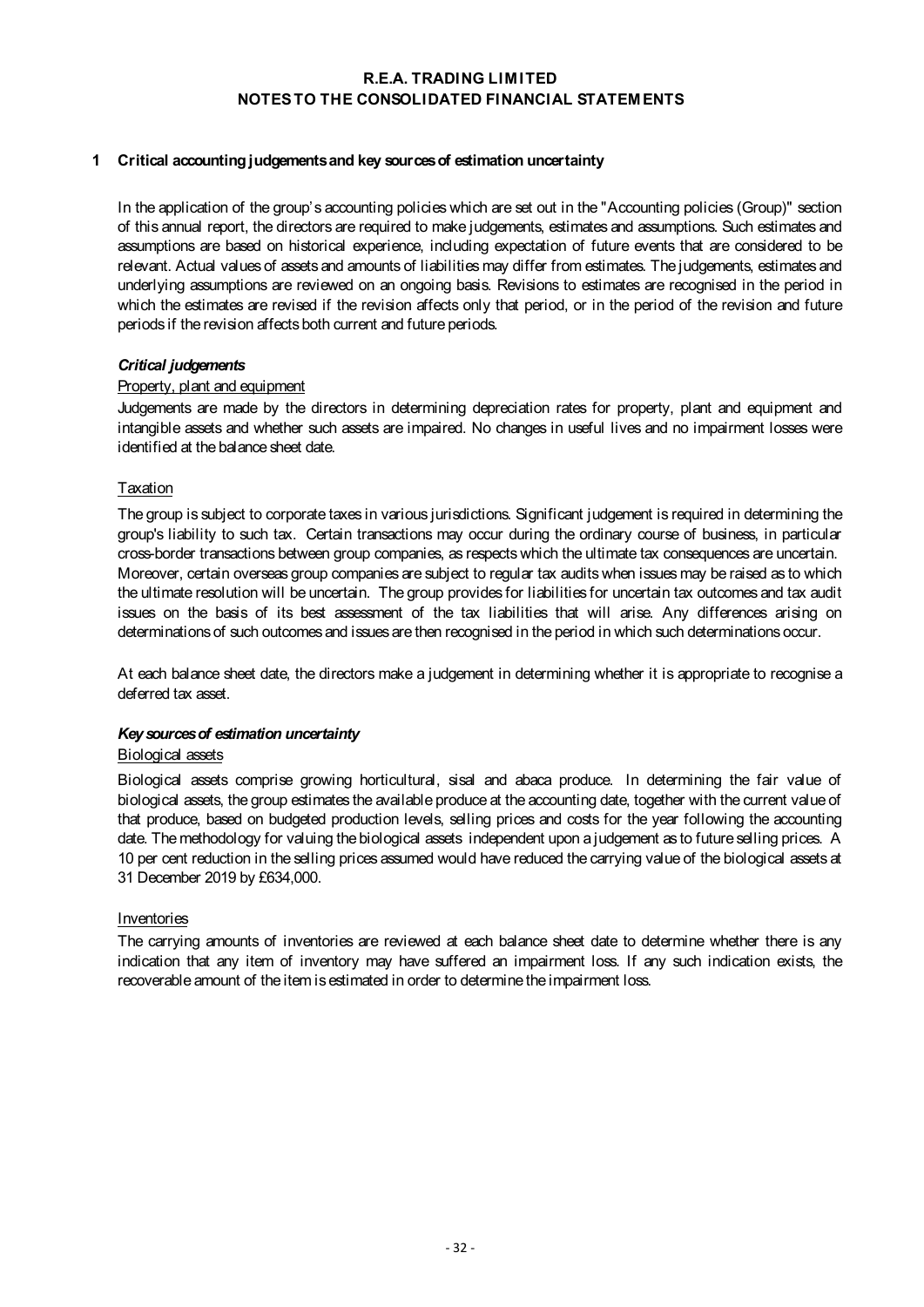#### **2 Corporate transactions**

There were no corporate transactions during 2019.

In the prior year, the company acquired the whole of the issued share capital of Willington Limited ("Willington") which, at the date of acquisition, served as a holding company for a single wholly owned subsidiary. Wigglesworth & Co., Limited ("Wigglesworth"), a London based merchant trading in sisal and other natural fibres and their products. Ownership of Wigglesworth was subsequently transferred from Willington to the company and all liabilities of Willington discharged. Willington has subsequently been placed in liquidation and its assets (consisting entirely of receivables from the company) have been distributed in specie to the company.

The consideration for the acquisition of Willington was satisfied by the issue, credited as fully paid, of 2,500,000 new ordinary shares of £1 each in the capital of the company. Incidental costs of acquisition of £89,000 were paid in cash.

| 3 | Revenue                                                         | 2019   | 2018   |
|---|-----------------------------------------------------------------|--------|--------|
|   |                                                                 | £'000  | £'000  |
|   | Sales of goods                                                  | 53,102 | 33,906 |
|   | Revenue from provision of services                              | 721    | 738    |
|   | Gain on forward sale contracts treated as financial instruments | (205)  | 16     |
|   |                                                                 | 53,618 | 34,660 |
|   | Other operating income                                          | 257    | 213    |
|   | Investment revenue                                              | 359    | 881    |
|   | Total revenue                                                   | 54,233 | 35,754 |
|   |                                                                 |        |        |

Revenue from provision of services comprises fees charged to related parties for administrative services and freight forwarding fees charged to third parties for forwarding sisal and sisal products.

| 4 | Operating profit                                                           | 2019   | 2018   |
|---|----------------------------------------------------------------------------|--------|--------|
|   |                                                                            | £'000  | £'000  |
|   | Operating profit has been arrived at after charging/(crediting):           |        |        |
|   | Net foreign exchange (gains) / losses                                      | (156)  | (169)  |
|   | Depreciation of property, plant and equipment                              | 2,662  | 2,313  |
|   | Depreciation of right of use assets                                        | 56     |        |
|   | Amortisation of intangible assets (charged within administrative expenses) | 258    |        |
|   | Operating lease payments                                                   |        | 118    |
|   | Short term lease payments                                                  | 146    |        |
|   | Cost of inventories recognised as an expense                               | 2,911  | (401)  |
|   | (Gain) on disposal of property, plant and equipment                        | (78)   | (56)   |
|   | Staff costs (see note 5)                                                   | 13,172 | 10,500 |
|   | Auditor's remuneration for statutory audit services to the company         | 15     | 15     |
|   | Amounts paid to Deloitte LLP for the audit of the financial statements of  |        |        |
|   | subsidiaries of the company pursuant to legislation                        | 131    | 96     |
|   | Amounts paid to Deloitte LLP for other services to the group in            |        |        |
|   | respect of taxation compliance                                             | 57     | 88     |
|   |                                                                            |        |        |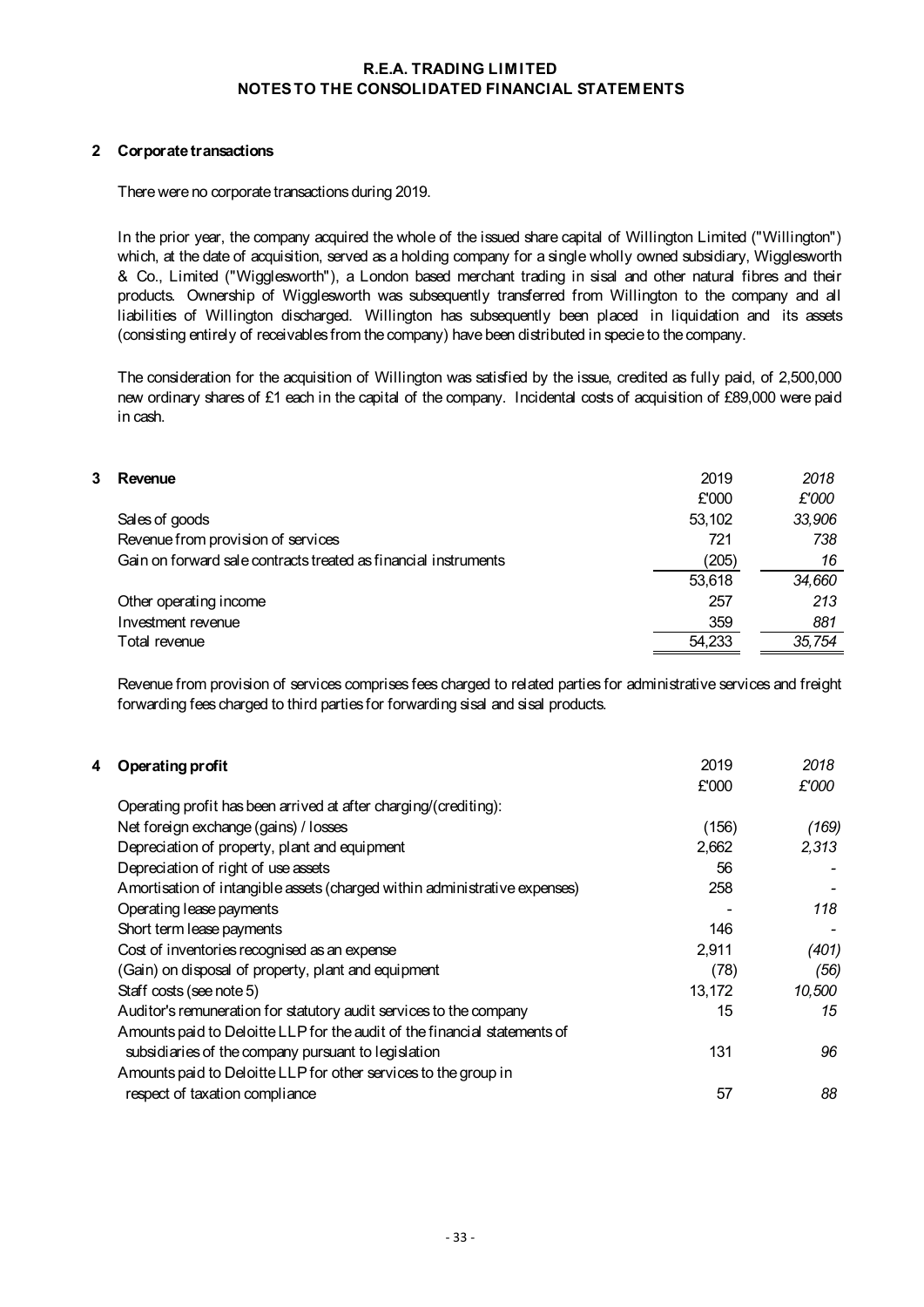| 5<br>Staff costs                            | 2019   | 2018   |
|---------------------------------------------|--------|--------|
|                                             | Number | Number |
| The average number of persons employed was: |        |        |
| East Africa                                 | 5,333  | 5,141  |
| Indonesia                                   | 194    | 14     |
| UK                                          | 15     | 7      |
|                                             | 5,527  | 5,162  |
|                                             | £'000  | £'000  |
| Their aggregate remuneration comprised:     |        |        |
| Wages and salaries                          | 12,277 | 10,013 |
| Social security costs                       | 637    | 462    |
| Pension costs                               | 258    | 25     |
|                                             | 13,172 | 10,500 |

Details of directors' emoluments are disclosed in note (ix) to the company's individual financial statements.

| 6<br>Finance costs                                                       | 2019  | 2018  |
|--------------------------------------------------------------------------|-------|-------|
|                                                                          | £'000 | £'000 |
| Interest on bank loans and overdrafts                                    | 39    | 14    |
| Interest on lease liabilities                                            | 15    |       |
|                                                                          | 54    | 14    |
|                                                                          |       |       |
| 7<br>Tax                                                                 | 2019  | 2018  |
|                                                                          | £'000 | £'000 |
| Current tax:                                                             |       |       |
| United Kingdom tax (net of double taxation relief of £8,000; 2018: £nil) | 291   | 102   |
| Foreign tax                                                              | 1,527 | 2,853 |
| Total current tax                                                        | 1,817 | 2,955 |
| Deferred tax:                                                            |       |       |
| Current year deferred tax attributable to                                |       |       |
| Remeasurement of biological assets                                       | (26)  | (52)  |
| Accelerated depreciation                                                 | 91    | 231   |
| Remeasurement of provisions                                              | (30)  | (94)  |
| Defined benefit scheme                                                   | 25    | 35    |
| Amortisation of intangible assets arising from prior year acquisition    |       |       |
| of subsidiary                                                            | (49)  |       |
| Right of use assets and leases                                           | (3)   |       |
| Total deferred tax                                                       | 8     | 120   |
| Total tax                                                                | 1,825 | 3,075 |

Taxation is provided at the rates prevailing for the relevant jurisdiction, which for the United Kingdom is 19 per cent, East Africa 30 per cent and Indonesia 25 per cent (2018: respectively 19 per cent, 30 per cent and 25 per cent).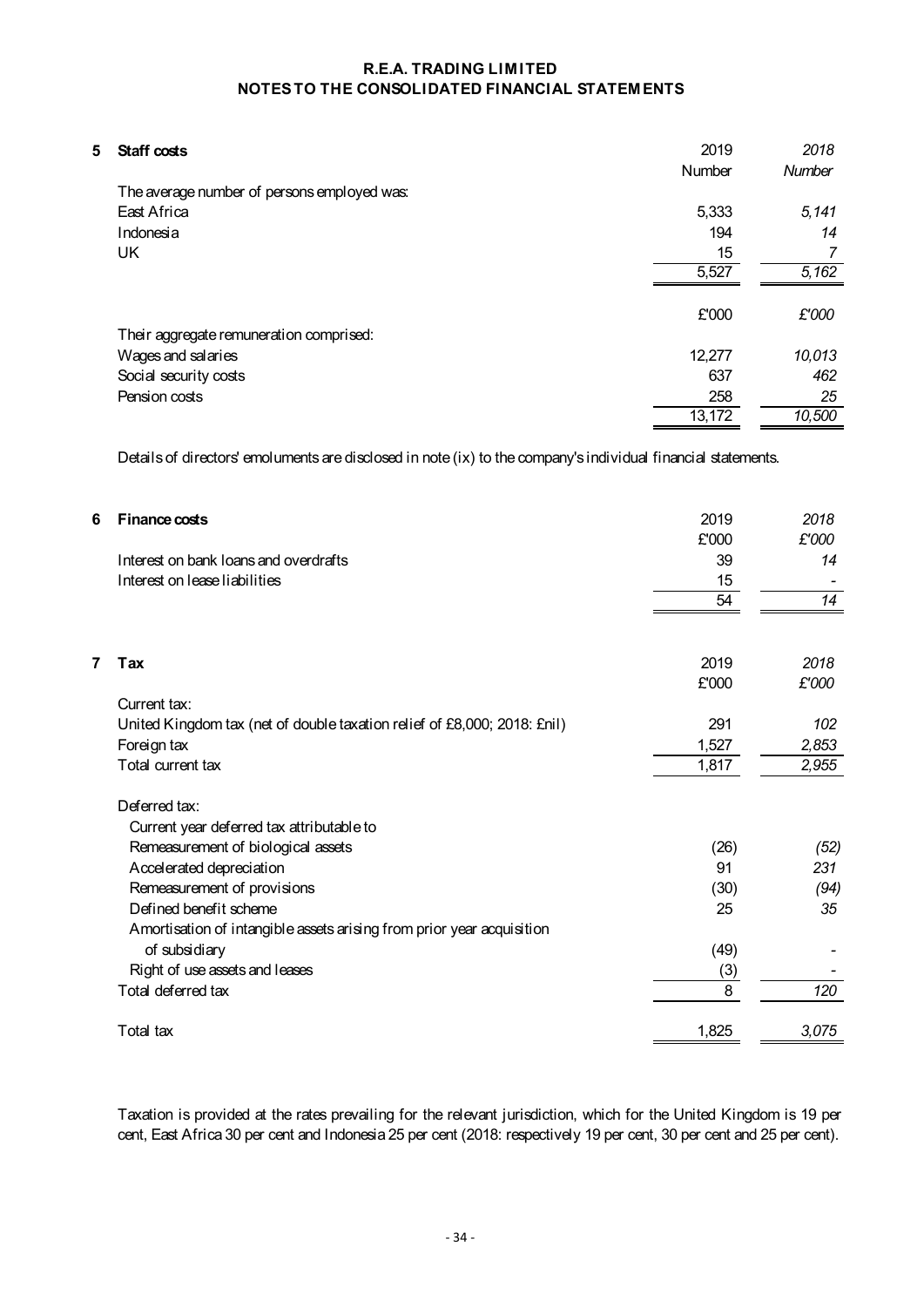## **NOTES TO THE CONSOLIDATED FINANCIAL STATEMENTS R.E.A. TRADING LIMITED**

| 7 | Tax continued                                                                                                | 2019<br>£'000 | 2018<br>£'000 |
|---|--------------------------------------------------------------------------------------------------------------|---------------|---------------|
|   | The charge for the year can be reconciled to the profit<br>per the consolidated income statement as follows: |               |               |
|   | Profit before tax                                                                                            | 4,703         | 12,126        |
|   | Tax at the standard rate of 19% (2018: 19%) thereon<br>Tax effect of the following items:                    | 899           | 2,303         |
|   | Foreign tax charged at other rates                                                                           | 480           | 1,267         |
|   | Income not subject to tax                                                                                    | (81)          | (2, 126)      |
|   | Tax on deemed income                                                                                         |               |               |
|   | Expenses that are not deductible in determining taxable profit                                               | 146           | 325           |
|   | Overseas tax expensed                                                                                        | 51            | 902           |
|   | Losses utilised                                                                                              |               | (98)          |
|   | Net underprovision of tax in prior years                                                                     | 11            | 238           |
|   | Deferred tax asset not recognised                                                                            | 318           | 264           |
|   | Deferred tax on allowable loss                                                                               |               |               |
|   | Tax expense for the year                                                                                     | 1,824         | 3,075         |
|   |                                                                                                              |               |               |
| 8 | Goodwill                                                                                                     | 2019          | 2018          |
|   |                                                                                                              | £'000         | £'000         |
|   | Opening balance                                                                                              | 468           |               |
|   | Additions during the year                                                                                    |               | 468           |
|   | Closing balance                                                                                              | 468           | 468           |
|   |                                                                                                              |               |               |

The goodwill of £468,000 arose on the acquisition during the year of Willington Limited and represented a component of the fair value on acquisition attributed to Willington Limited's wholly owned subsidiary, Wigglesworth & Co., Limited (see note 2). The goodwill is reviewed for impairment at each reporting date as explained in 'Accounting policies (group)'. The group's trading operations are regarded as the cash generating unit to which the goodwill relates and the recoverable amount of goodwill is assessed against the current profitability of those operations. On that basis, no provision for impairment has been considered necessary as at the balance sheet date.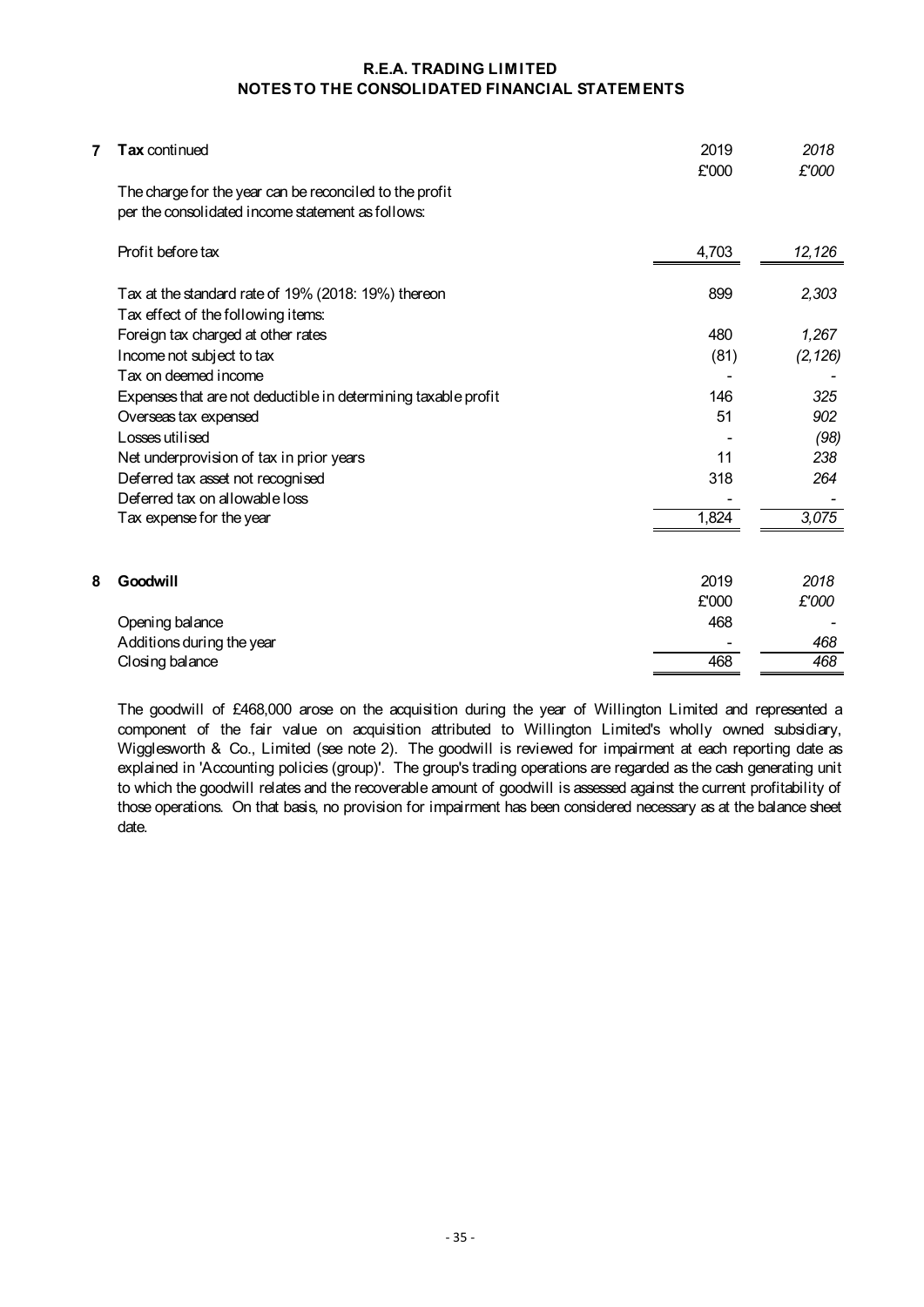| 9 | Intangible assets         | 2019  | 2018  |
|---|---------------------------|-------|-------|
|   |                           | £'000 | £'000 |
|   | Cost:                     |       |       |
|   | Opening balance           | 967   |       |
|   | Additions during the year |       | 967   |
|   | Closing balance           | 967   | 967   |
|   | Amortisation:             |       |       |
|   | Opening balance           |       |       |
|   | Additions                 | 258   |       |
|   | Closing balance           | 258   |       |
|   | Carrying amount:          |       |       |
|   | Opening balance           | 967   |       |
|   | Closing balance           | 709   | 967   |
|   |                           |       |       |

Intangible assets represent the value attributed to the client base of the group's trading operations on acquisition of those operations in 2018. These assets are being amortised on a straight line basis over a five year period.

| 10 | Property, plant and equipment | Land and  |           | Plant and | Work in  |         |
|----|-------------------------------|-----------|-----------|-----------|----------|---------|
|    |                               | buildings | Plantings | machinery | progress | Total   |
|    |                               | £'000     | £'000     | £'000     | £'000    | £'000   |
|    | Cost:                         |           |           |           |          |         |
|    | At 1 January 2018             | 3,787     | 11,813    | 9,783     | 71       | 25,454  |
|    | Acquisition of subsidiary     | 529       |           | 58        |          | 587     |
|    | Additions                     | 67        | 4,287     | 972       | 1,552    | 6,878   |
|    | Transfers                     | 148       |           | 139       | (287)    |         |
|    | Exchange differences          | 232       | 664       | 547       |          | 1,443   |
|    | Disposals                     |           | (760)     | (249)     |          | (1,009) |
|    | At 31 December 2018           | 4,763     | 16,004    | 11,250    | 1,336    | 33,353  |
|    | Additions                     | 654       | 5,560     | 1,683     | 1,867    | 9,764   |
|    | <b>Transfers</b>              | 95        |           | 432       | (573)    | (46)    |
|    | Exchange differences          | (97)      | (322)     | (249)     |          | (668)   |
|    | Disposals                     |           | (842)     | (430)     |          | (1,272) |
|    | At 31 December 2019           | 5,415     | 20,400    | 12,686    | 2,630    | 41,131  |
|    | Accumulated depreciation:     |           |           |           |          |         |
|    | At 1 January 2018             | 612       | 3,994     | 6,205     |          | 10,811  |
|    | Acquisition of subsidiary     | 50        |           | 53        |          | 103     |
|    | Charge for year               | 89        | 1,155     | 1,069     |          | 2,313   |
|    | Transfers                     |           |           |           |          |         |
|    | Exchange differences          | 34        | 286       | 388       |          | 708     |
|    | Eliminated on disposals       |           | (760)     | (237)     |          | (997)   |
|    | At 31 December 2018           | 785       | 4,675     | 7,478     |          | 12,938  |
|    | Charge for year               | 117       | 1,290     | 1,255     |          | 2,662   |
|    | <b>Transfers</b>              |           |           |           |          |         |
|    | Exchange differences          | (21)      | (160)     | (208)     |          | (389)   |
|    | Eliminated on disposals       |           | (842)     | (426)     |          | (1,268) |
|    | At 31 December 2019           | 881       | 4,963     | 8,099     |          | 13,943  |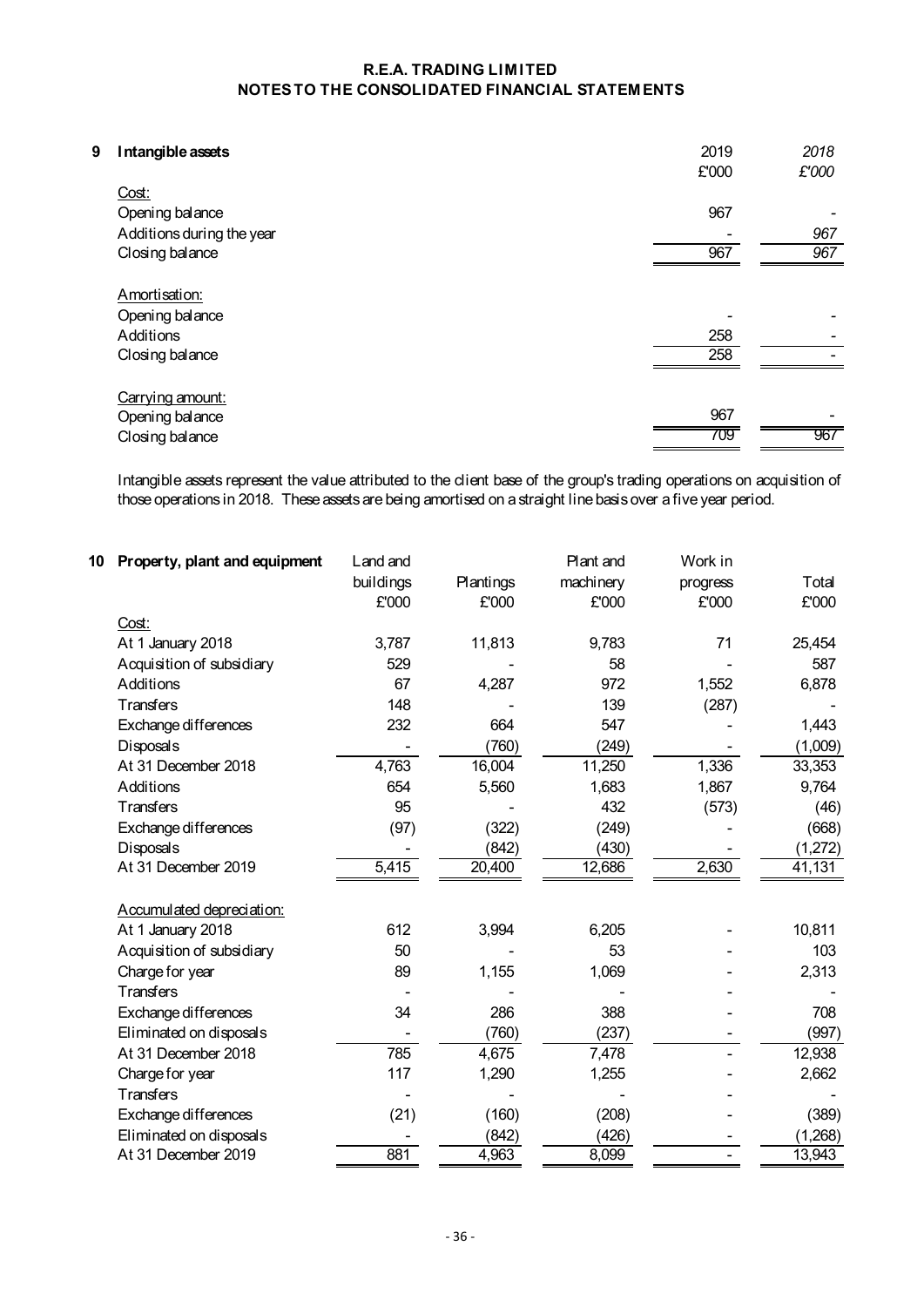| 10 | Property, plant and equipment<br>continued | Land and<br>buildings<br>£'000 | <b>Plantings</b><br>£'000 | Plant and<br>machinery<br>£'000 | Work in<br>progress<br>£'000 | Total<br>£'000 |
|----|--------------------------------------------|--------------------------------|---------------------------|---------------------------------|------------------------------|----------------|
|    | Carrying amount:<br>Beginning of year      | 3.978                          | 11.329                    | 3.772                           | 1.336                        | 20.415         |
|    | End of year                                | 4,534                          | 15,437                    | 4,587                           | 2,630                        | 27,188         |

At the balance sheet date, the group had entered into contractual capital commitments for the acquisition of property, plant and equipment amounting to £650,000 (2018: £303,000).

Arising from a review of the impact of IFRS 16 on existing accounting policies, payments to acquire leasehold interests in land that were formerly treated as prepaid operating lease rentals have been reclassified as land and buildings with effect from 1 January 2019 and are depreciated (formerly amortised) over the periods of the leases. Prior year comparatives have been restated accordingly. The effect of this change in accounting policy on net book values is summarised below.

|                                       | New Policy |       | Old Policy |       |
|---------------------------------------|------------|-------|------------|-------|
|                                       | 2019       | 2018  | 2019       | 2018  |
|                                       | £'000      | £'000 | £'000      | £'000 |
| Effect of change in accounting policy |            |       |            |       |
| Prepaid operating lease rentals       | -          |       | 1.212      | 877   |
| Land and buildings                    | 4.534      | 3.978 | 3.322      | 3,101 |
|                                       | 4.534      | 3.978 | 4.534      | 3,978 |
|                                       |            |       |            |       |

| 11 | Right of use assets                                                                      | Land and<br>buildings<br>£'000 | Plant and<br>machinery<br>£'000 | Total<br>£'000 |
|----|------------------------------------------------------------------------------------------|--------------------------------|---------------------------------|----------------|
|    | On adoption of IFRS 19                                                                   |                                |                                 |                |
|    | At 1 January 2019                                                                        | 257                            | 75                              | 332            |
|    | Additions                                                                                |                                |                                 |                |
|    | At 31 December 2019                                                                      | 257                            | 75                              | 332            |
|    | Accumulated depreciation:<br>At 1 January 2019<br>Charge for year<br>At 31 December 2019 | 43<br>43                       | 13<br>13                        | 56<br>56       |
|    | Carrying amount:<br>At 1 January 2019<br>At 1 January 2019                               | 214<br>257                     | 62<br>75                        | 276<br>332     |

On adoption of IFRS 16, the group has recognised as right-of-use assets and additional lease liabilities leases that were previously classified as 'operating leases' under IAS 17: Leases. The liabilities were measured at the present value of the remaining lease payments, discounted using the relevant incremental borrowing rates as of 1 January 2019. The right of use assets comprise agricultural land held under a licence to occupy and warehousing, office facilities and cars held under lease. The amounts recognised as right of use assets totalled £332,000 as shown above with corresponding lease liabilities of £332,000 (see note 17) of which £57,000 was due within one year and the balance after more than one year.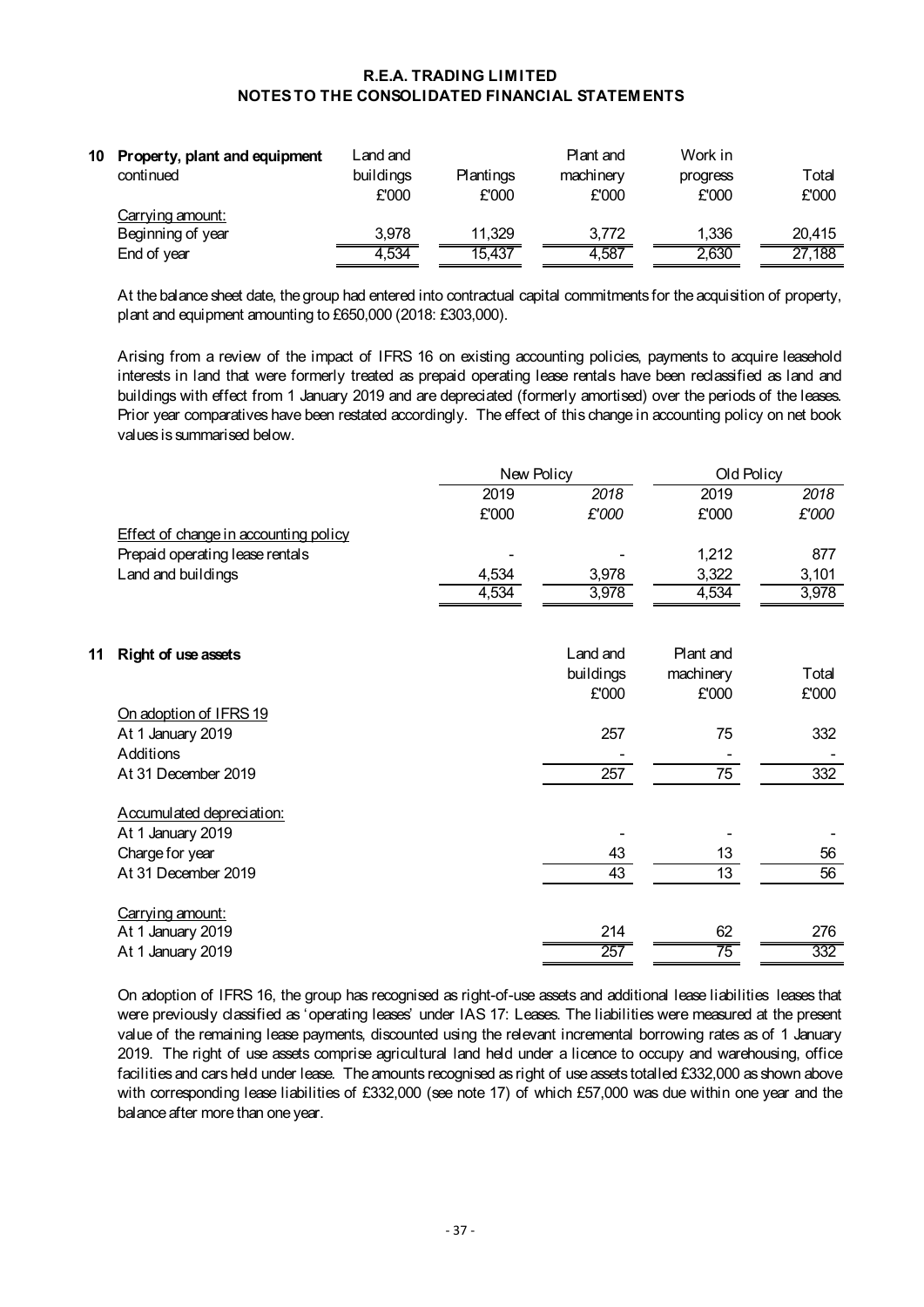### **NOTES TO THE CONSOLIDATED FINANCIAL STATEMENTS R.E.A. TRADING LIMITED**

| 12 Coal development  | 2019                     | 2018                     |
|----------------------|--------------------------|--------------------------|
|                      | £'000                    | £'000                    |
| Beginning of year    | 1,819                    | 880                      |
| Additions            | 889                      | 939                      |
| Amortisation         | $\overline{\phantom{a}}$ | $\overline{\phantom{0}}$ |
| Exchange differences | (8)                      | $\overline{2}$           |
| End of year          | 2,701                    | 1,820                    |

Coal development represents the cost of acquisition of rights to extract coal from coal concessions in East Kalimantan against payment of agreed royalties together with subsequent expenditure on the development of the concessions.

| 13 | Investments                      | 2019<br>£'000 | 2018<br>£'000 |
|----|----------------------------------|---------------|---------------|
|    | Trade investments at fair value: |               |               |
|    | Unquoted shares                  | 75            | 77            |
|    |                                  | 75            |               |
|    |                                  |               |               |

The unquoted shares are held at cost which the directors consider to be the fair value of these investments.

| 14 | <b>Biological assets</b>                                                          | 2019  | 2018  |
|----|-----------------------------------------------------------------------------------|-------|-------|
|    |                                                                                   | £'000 | £'000 |
|    | Carrying amount at beginning of year                                              | 5.183 | 5.074 |
|    | Net biological gain / (loss)                                                      | (87)  | (174) |
|    | Exchange differences                                                              | (116) | 283   |
|    | Carrying amount at end of year                                                    | 4,980 | 5,183 |
|    | Net biological gain / (loss) comprises:                                           |       |       |
|    | Gain / (loss) arising from changes in fair value attributable to physical changes | (23)  | (126) |
|    | Gain / (loss) arising from changes in fair value attributable to price changes    | (64)  | (48)  |
|    |                                                                                   | (87)  | (174) |

The nature of the group's biological assets and the basis of determination of their fair value is explained under "Biological assets" in note 1 above. Risks relating to agricultural activities are disclosed under "Risks and uncertainties" in the Strategic report. Biological assets are classified as level 3 in the fair value hierarchy.

| 2019  | 2018  |
|-------|-------|
| £'000 | £'000 |
| 3.543 | 2,664 |
| 1,860 | 1,840 |
| 3,191 | 5,081 |
| 8,594 | 9.585 |
|       |       |

Trading stocks comprise physical commodities held by the group for trading purposes at port of origin or in transit.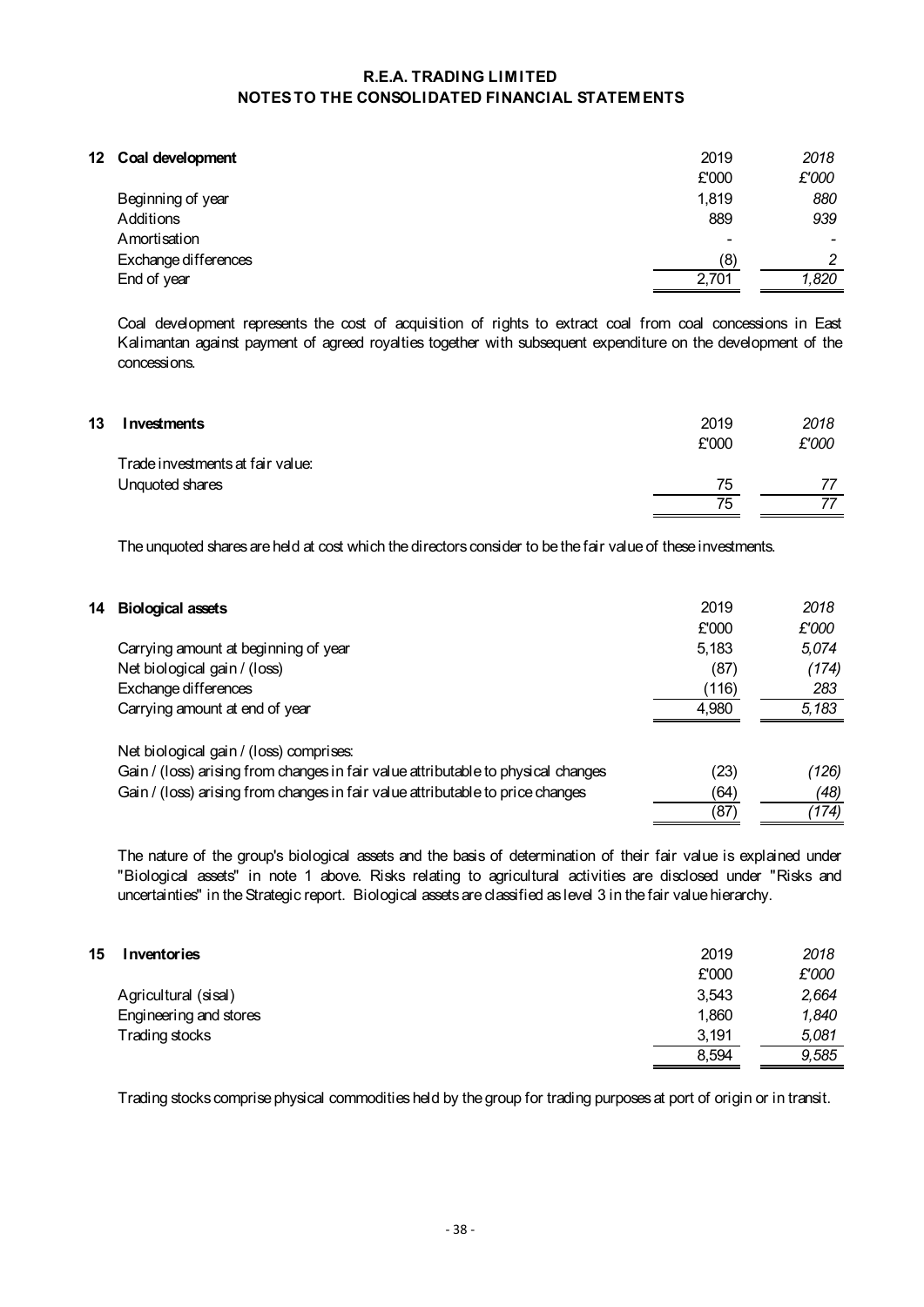| 16 Trade and other receivables                                  | 2019<br>£'000 | 2018<br>£'000 |
|-----------------------------------------------------------------|---------------|---------------|
| Trade - due from sale of goods (including related parties £nil; |               |               |
| 2018: £nil)                                                     | 3.113         | 4,061         |
| Prepayments                                                     | 7,750         | 3,740         |
| Taxation                                                        | 386           | 381           |
| Deposits and other receivables                                  | 812           | 710           |
| Related parties                                                 | 7,884         | 4,735         |
|                                                                 | 19,945        | 13,627        |

The directors consider that the carrying amount of trade and other receivables approximates their fair value. The average credit period is 21 days (2018: 43 days).

Related party receivables comprise balances of £7,861,000 and £23,000 due from, respectively, Emba Holdings Limited and R.E.A. Holdings plc (2018: £4,735,000 due from Emba Holdings Limited). See note 28.

| Borrowings and lease liabilities<br>17        | 2019  | 2018  |
|-----------------------------------------------|-------|-------|
|                                               | £'000 | £'000 |
| Bank Ioans                                    | 1,025 | 984   |
| Bank overdrafts                               | 167   | 57    |
| Other Ioan                                    | 70    |       |
| Lease liabilities (see note 11)               | 281   |       |
|                                               | 1,543 | 1,041 |
| The borrowings are repayable as follows:      |       |       |
| Within one year                               | 514   | 218   |
| In the second year                            | 384   | 173   |
| In the third to fifth years inclusive         | 549   | 650   |
| After five years                              | 96    |       |
|                                               | 1,543 | 1.041 |
| Less: Amount due for settlement within twelve |       |       |
| months (shown under current liabilities)      | (514) | (218) |
| Amount due for settlement after twelve months | 1,029 | 823   |

The bank loans are secured by first legal charges and debentures over certain assets. The carrying value of the assets subject to such charges was £36,434,350 (2018: £25,001,621).

The directors estimate that the fair value of the group's borrowings approximates their carrying value. At the balance sheet date, the group had undrawn bank facilities of £9,097,000 (2018: £10,410,000).

|                                                               | £'000 |
|---------------------------------------------------------------|-------|
| Lease liabilities at 31 December 2019 are payable as follows: |       |
| Within one year                                               |       |
| In the second year                                            | 94    |
| In the third to fifth years inclusive                         | 89    |
| After five years                                              | 26    |
|                                                               | 281   |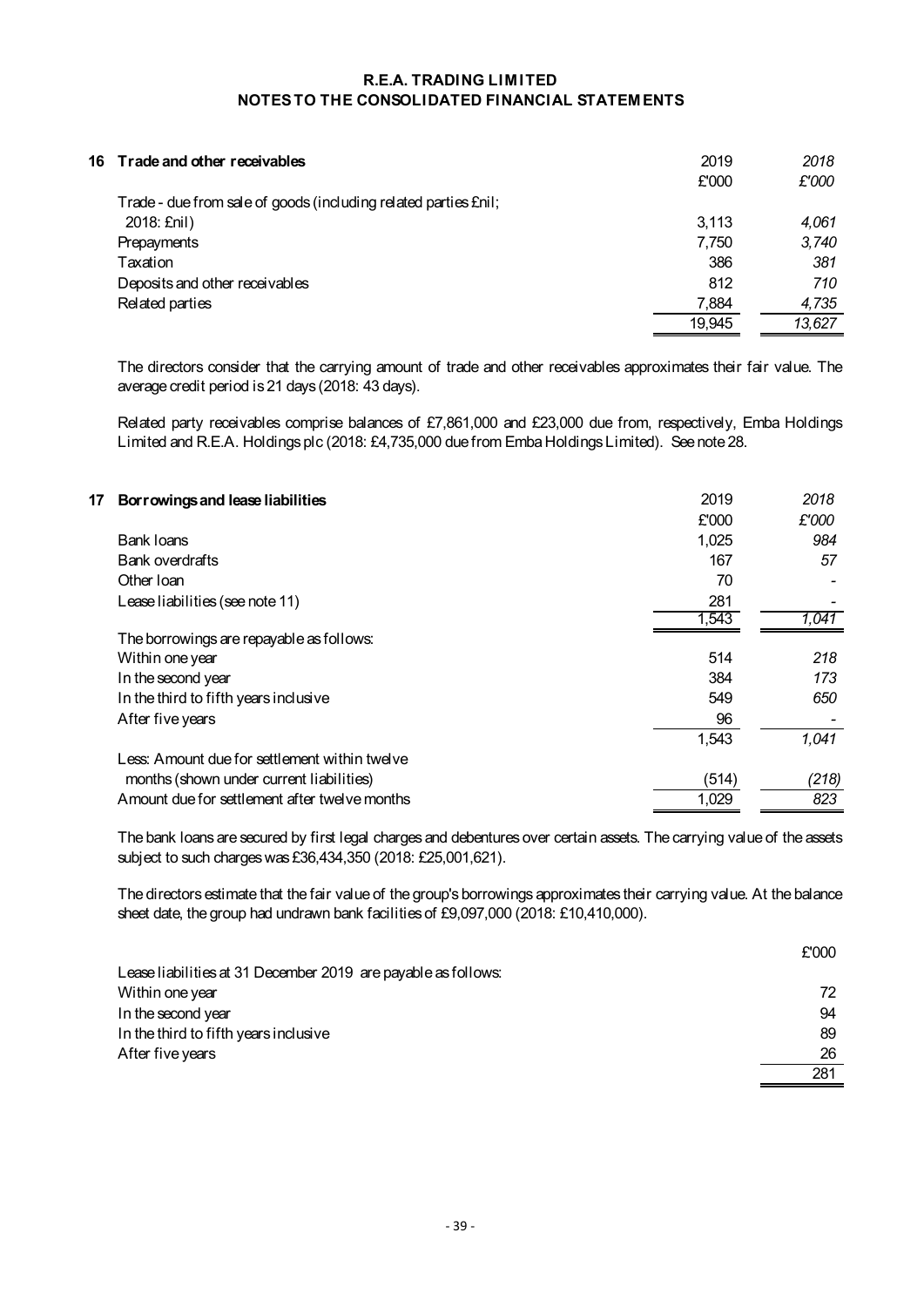### **NOTES TO THE CONSOLIDATED FINANCIAL STATEMENTS R.E.A. TRADING LIMITED**

#### **17 Borrowings and lease liabilities** continued

Interest incurred on lease liabilities during the year amounted to £15,000 (see note 6) and principal payments in respect of lease liabilities to £55,000.

At 31 December 2019, the group had outstanding short term lease obligations amounting to £10,000. The lease expenditure charged to profit and loss account in respect of short terrm leases during the year amounted to £146,000 (see note 4).

|                                                                        | 1.982 | 12.574 |
|------------------------------------------------------------------------|-------|--------|
| Bank overdrafts                                                        | (167) | (57)   |
| Cash and cash equivalents                                              | 2.149 | 12.631 |
| Net cash and cash equivalents for the purposes of cash flow comprises: |       |        |
|                                                                        | £'000 | £'000  |
|                                                                        | 2019  | 2018   |

#### **18 Financial instruments**

The group manages as capital its debt, which includes the borrowings and cash and cash equivalents disclosed in note 17 and equity attributable to shareholders of the parent, comprising issued ordinary and preference share capital, reserves and retained earnings as disclosed in notes 22 to 25. The group is not subject to externally imposed capital requirements.

The group's policies and objectives in managing its capital were unchanged in 2019 from 2018. In such management, the group seeks to maintain a prudent balance between debt and equity while providing returns on equity commensurate with the equity component of capital and the risks assumed by the group.

Net cash and equity Net cash and equity at the balance sheet date were as follows:

|                                       | 2019     | 2018     |  |
|---------------------------------------|----------|----------|--|
|                                       | £'000    | £'000    |  |
| Total debt                            | 1.543    | 1.041    |  |
| Cash and cash equivalents             | (2, 149) | (12,631) |  |
| Net cash                              | (606)    | (11,590) |  |
| Equity (including minority interests) | 55,447   | 53,469   |  |

#### Significant accounting policies

Details of the significant accounting policies and methods adopted, including the criteria for recognition, the basis of measurement and the basis on which income and expenses are recognised, in respect of each class of financial instrument are disclosed in the "Accounting policies (group)" section of this annual report.

Forward contracts for the purchase and sale of physical commodities entered into by the group's trading operations may be settled net for cash. Accordingly, such contracts are treated as derivative financial instruments.

Non-derivative financial instruments are carried at fair values. Derivative financial instruments are measured at fair value through profit and loss account.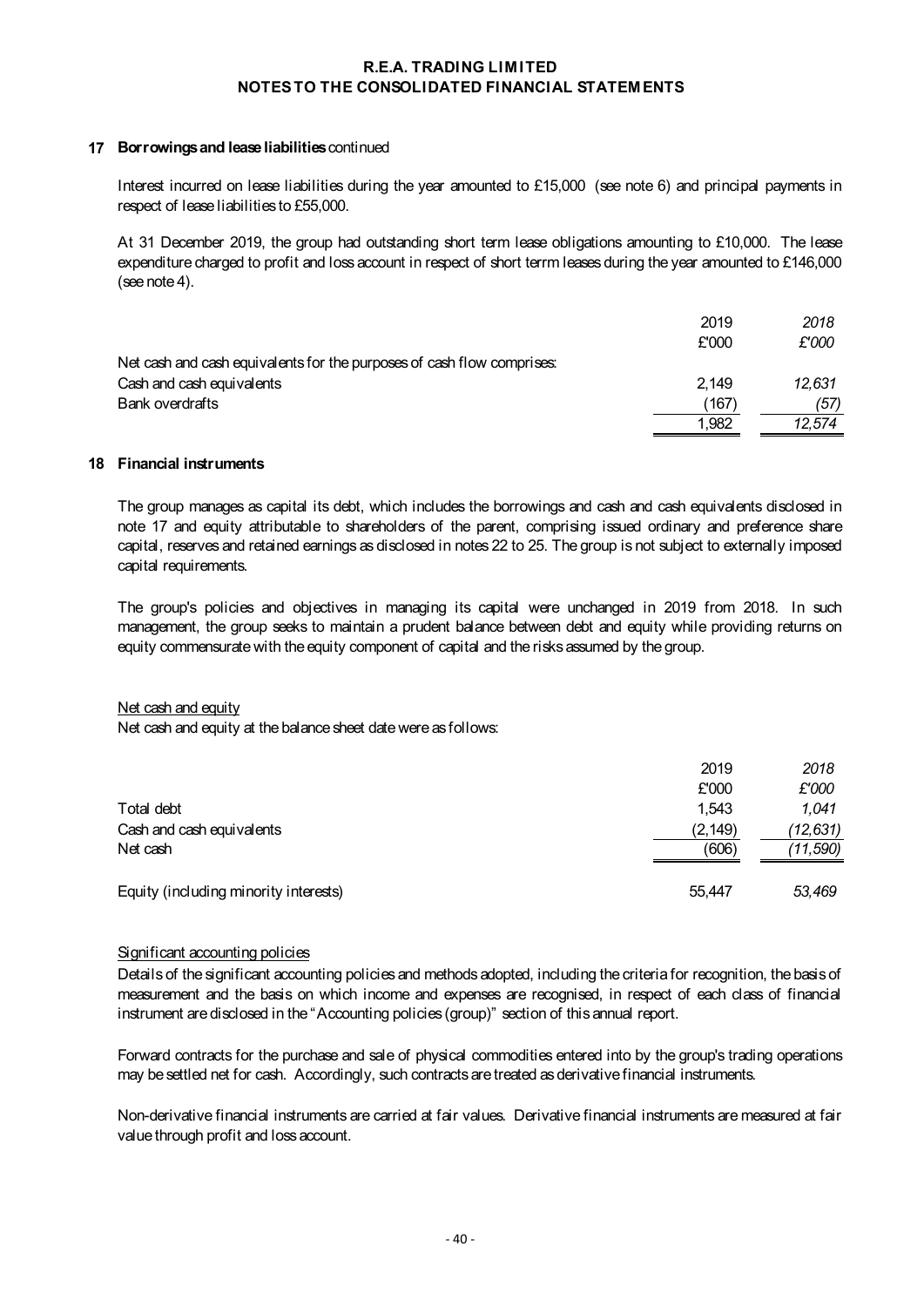#### **18 Financial instruments** continued

#### Categories of financial instruments

Non-derivative financial assets as at 31 December 2019 comprised investments, receivables and cash and cash equivalents held at amortised costs amounting to £14,033,000 (2018: £22,214,000).

Non-derivative financial liabilities as at 31 December 2019 comprised bank borrowings and lease liabilities and trade and other payables held at amortised cost amounting to £5,050,000 (2018: £4,959,000).

Derivative financial assets at 31 December 2019 comprised fair value gains on instruments consisting of contracts for the forward sale and purchase of physical commodities and currencies held at fair value through profit and loss accountamounting to £889,000 (2018: £1,151,000).

Derivative financial liabilities at 31 December 2019 comprised fair value losses on instruments consisting of contracts for the forward sale and purchase of physical commodities and currencies held at fair value through profit and loss account amounting to £36,000 (2018: £58,000).

#### Financial risk management objectives

The group manages the financial risks relating to its operations through internal reports which permit the degree and magnitude of such risks to be assessed. These risks include financial market risk, commodity price risk, credit risk and liquidity risk. The board seeks to reduce risk by setting policies on such risks including policies on the use of non-derivative and derivative financial instruments and the investment of excess liquidity. Compliance with policies is reviewed on a continuous basis. The group does not enter into or trade financial instruments, including derivative financial instruments, for speculative purposes.

#### Financial market risk

The financial market risks to which the group is primarily exposed are those arising from changes in foreign currency exchange rates and interest rates.

The group regards the currencies of the countries in which its operations are located as the functional currencies of those operations. The group's revenues arise mainly in US dollars. Within the group's trading operations the group also has trading transactions in sterling, euros and certain other currencies.

The group has borrowings for the purposes of its trading operations in US dollars, sterling and euros. Elsewhere, where possible, the group borrows either in the functional currencies of the operations that borrowings are financing or in US dollars. Within the trading operations, the group enters into forward foreign exchange contracts to cover foreign currency exposures on all trading transactions that are not back-to-back in the same currency and also enters into forward foreign exchange contracts to sell for sterling its net non-sterling trading income after allowing for any interest and other costs payable in foreign currencies. Outside the trading operations, the group does not normally hedge its non-functional currency borrowings, its revenues or the minority of costs that arise in non-functional currencies.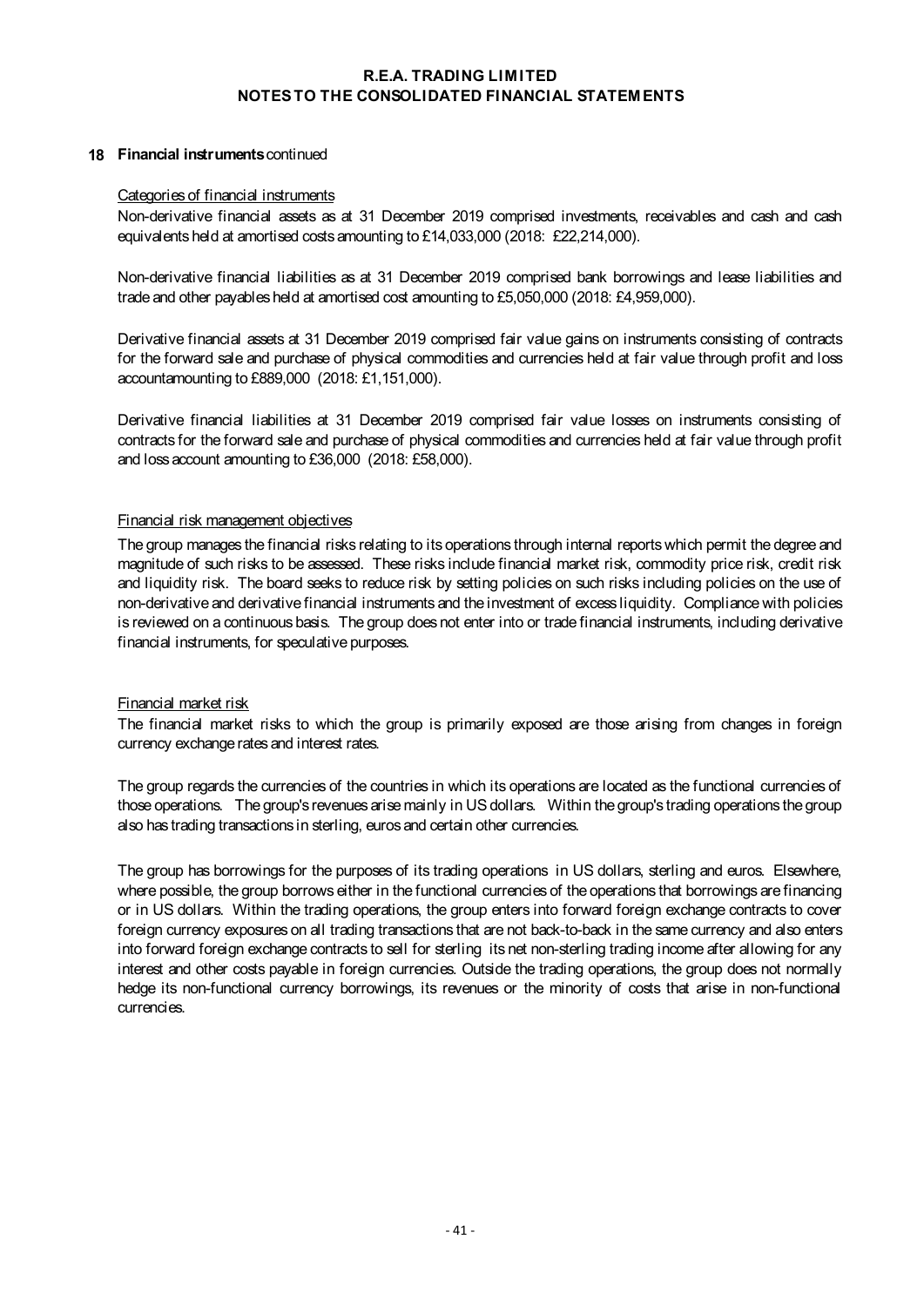#### **18 Financial instruments** continued

#### Financial market risk continued

The table below details the positive / (negative) impact, on the basis of the group's financial position at the balance sheet date, that a 5 per cent depreciation of each of the currencies shown against sterling would have had on group profit before taxation and on equity. A 5 per cent appreciation of the applicable currencies would have had a reverse effect to that shown.

|                     | 2019  | 2018  |
|---------------------|-------|-------|
|                     | £'000 | £'000 |
| Profit before tax:  |       |       |
| Euro                | 36    | 43    |
| Indonesian rupiah   |       | (17)  |
| Kenyan shillings    | (9)   | (93)  |
| Tanzanian shillings | (7)   | (10)  |
| US dollars          | (166) | (309) |
| Equity:             |       |       |
| Euro                | 24    | 34    |
| Indonesian rupiah   | (471) | (197) |
| Kenyan shillings    | (512) | (491) |
| Tanzanian shillings | (323) | (274) |
| US dollars          | (208) | (840) |
|                     |       |       |

The group is exposed to interest rate risk in respect of its borrowings at floating rates of interest. As a general policy, the group does not normally hedge its exposure to movements in such rates. A 1 per cent increase in interest applied to those financial instruments that carry interest at floating rates listed in the table of book values and fair values of financial instruments shown under 'Details of non-derivative financial instruments' below would have resulted over a period of one year in a reduction in profit before taxation for the year ended 31 December 2019 of £13,000 (2018: £91,000).

#### Commodity price risk

The group is exposed to commodity price risk in its coal, abaca and trading operations. As respects the coal and abaca operations, movements in commodity prices will affect the group's revenues. As a general policy, the group does not hedge such exposure. As respects the trading operations, the group enters into contracts for the forward purchase and sale of physical commoditiesat fixed prices. Where possible, and to limit risk, such forward purchases and sales are contracted on a matched basis.

Since the coal and abaca operations were not in production during 2019 or the preceding year, higher or lower average prices for coal and abaca during those years would have had no effect on the results reported by the group.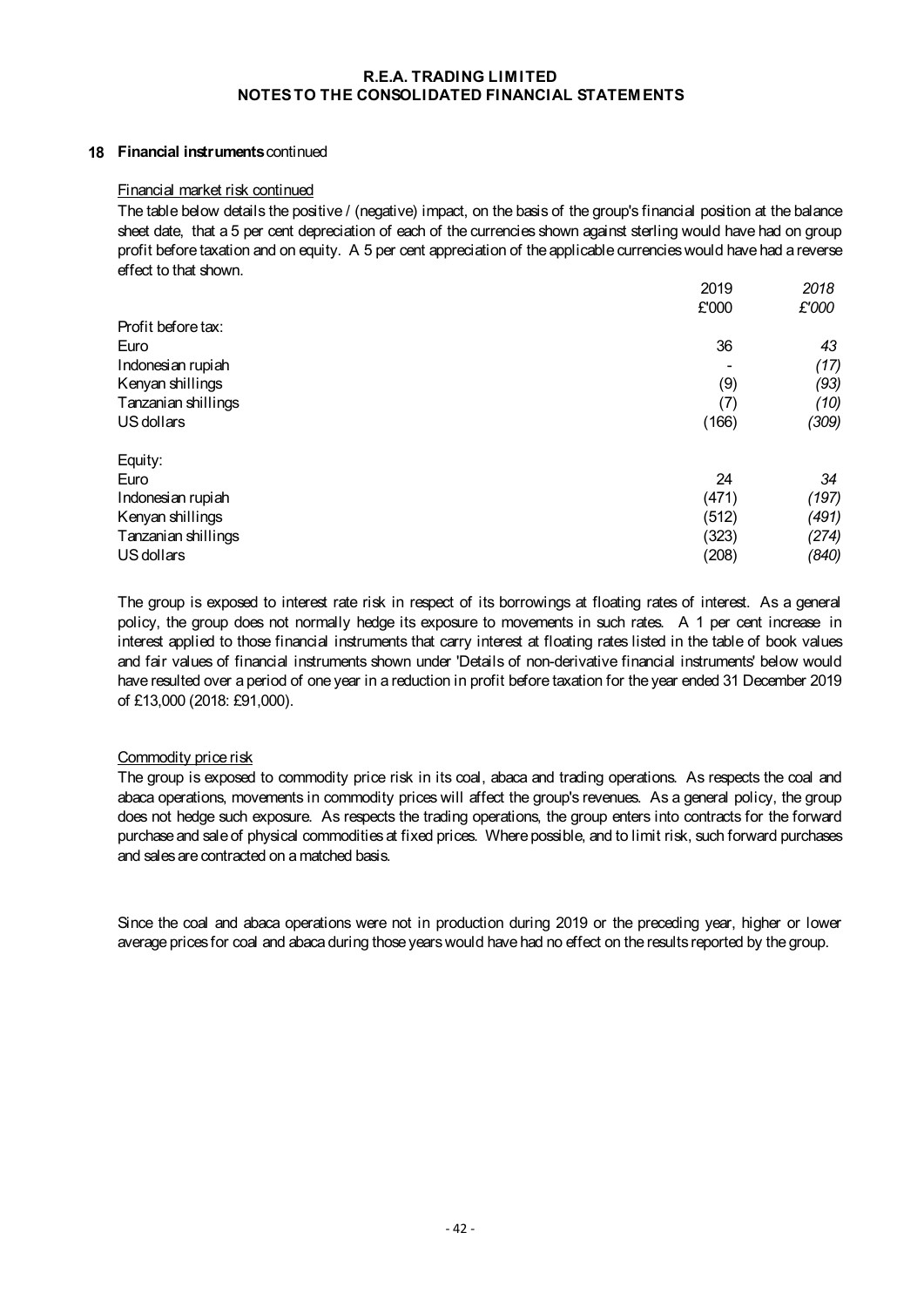### **18 Financial instruments** continued

## Commodity price risk continued

The table below details the forward contracts for the purchase and sale of physical commodities that were unmatched at the balance sheet date. The amounts stated represent the contractual payments due, by or to the group, on a free on board basis, at port of origin:

|           | 2019  | 2018  |
|-----------|-------|-------|
|           | £'000 | £'000 |
| Purchases | 4,837 | 4,524 |
| Sales     | 3,147 | 2,413 |

A 5 per cent adverse movement in the market values of all the physical commodities comprised in the above contracts would have resulted in a reduction in profit before taxation for the year ended 31 December 2019 of £399,000 (2018: £347,000) and a reduction in equity of £323,000 (2018: £281,000).

#### Credit risk

Credit risk is the risk that a counter-party will default on its contractual obligations resulting in a loss to the group.

Sales relating to the group's trading operations are normally made on the basis of cash against documents through a bank, on an alternative secured basis or with credit insurance cover. Other sales are made only after assessment of the creditworthiness of the prospective customer or on a prepayment basis. The group does not have significant credit risk exposure to any single counterparty. Forward foreign exchange contracts are made only with banks with strong credit ratings.

The maximum credit risk exposure in respect of each of the group's financial assets at each balance sheet date equals the amount reported under the corresponding balance sheet heading.

Liquidity risk

Ultimate responsibility for liquidity risk management rests with the board of directors of the company which has established an appropriate framework for the management of the group's short, medium and long-term funding and liquidity requirements. The group manages liquidity risk by maintaining adequate banking facilities and reserve borrowing facilities, by continuously monitoring forecasts and actual cash flows and keeping an appropriate balance within the financial profiles of financial assets and liabilities. Undrawn facilities available to the group at balance sheet date are disclosed in note 14.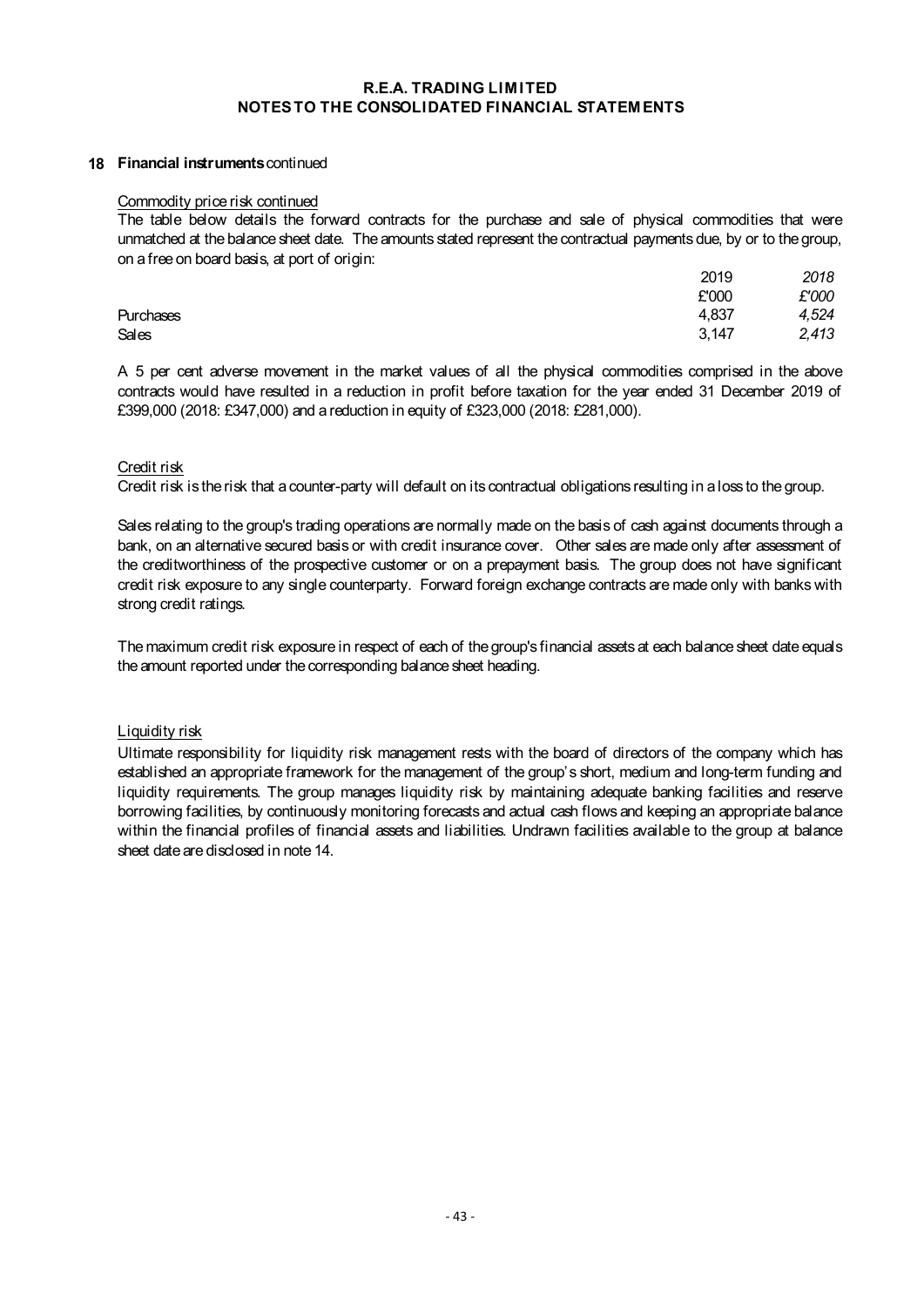## **18 Financial instruments** continued

#### Details of non-derivative financial instruments

The following tables detail the contractual maturity of the group's non-derivative financial liabilities. The tables have been drawn up based on the undiscounted amounts of the group's financial liabilities based on the earliest dates on which the group can be required to discharge those liabilities. The table includes liabilities for both principal and interest.

| 2019                        | Weighted<br>average<br>interest rate | Under<br>1 year<br>£'000 | Between 1<br>and 2 years<br>£'000 | Over<br>2 years<br>£'000 | Total<br>£'000 |
|-----------------------------|--------------------------------------|--------------------------|-----------------------------------|--------------------------|----------------|
| Bank Ioans and overdrafts:  |                                      |                          |                                   |                          |                |
| US dollar overdraft         | 7.0%                                 | 179                      |                                   |                          | 179            |
| US dollar Ioan              | 8.0%                                 | 278                      |                                   |                          | 278            |
| Euro Ioan                   | 3.0%                                 | 16                       | 307                               | 510                      | 833            |
| Kshs Ioan                   | 15.5%                                |                          |                                   | 206                      |                |
| Trade and other payables    |                                      | 4,896                    |                                   |                          | 4,896          |
|                             |                                      | 5,369                    | 307                               | 716                      | 6,186          |
| 2018                        |                                      |                          |                                   |                          |                |
| Bank Ioans and overdrafts:  |                                      |                          |                                   |                          |                |
| Sterling (overdraft)*       | 2.6%                                 | 58                       |                                   |                          | 58             |
| Sterling (letter of credit) |                                      | 76                       |                                   |                          | 76             |
| Euro                        | 3.0%                                 | 85                       | 184                               | 710                      | 979            |
| Trade and other payables    |                                      | 4,173                    |                                   |                          | 4,173          |
|                             |                                      | 4,392                    | 184                               | 710                      | 5,286          |

\* net of offset currency deposits

At 31 December 2019, the group's non-derivative financial assets (other than receivables) comprised cash and deposits of £2,149,000 (2018: £12,631,000) most of which were on short term deposit with banks.

The following table provides an analysis of the book values and fair values of the group's non-derivative financial instruments as at the balance sheet date excluding receivables and payables. All such financial instruments are classified as level 1 in the fair value hierarchy. No reclassifications between levels in the fair value hierarchy were made during 2019 (2018: none).

|                                        | 2019       | 2019       | 2018       | 2018       |
|----------------------------------------|------------|------------|------------|------------|
|                                        | Book value | Fair value | Book value | Fair value |
|                                        | £'000      | £'000      | £'000      | £'000      |
| Cash and deposits *                    | 2.149      | 2.149      | 12.631     | 12,631     |
| Bank debt - within one year *          | (514)      | (514)      | (218)      | (218)      |
| Bank debt - after more than one year * | (1,029)    | (1,029)    | (823)      | (823)      |
| Net amount                             | 606        | 606        | 11.590     | 11,590     |

\* bearing interest at floating rates

The fair values of cash and deposits and bank debt approximate their carrying values since these carry interest at current market rates.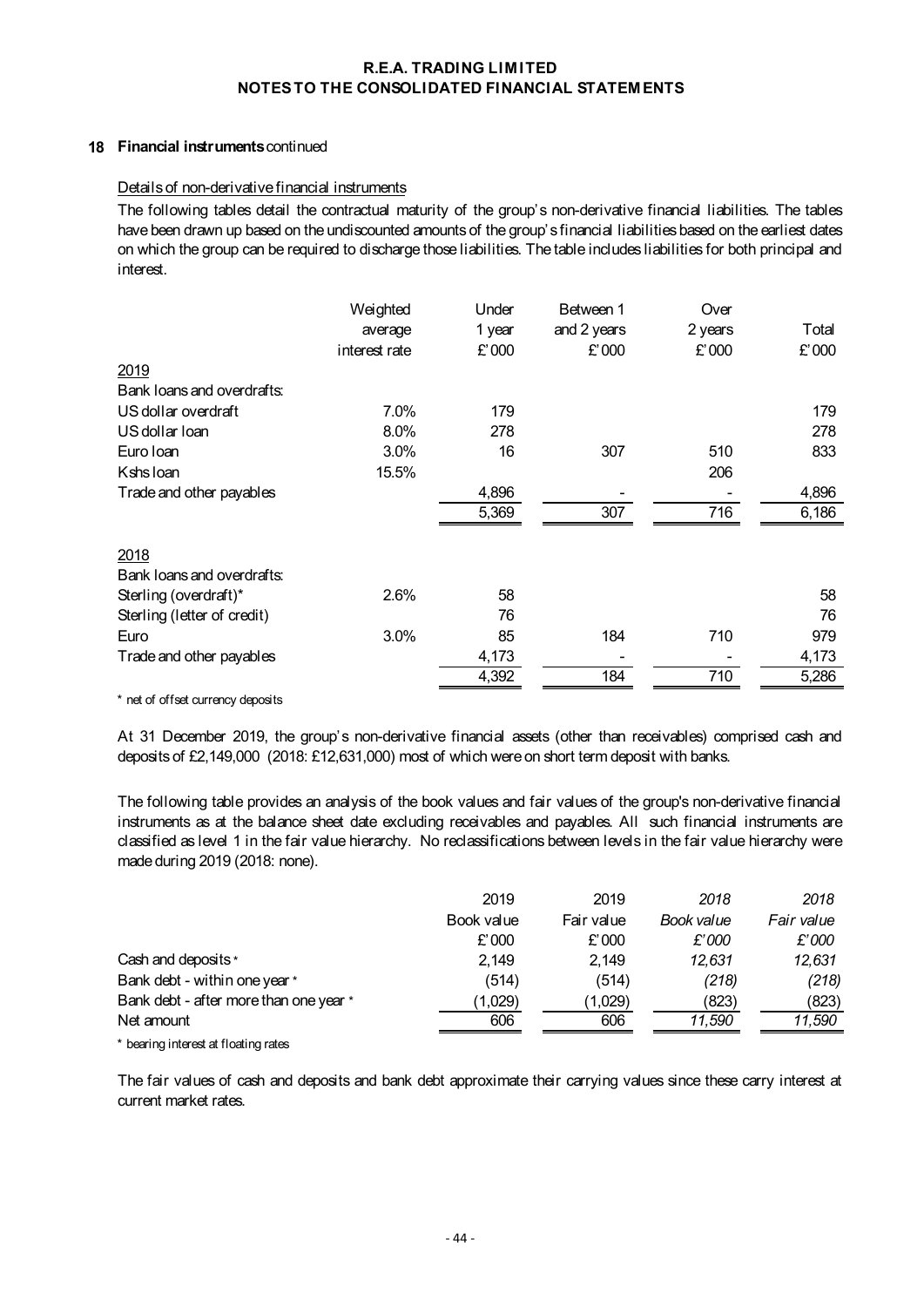#### **18 Financial instruments** continued

#### Details of derivative financial instruments

The following table details the group's derivative financial liabilities and assets as at the balance sheet date.

|                                                                                                                                                                               | 2019   | 2018   |
|-------------------------------------------------------------------------------------------------------------------------------------------------------------------------------|--------|--------|
|                                                                                                                                                                               | £'000  | £'000  |
| Liabilities (representing fair value losses):                                                                                                                                 |        |        |
| Contracts for the forward sale and purchase of physical commodities                                                                                                           | 15     | 57     |
| Contracts for the forward sale and purchase of foreign currencies                                                                                                             | 21     |        |
|                                                                                                                                                                               | 36     | 58     |
| Assets (representing fair value gains):                                                                                                                                       |        |        |
| Contracts for the forward sale and purchase of physical commodities                                                                                                           | 804    | 1,040  |
| Contracts for the forward sale and purchase of foreign currencies                                                                                                             | 85     | 111    |
|                                                                                                                                                                               | 889    | 1,151  |
| The contractual amounts payable to or receivable from counterparties for the forward purchase and sale of<br>commodities as at the balance sheet date were as follows:        |        |        |
|                                                                                                                                                                               | 2019   | 2018   |
|                                                                                                                                                                               | £'000  | £'000  |
| <b>Purchases</b>                                                                                                                                                              | 10,887 | 13,369 |
| Sales                                                                                                                                                                         | 13,223 | 17,740 |
| The contractual amounts payable to or receivable from counterparties for the forward purchase and sale of foreign<br>currencies as at the balance sheet date were as follows: |        |        |

|           | 2019  | 2018  |
|-----------|-------|-------|
|           | £'000 | £'000 |
| Purchases | 1,267 | 8,420 |
| Sales     | 6,585 | 8,311 |

All contracts for the forward purchase and sale of physical commodities and foreign currencies have a maturity of less than one year. The fair value cash flows in respect of such contracts approximate the contractual amounts receivable and payable.

Derivative financial instruments compising forward purchases and sales of foreign currency are classified as level 1 in the fair value hierarchy. Other derivative financial instruments are classified as level 2. No reclassifications between levels in the fair value hierarchy were made during 2019 (2018: none).

| 19 Deferred tax          | 2019    | 2018    |
|--------------------------|---------|---------|
|                          | £'000   | £'000   |
| Deferred tax liabilities | (4.559) | (4,650) |
| Deferred tax assets      | 32      | 25      |
| Net position             | (4,527) | (4,625) |
|                          |         |         |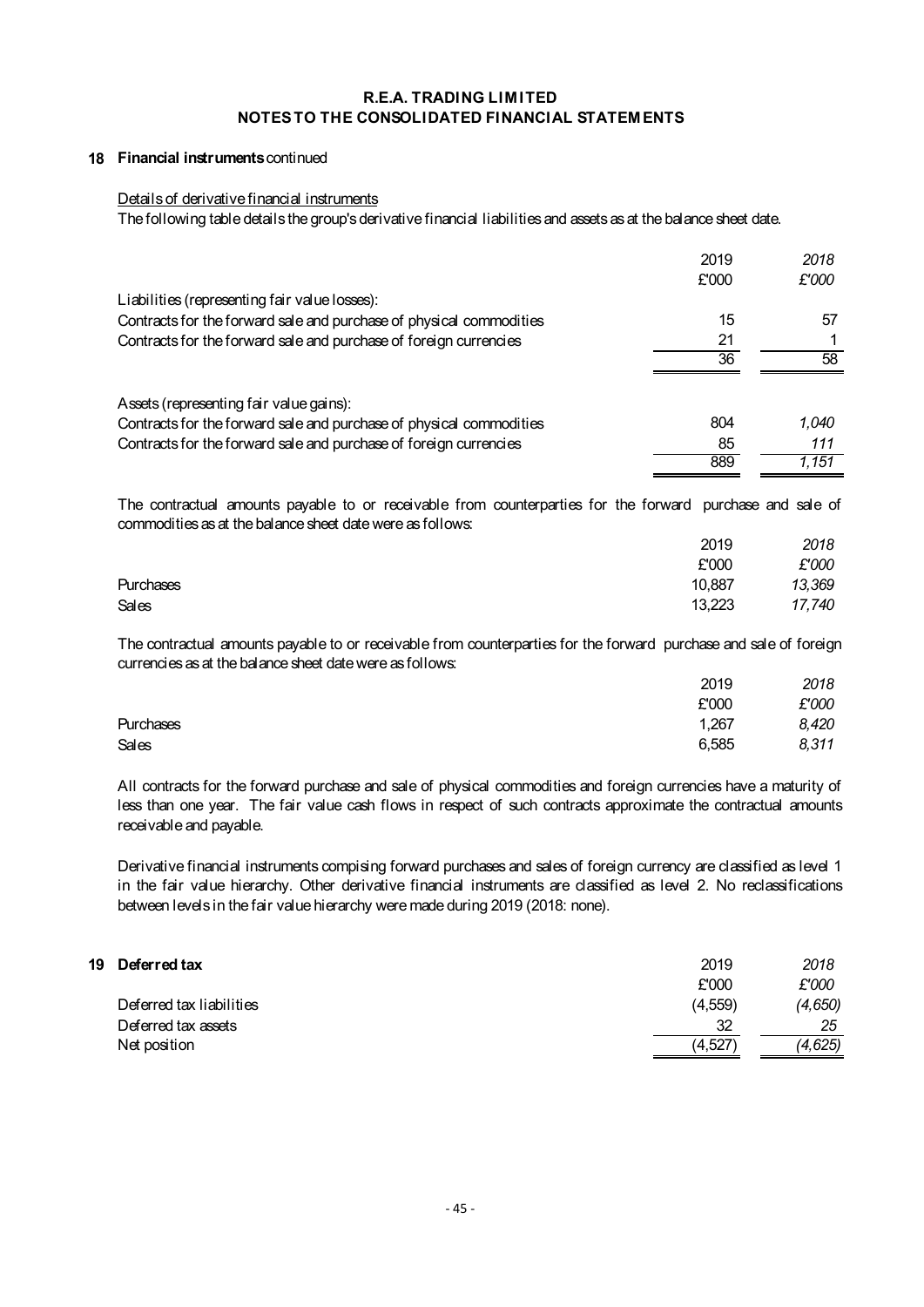| 19 Deferred tax           | Biological | Accelerated  |            | Defined        | Acquisition | Right of use                    |          |
|---------------------------|------------|--------------|------------|----------------|-------------|---------------------------------|----------|
| continued                 | assets     | depreciation | Provisions | benefit scheme |             | of subsidiary assets and leases | Total    |
|                           | £'000      | £'000        | £'000      | £'000          | £'000       | £'000                           | £'000    |
| At 1 January 2018         | (1,522)    | (3, 191)     | 724        | (133)          |             |                                 | (4, 122) |
| Addition (note 2)         |            |              |            |                | (184)       |                                 | (184)    |
| (Charge)/credit to income | 52         | (231)        | 94         | (35)           |             |                                 | (120)    |
| (Charge) to equity        |            |              |            | 33             |             |                                 | 33       |
| Rate change - income      |            |              |            |                |             |                                 |          |
| Rate change - equity      |            |              |            |                |             |                                 |          |
| Exchange differences      | (85)       | (188)        | 50         | (9)            |             |                                 | (232)    |
| At 31 December 2018       | (1, 555)   | (3,610)      | 868        | (144)          | (184)       |                                 | (4,625)  |
| (Charge)/credit to income | 26         | (91)         | 30         | (25)           | 49          | 3                               | (8)      |
| (Charge) to equity        |            |              |            |                |             |                                 |          |
| Rate change - income      |            |              |            |                |             |                                 |          |
| Rate change - equity      |            |              |            |                |             |                                 |          |
| Exchange differences      | 35         | 88           | (24)       |                |             |                                 | 106      |
| At 31 December 2019       | (1, 494)   | (3,613)      | 874        | (162)          | (135)       | 3                               | (4, 527) |

Tax losses of £5,213,000 (2018: £1,750,000) are being carried forward of which £5,213,000 (2018: £1,750,000) have not been recognised in the financial statements, because, in the opinion of the directors, it is not certain that sufficient taxable profits will be generated in the foreseeable future against which the losses may be utilised.

At the balance sheet date, the aggregate amount of temporary differences associated with undistributed earnings of subsidiaries for which deferred tax liabilities have not been recognised was £2,843,000 (2018: £2,772,000). No liability has been recognised in respect of these differences because the group is in a position to control the reversal of the temporary differences and it is probable that such differences will not significantly reverse in the foreseeable future.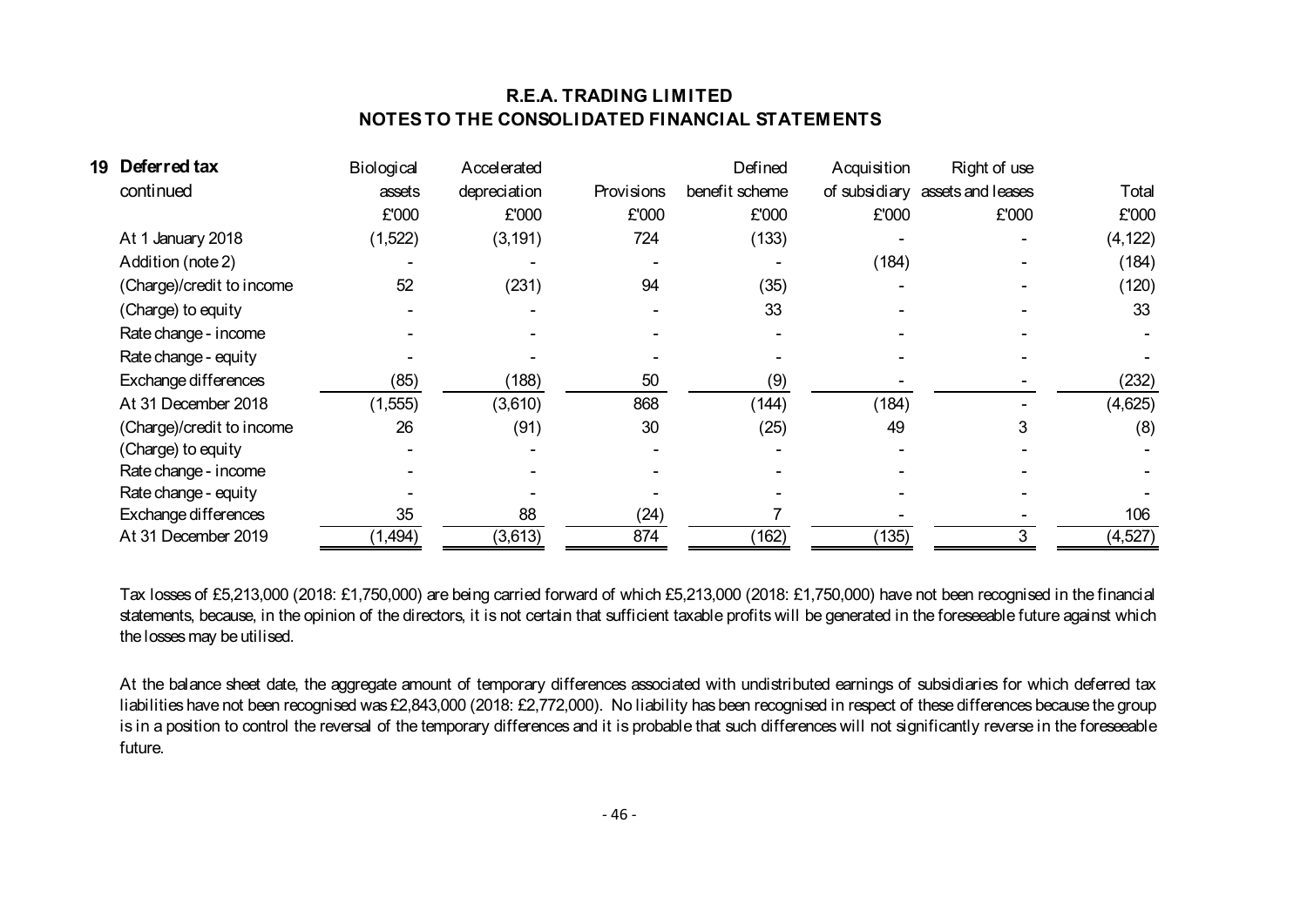| 20 Provisions | 2019  | 2018  |
|---------------|-------|-------|
|               | £'000 | £'000 |
| Provisions    | 2,196 | 2,063 |
|               |       |       |

Provisions relate to staff retirement benefits. These are awarded to unionised employees in East Africa (provision of £2,078,000; 2018: £1,980,000) and to staff in Indonesia (provision of £118,000; 2018: £83,000) after completion of a qualifying period of service and are payable upon termination of employment or retirement. The movements on provisions for staff retirement benefits were as follows:

|    |                                                                    | 2019  | 2018  |
|----|--------------------------------------------------------------------|-------|-------|
|    |                                                                    | £'000 | £'000 |
|    | Beginning of year                                                  | 1,700 | 1,700 |
|    | Charged to consolidated income statement                           | 384   | 323   |
|    | Other comprehensive income                                         | (22)  | 2     |
|    | Utilised during the year                                           | (160) | (71)  |
|    | Translation adjustment                                             | (70)  | 109   |
|    | End of year                                                        | 1,831 | 2,063 |
|    |                                                                    |       |       |
| 21 | Trade and other payables                                           | 2019  | 2018  |
|    |                                                                    | £'000 | £'000 |
|    | Trade purchases and ongoing costs (including related parties Enil; |       |       |
|    | 2018: £nil)                                                        | 1,913 | 1,813 |
|    | Accruals                                                           | 923   | 626   |
|    | Other payables (including related parties £637,000; 2018: £37,000) | 1,594 | 2,105 |
|    |                                                                    | 4,430 | 4,544 |

The average credit period taken on trade payables is 19 days (2018: 32 days). The directors estimate that the fair value of the other payables approximates their carrying value.

Related party amounts included in other payables comprise an amounts payable on demand to New Willington Limited of £500,000 and Richard Robinow of £137,000(2018: International Bulk Liquids (Storage and Transport) Limited - £30,000 and Richard Robinow - £7,000). See note 28.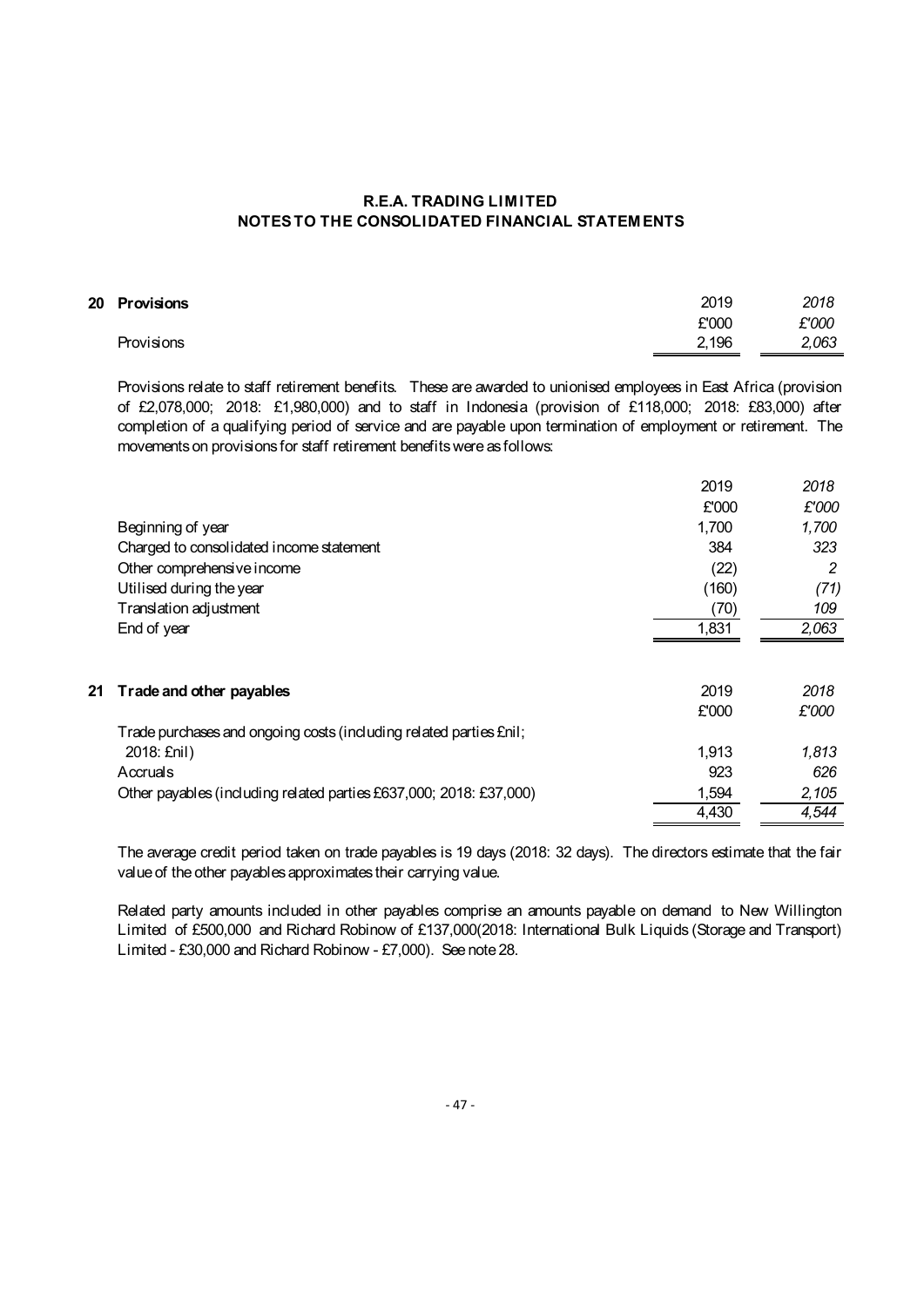| 22 Share capital                                                                            | 2019<br>£'000 | 2018<br>£'000 |
|---------------------------------------------------------------------------------------------|---------------|---------------|
| Issued, called up and fully paid:<br>6,102,000 (2018: 6,102,000) Ordinary shares of £1 each | 6.102         | 6.102         |
| 600,000 (2018: 600,000) 10% Irredeemable preference shares of £1 each                       | 600           | 600           |
|                                                                                             | 6.702         | 6.702         |

The rights attaching to the 10% irredeemable preference shares of £1 each are summarised in note (vi) to the company's individual financial statements.

The £2,500,000 increase in the issued, called up and fully paid ordinary share capital that occurred during the prior year arose from the issue of 2,500,000 new ordinary shares, credited as fully paid, as consideration for the acqusition of the whole of the issued share capital of Willington Limited (see note 2).

| 23 Share premium         | 2019                     | 2018   |
|--------------------------|--------------------------|--------|
|                          | £'000                    | £'000  |
| Beginning of year        | 12.285                   | 15     |
| Movement during the year | $\overline{\phantom{0}}$ | 12,270 |
| End of year              | 12,285                   | 12,285 |
|                          |                          |        |

The movement during the prior year arose from the issue of the 2,500,000 new ordinary shares referred to in note 22.

| 24 | <b>Translation reserve</b>                                         | 2019   | 2018   |
|----|--------------------------------------------------------------------|--------|--------|
|    |                                                                    | £'000  | £'000  |
|    | Beginning of year                                                  | 768    | (738)  |
|    | Exchange differences arising on translation of overseas operations |        |        |
|    | (net of amount booked to non-controlling interests - see note 26)  | (792)  | 1,506  |
|    | End of year                                                        | (24)   | 768    |
|    |                                                                    |        |        |
| 25 | Retained earnings                                                  | 2019   | 2018   |
|    |                                                                    | £'000  | £'000  |
|    | Beginning of year                                                  | 32,691 | 24,726 |
|    | Excess of carrying value over cost relating to partial acquisition |        |        |
|    | of non controlling interest in subsidiary                          | 13     | (6)    |
|    | Profit for the year                                                | 2,791  | 8,777  |
|    | Remeasurement of net defined benefit scheme asset                  | 4      | (76)   |
|    | Dividends to preference shareholders                               | (60)   | (30)   |
|    | Dividends to ordinary shareholders                                 | 0      | (700)  |
|    | End of year                                                        | 35,439 | 32,691 |

The dividend paid per ordinary share amounted to £nil (2018: £0.115).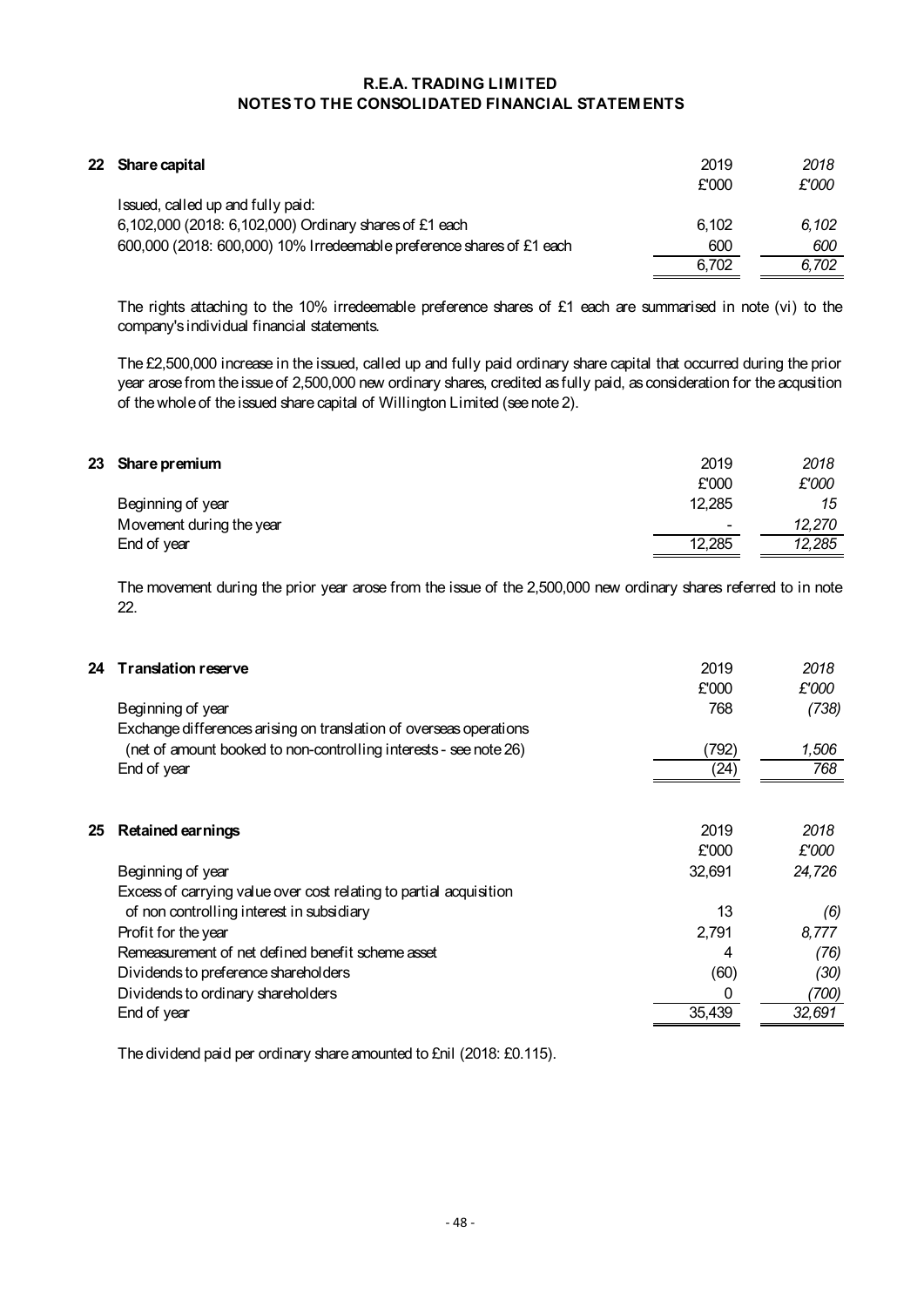### **NOTES TO THE CONSOLIDATED FINANCIAL STATEMENTS R.E.A. TRADING LIMITED**

| £'000<br>£'000<br>874<br>1,023<br>Beginning of year<br>Subscription of shares in a subsidiary<br>144<br>Share of profit for the year<br>274<br>87<br>Share of remeasurement of net defined benefit scheme asset<br>(3)<br>Dividends paid to non-controlling shareholders in subsidiaries<br>(311)<br>(17)<br>Partial acquisition of non-controlling interest in subsidiary<br>(20)<br>(19)<br>Exchange translation differences<br>(28)<br>64<br>End of year<br>1.023<br>1.045 | 26 | Non-controlling interests | 2019 | 2018 |
|-------------------------------------------------------------------------------------------------------------------------------------------------------------------------------------------------------------------------------------------------------------------------------------------------------------------------------------------------------------------------------------------------------------------------------------------------------------------------------|----|---------------------------|------|------|
|                                                                                                                                                                                                                                                                                                                                                                                                                                                                               |    |                           |      |      |
|                                                                                                                                                                                                                                                                                                                                                                                                                                                                               |    |                           |      |      |
|                                                                                                                                                                                                                                                                                                                                                                                                                                                                               |    |                           |      |      |
|                                                                                                                                                                                                                                                                                                                                                                                                                                                                               |    |                           |      |      |
|                                                                                                                                                                                                                                                                                                                                                                                                                                                                               |    |                           |      |      |
|                                                                                                                                                                                                                                                                                                                                                                                                                                                                               |    |                           |      |      |
|                                                                                                                                                                                                                                                                                                                                                                                                                                                                               |    |                           |      |      |
|                                                                                                                                                                                                                                                                                                                                                                                                                                                                               |    |                           |      |      |
|                                                                                                                                                                                                                                                                                                                                                                                                                                                                               |    |                           |      |      |

Non controlling interests comprise external shareholdings of 3 per cent in REA Vipingo Plantations Limited and of 5 per cent in each of PT Robindo Natayara and PT Spice Islands Maluku. These companies have their principal places of business in, respectively, Kenya, Indonesia and Indonesia.

#### **27 Defined benefit schemes**

#### Kenya

A subsidiary company in Kenya operates a defined benefit pension scheme for certain employees. The scheme was closed to new entrants in 2008. The assets of the scheme are held in a separate trustee administered fund. The pension cost to the group is assessed in accordance with actuarial advice.

The principal risks to the scheme are the risks that future changes in salary may differ from the rate of salary escalation assumed and that pre-retirement exit experience and actual ages of retirement and mortality may differ from the experience and ages assumed. Any such differences would impact the benefits payable under the scheme and may result in additional funding requirements.

|                                                                     | 2019    | 2018     |
|---------------------------------------------------------------------|---------|----------|
| The principal actuarial assumptions used in determining the amounts |         |          |
| reflected in the financial statements are:                          |         |          |
| Discount rate                                                       | 13%     | 13%      |
| Expected rate of return on scheme assets                            | 10%     | 10%      |
| Future salary increases                                             | 9%      | 8%       |
| Future pension increases                                            | $0\%$   | 0%       |
| The movement in the present value of the asset recognised           |         |          |
| in respect of the defined benefit scheme was as follows:            | £'000   | £'000    |
| Beginning of year                                                   | (480)   | (445)    |
| Current service cost net of employer contributions                  | 12      | 7        |
| Interest on obligation                                              | 263     | 253      |
| Expected return on scheme assets                                    | (320)   | (139)    |
| Net actuarial (gain) / loss recognised in the year                  | 3       | (24)     |
| Contributions paid                                                  | (47)    | (51)     |
| Change in effect of asset ceiling                                   | 10      | (46)     |
| Exchange translation differences                                    | 18      | (35)     |
|                                                                     | (541)   | (480)    |
| The amount included in the balance sheet is determined as follows:  |         |          |
| Present value of defined benefit obligations                        | 2,215   | 2,043    |
| Fair value of scheme assets                                         | (2,957) | (2, 721) |
| Effect of asset ceiling                                             | 201     | 198      |
| Asset recognised in balance sheet                                   | (541)   | (480)    |
|                                                                     |         |          |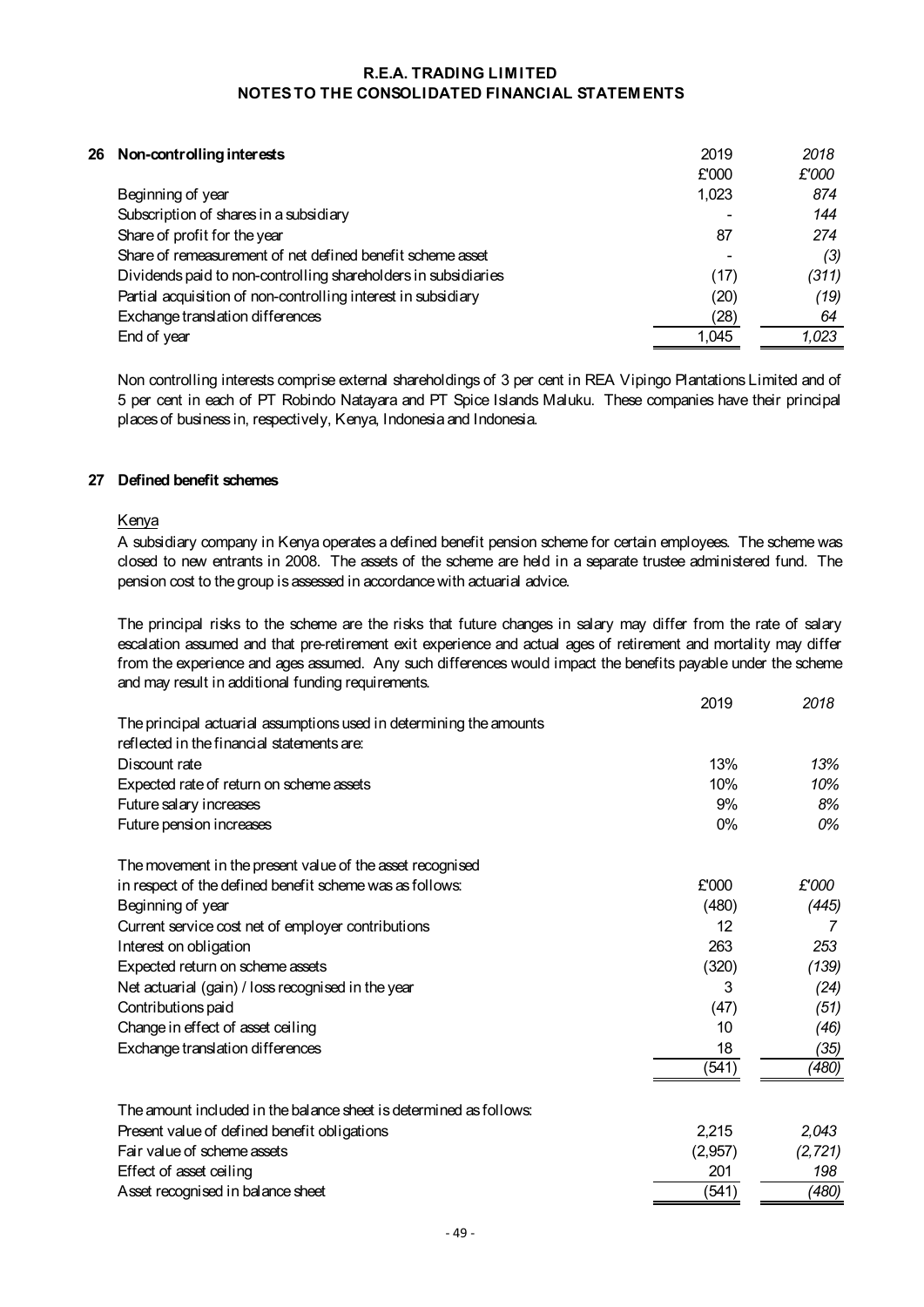#### **27 Defined benefit schemes** continued

#### Kenya continued

It is expected that contributions payable in 2020 will be similar to those paid in 2019.

A 1 per cent reduction in the discount rate applied would have increased the present value of the defined benefit obligations at 31 December 2019 to £2,218,000 (2018: £2,041,000). The sensitivity to salary escalation would be broadly similar. The weighted average duration of the liability at the same date was 0.1 years (2018: 0.2 years).

The group contributes to a defined benefit scheme for certain non-unionised employees. The contribution to this scheme during the year amounted to £39,000 (2018: £36,000) which has been charged against income.

#### United Kingdom

A subsidiary company is a participating employer in the R.E.A Pension Scheme (the "Scheme"). The Scheme is a multi-employer contributory defined benefit scheme with assets held in a trustee-administered fund, which has participating employers that are not members of the group. The Scheme is closed to new members.

As the Scheme is a multi-employer scheme in which the employers are unable to identify their respective shares of the underlying assets and liabilities (because there is no segregation of the assets) and does not prepare valuations on an IAS 19 basis: the group accounts for the Scheme as if it were a defined contribution scheme.

A non-IAS 19 valuation of the Scheme was last prepared, using the attained age method, as at 31 December 2017. This method had been adopted in the previous valuation as at 31 December 2014 and in earlier valuations, as it was considered the appropriate method of calculating future service benefits as the Scheme is closed to new members. At 31 December 2017 the Scheme had an overall surplus of assets, when measured against the Scheme's technical provisions, of £3.1 million. The technical provisions were calculated using assumptions of an investment return of 3.6 per cent pre-retirement and 2.1 per cent post-retirement and annual increases in pensionable salaries of 3.4 per cent. The basis for the inflationary revaluation of deferred pensions and increases to pensions in payment was changed from the Retail Prices Index (RPI) to the Consumer Prices Index (CPI) with effect from 1 January 2011 in line with the statutory change, except that the change does not apply to pension accrual from 1 January 2006, where the RPI still applies. The rates of increase in the RPI and the CPI were assumed to be 3.4 per cent and 2.65 per cent respectively. It was further assumed that both non-retired and retired members' mortality would reflect S2PXA tables (light version) at 100 per cent and that non-retired memberswould take on retirement the maximum cash sums permitted from 1 January 2018. Had the Scheme been valued at 31 December 2017 using the projected unit method and the same assumptions, the overall deficit would have been similar.

The Scheme has agreed a statement of funding principles with the principal employer and has also agreed a schedule of contributions with participating employers covering normal contributions which are payable at a rate calculated to cover future service benefits under the Scheme.

The normal contributions paid by the group in 2019 were £65,000 (2018: £74,000) and represented 38.6 per cent of pensionable salaries; in addition, a discretionary contribution of £2,000 was made in 2019 (2018: 3,000) to fund an inflation adjustment to pensions in payment relating to pre-1997 accrued entitlements (which would not otherwise have been subject to full indexation). Under the valuation as at 31 December 2017, normal contributions will continue at the increased rate of 41.4 per cent of pensionable salaries. Normal contributions for 2020 are expected to be £60,000 and the discretionary element for 2020 is expected to be £1,000.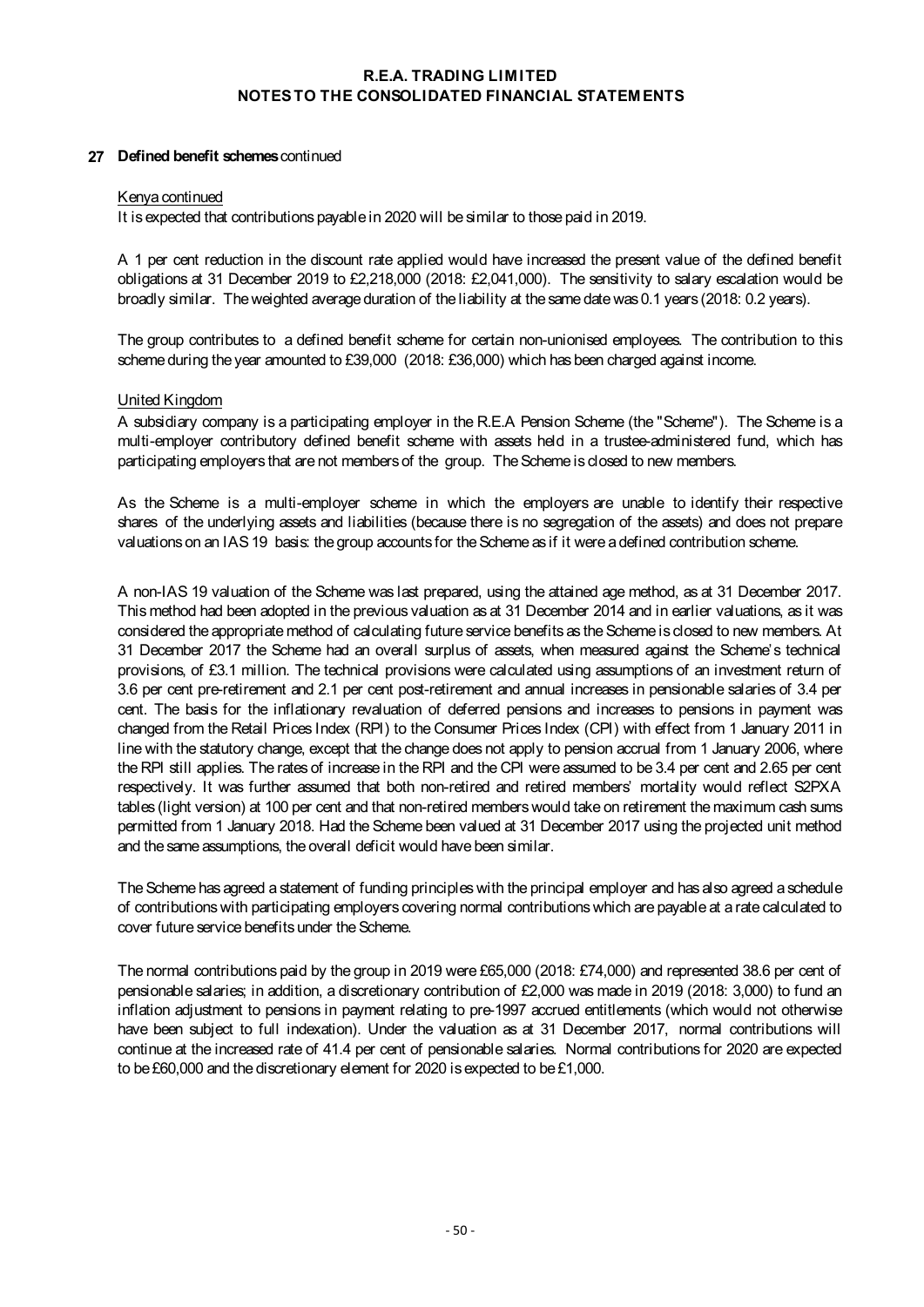#### **27 Defined benefit schemes** continued

#### United Kingdom continued

There are no agreed allocations of any surplus on either wind up of the Scheme or on any participant's withdrawal from the Scheme.

The sensitivity of the surplus as at 31 December 2017 to variations in certain of the principal assumptions underlying the actuarial valuation as at that date is summarised below:

|                                                        | Reduction in surplus |
|--------------------------------------------------------|----------------------|
|                                                        | £'000                |
| Decrease in post-retirement investment returns by 0.1% | (457)                |
| Decrease in base table mortality rates by 10%          | (1,255)              |
| lncrease in long term rate of mortality by .25%        | (276)                |

UK group employees who are not eligible to participate in the Scheme receive payments into their own defined contribution private pension plans. The total paid for 2019 was £44,000 (2018: £42,000).

| 28 Related party transactions                                                                                   | 2019  | 2018   |
|-----------------------------------------------------------------------------------------------------------------|-------|--------|
|                                                                                                                 | £'000 | £'000  |
| Sales of sisal fibres and yarns to Wigglesworth & Co., Limited*                                                 |       | 14,095 |
| Payable to New Willington Limited                                                                               | (500) |        |
| Payable to International Bulk Liquids (Storage & Transport Limited ("IBL")                                      |       | (30)   |
| Payable to Richard Robinow                                                                                      | (137) | (7)    |
| Due from Emba Holdings Limited                                                                                  | 7.884 | 4.735  |
| the contract of the contract of the contract of the contract of the contract of the contract of the contract of |       |        |

*\* Balances relate to the period when Wigglesworth & Co., Limited was not a subsidiary of the company.*

The entire issued share capital of the company is beneficially owned by Richard and Jeremy Robinow (as to a half interest each). New Willington Limited, IBL and Emba Holdings Limited are related parties, and prior to the acquisition of Willington Limited by the company as detailed in note 2, Wigglesworth & Co., Limited was a non subsidiary related party, by reason of their ownership or ultimate ownership by Richard and Jeremy Robinow together, in the case of Emba Holdings Limited, with members of their immediate families.

In addition to the transactions disclosed above, the acquisition of Willington Limited by the company in the prior year, as detailed in note 2, was a related party transaction by virtue of the common ownership of the company and former ultimate ownership of Willington Limited as noted in the preceding paragraph.

Transactions between the company and its subsidiaries have been eliminated on consolidation and are not disclosed in this note. Such transactions are dealt with in the notes to the company's individual financial statements.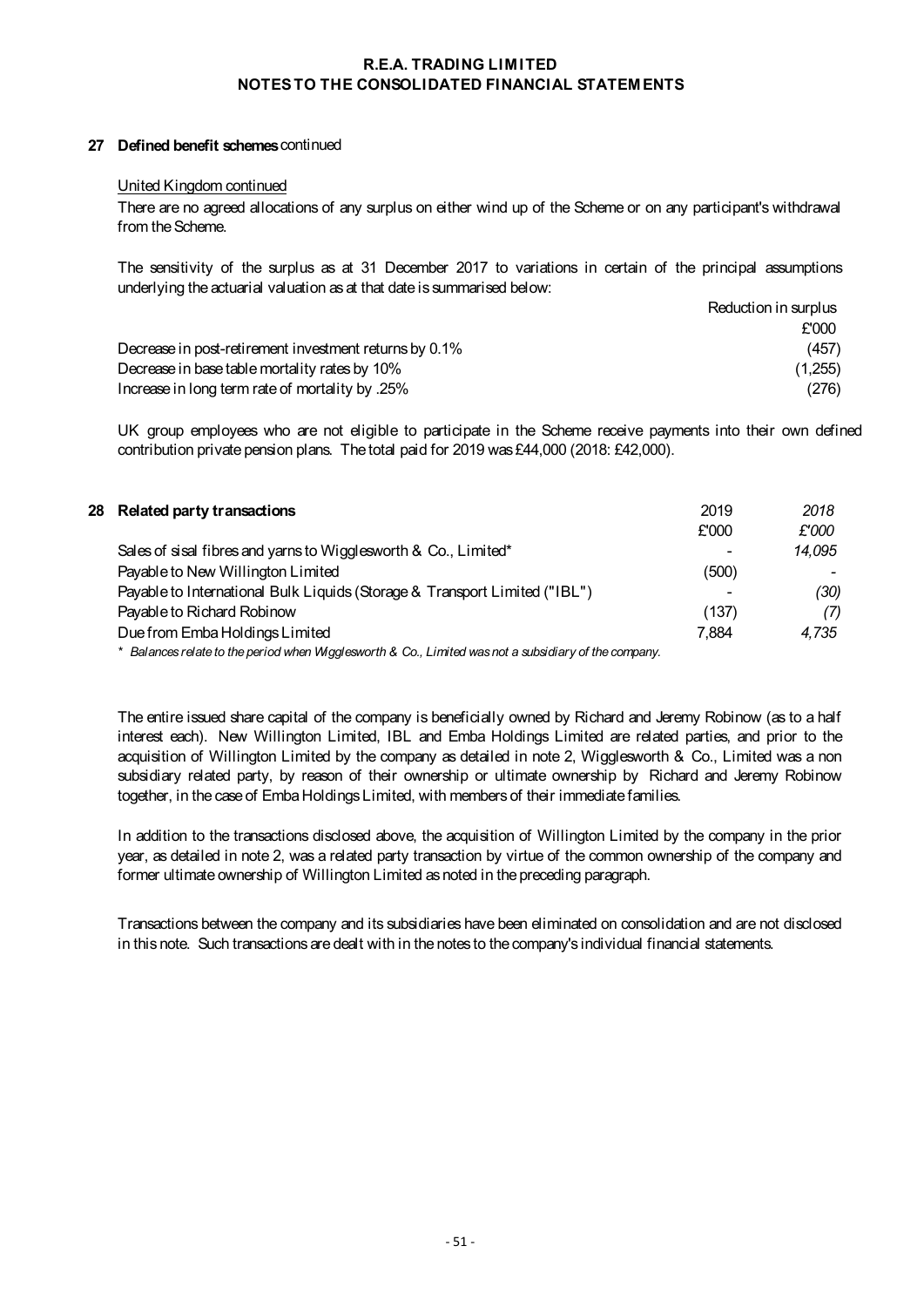#### **29 Post balance sheet events**

#### Covid-19

The group faces potential impacts from the Covid-19 pandemic that has occurred during 2020. To-date, the impact on the group has been limited to working constraints that have caused some loss of sisal production and have complicated the logistics of office administration. The financial consequences of such constraints has been limited. Potential further consequences of Covid-19 could include adverse effects on employee health and inability to make deliveries of sisal and traded products. The group should be able to withstand such adverse effects for a limited period but could not do so indefinitely.

#### Issue of new first preference shares

On 24 August 2020, the capital of the company was reorganised by the creation of new 10 per cent cumulative redeemable preference shares of £1 each ("first preference shares"). The new first preference shares entitle the holders thereof to a fixed cumulative annual dividend of 10 per cent and to redemption of their shares at par on 9 September 2021. Dividends on the first preference shares are to be paid in priority to any dividend on the 10 per cent cumulative irredeemable preference shares ("second preference shares") and the ordinary shares of the company. On a winding up or other return of capital, the first preference shares will be entitled to repayment of the amount paid up on such shares, together with any arrears of fixed dividend, such amounts to be paid ahead of any return of capital on the second preference shares and the ordinary shares.

On 8 September 2020, 2,000,000 first preference shares were issued for cash at par by way of a placing with a number of investors. It is intended that the net proceeds of the issue will be lent to R.E.A. Holdings plc as an additional and temporary bridging loan.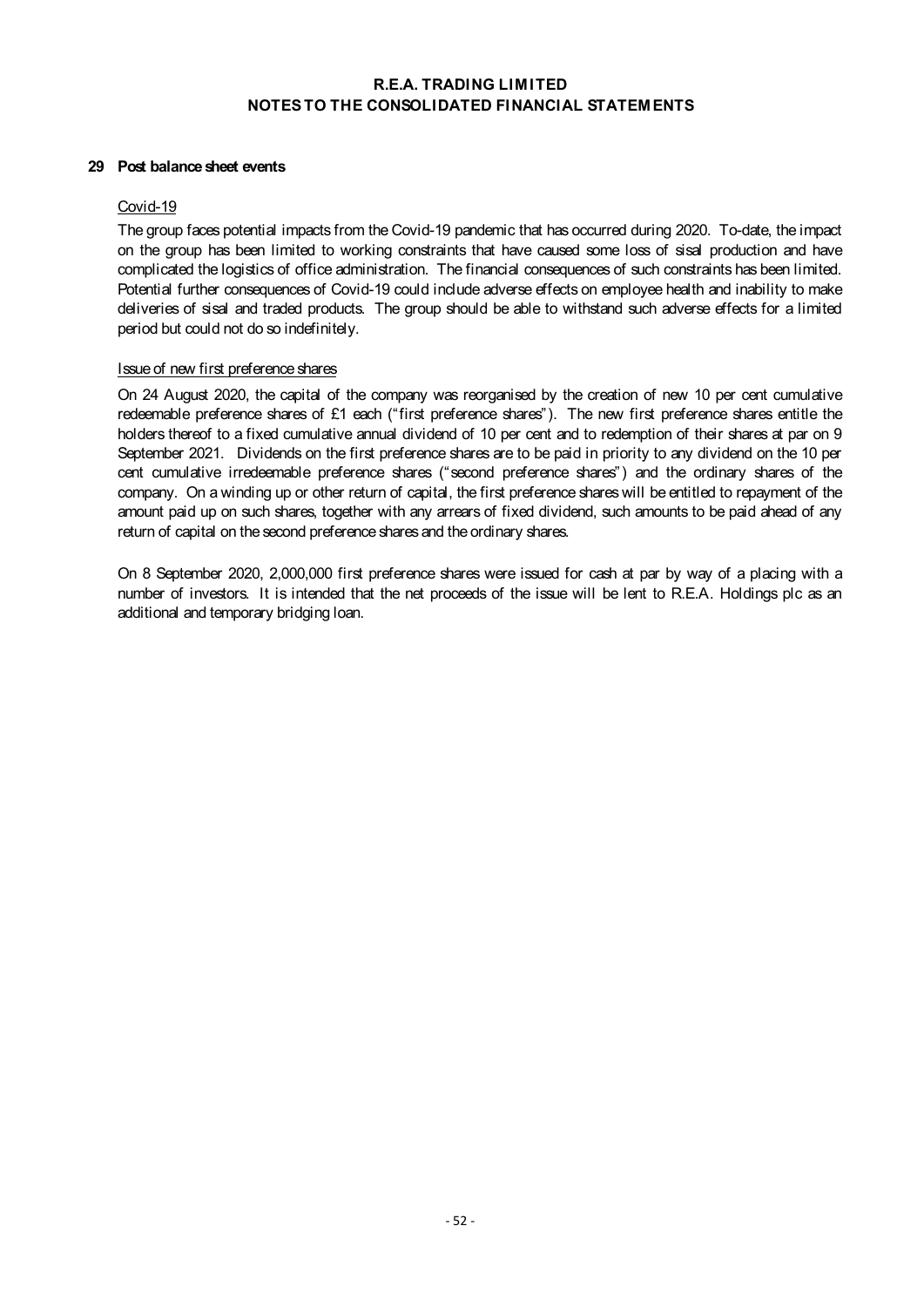# **R.E.A. TRADING LIMITED COMPANY BALANCE SHEET AS AT 31 DECEMBER 2019**

|                                      | <b>Notes</b>      | 2019<br>£'000 | 2018<br>£'000 |
|--------------------------------------|-------------------|---------------|---------------|
| Non-current assets                   |                   |               |               |
| Investments                          | (ii)              | 26,667        | 43,084        |
| <b>Current assets</b>                |                   |               |               |
| Trade and other receivables          | (iii)             | 20,337        | 9,234         |
| Cash at bank and in hand             |                   | 1,042         | 6,072         |
|                                      |                   | 21,379        | 15,306        |
| <b>Current liabilities</b>           |                   |               |               |
| Trade and other payables             | (iv)              | (5, 533)      | (16, 221)     |
| Net current assets / (liabilities)   |                   | 15,846        | (915)         |
| Creditors falling due after one year |                   |               |               |
| Deferred tax liabilities             | (V)               |               |               |
|                                      |                   |               |               |
| <b>Net assets</b>                    |                   | 42,513        | 42,169        |
| <b>Capital and reserves</b>          |                   |               |               |
| Called up share capital              | (v <sub>i</sub> ) | 6,702         | 6,702         |
| Share premium                        | (vii)             | 12,285        | 12,285        |
| Profit and loss account              | (viii)            | 23,526        | 23,182        |
| <b>Total shareholders' funds</b>     |                   | 42,513        | 42,169        |

As permitted by section 408 of the Companies Act 2006, a separate profit and loss account dealing with the results of the company has not been presented. The profit before dividends recognised in the company's profit and loss account for 2019 is £404,000 (2018: £8,555,000).

The accompanying notes are an integral part of this company balance sheet.

The financial statements of R.E.A. Trading Limited, registered number 88367, were approved and authorised by the Board on 14 September 2020.

RICHARD ROBINOW **Director**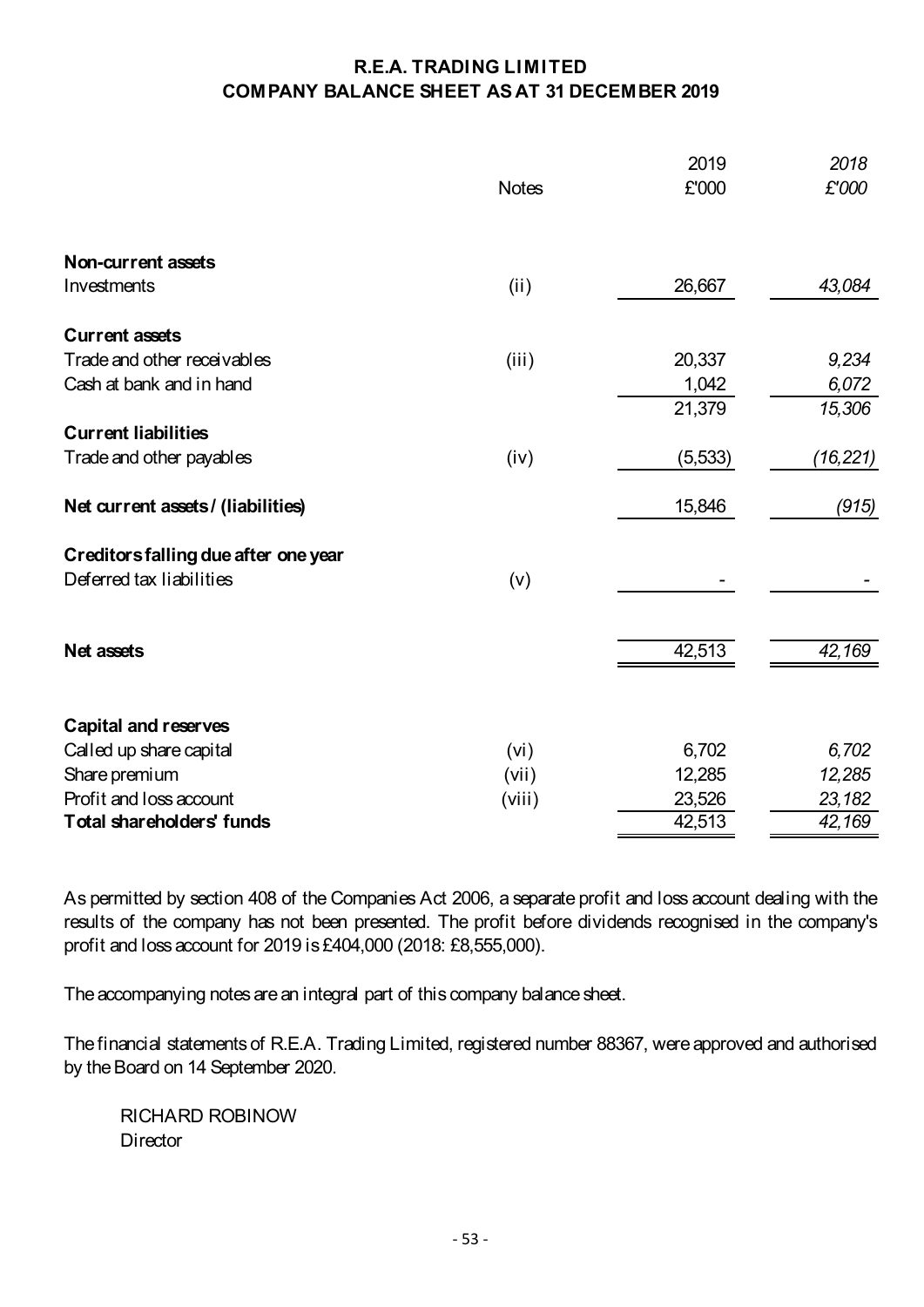## **General information**

R.E.A. Trading Limited is incorporated and domiciled in England and Wales under theCompaniesAct 2006 with registration number 00671099. The company's registered office is at First Floor, 32-36 Great Portland Street, London W1W 8QX. Details of the company's principal activities are provided in the Strategic Report above.

## **Basis of accounting**

The financial statements of the company (which are financial statements that are separate from the consolidated financial statements of the company and its subsidiaries) have been prepared under the historical cost convention and in accordance with Financial Reporting Standard 101 Reduced Disclosure Framework ("FRS 101"). As such the financial statements of the company do not comply with all the requirements of IFRS as adopted by the EU.

As permitted by FRS 101, the company has taken advantage of the disclosure exemptions available under that standard in relation to financial instruments, capital management, presentation of a cash flow statement and certain related party transactions.

Where required, equivalent disclosures are given in the consolidated financial statements of the group.

As permitted by section 408 of the Companies Act 2006, the company has elected not to present its own profit and loss account for the year.

## **Going Concern Basis**

The principal income of the company in the next twelve months, and the resultant cash flows, derive from dividends from subsidiaries and contractual arrangements already in force. The directors have reviewed the company's budgets and forecasts which include such income and have considered any changes in trading performance which might reasonably occur. After making enquiries, the directors have a reasonable expectation that the company has adequate resources to continue in operational existence for the foreseeable future. Accordingly, the financial statements have been prepared on the going concern basis.

## **Foreign currencies**

Transactions in foreign currencies are recorded at the rates of exchange at the dates of the transactions. At each balance sheet date, monetary assets and liabilities denominated in foreign currencies are retranslated at the rates of exchange prevailing at that date. Non-monetary assets and liabilities carried at fair values that are denominated in foreign currencies are translated at the rates prevailing at the dates when the fair values were determined. Gains or losses arising on retranslation are included in the net profit or loss for the period, except for exchange differences arising on non-monetary assets and liabilities, which are recognised directly in equity.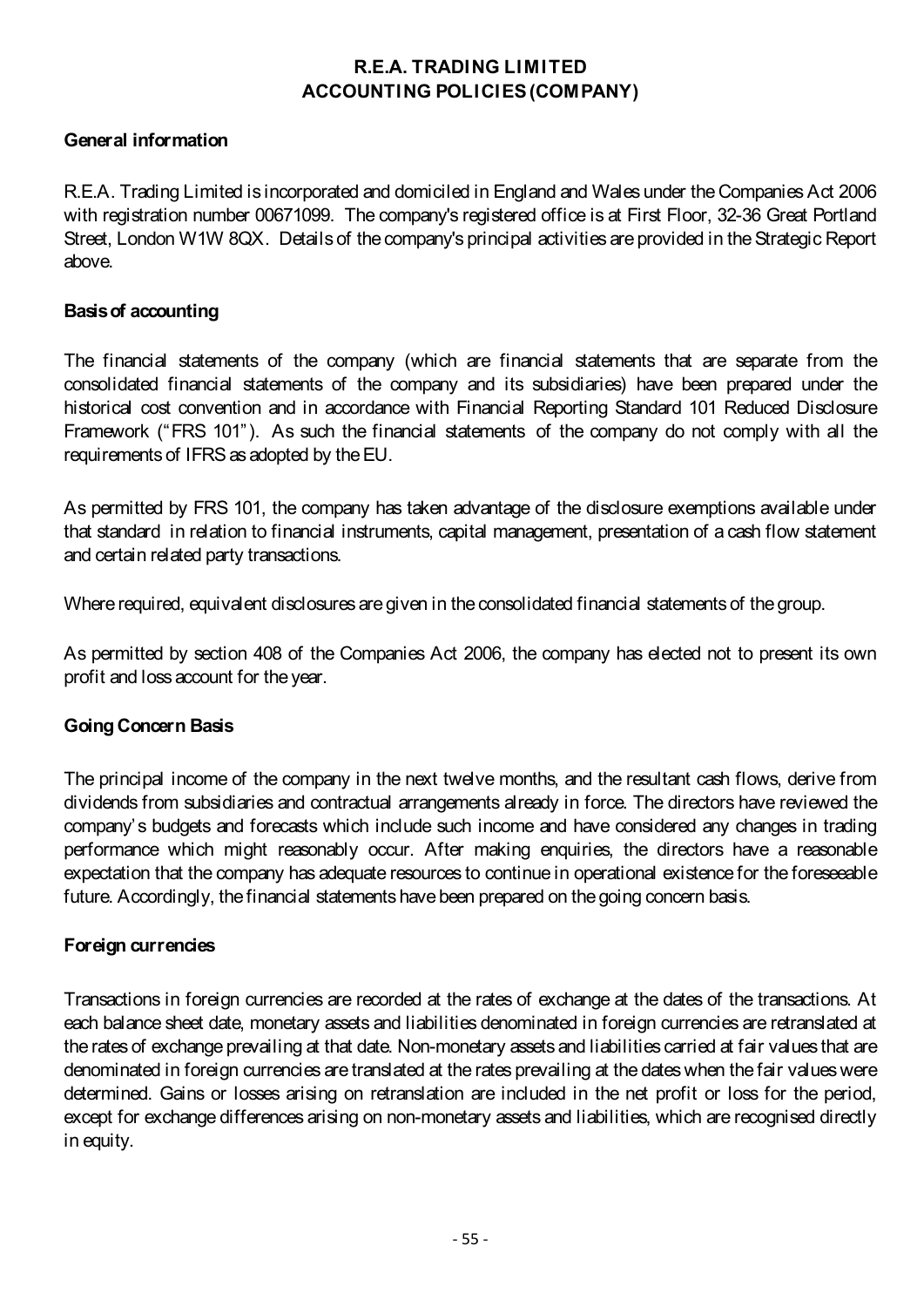# **ACCOUNTING POLICIES (COMPANY) R.E.A. TRADING LIMITED**

## **Taxation**

Current tax including UK corporation tax and foreign tax is provided at amounts expected to be paid (or recovered) using the tax rates and laws that have been enacted or substantially enacted by the balance sheet date.

Deferred tax is provided under the balance sheet liability method on a non discounted basis on differences between the carrying amounts of assets and liabilities in the financial statements and the corresponding tax bases used in the computation of taxable profits (temporary differences). Deferred tax liabilities are generally recognised for all taxable temporary differences and deferred tax assets are recognised to the extent that it is probable that taxable profits will be available against which deductible temporary differences can be utilised. Such assets and liabilities are not recognised if the temporary difference arises from goodwill or from the initial recognition of other assets or liabilities in a transaction which affects neither the profit for tax purposes nor the accounting profits.

The carrying amount of deferred tax assets is reviewed at each balance sheet date and reduced to the extent that it is no longer probable that sufficient taxable profits will be available to allow all or part of the assets to be recovered.

Deferred tax is calculated at the tax rates that are expected to apply in the period when the liability is settled or the asset is realised. Deferred tax is charged or credited in the income statement, except when it relates to items charged or credited directly to equity, in which case the deferred tax is also dealt with in equity.

## **Impairment Review**

At each balance sheet date, the company reviews the carrying amounts of its assets to determine whether there is any indication that any asset has suffered an impairment. If any such indication exists, the recoverable amount of the asset is estimated in order to determine the extent of the impairment loss (if any). The recoverable amount of an asset is the higher of fair value less costs to sell and value in use. If the recoverable amount of an asset is estimated to be less than its carrying amount, the carrying amount of the asset is reduced to its recoverable amount. Impairment losses are charged to the profit and loss account immediately that they occur.

## **Investments in subsidiaries**

The company's investments in its subsidiaries are stated at cost less any provisions for impairment.

## **Non derivative financial instruments**

Non derivative financial instruments are recognised in the consolidated balance sheet when the group becomes a party to the contractual provisions of the instrument. Non derivative financial assets comprise receivables held at amortised cost and cash and cash equivalents. Non derivative financial liabilities comprise bank borrowings and trade and other payables which are held at amortised cost.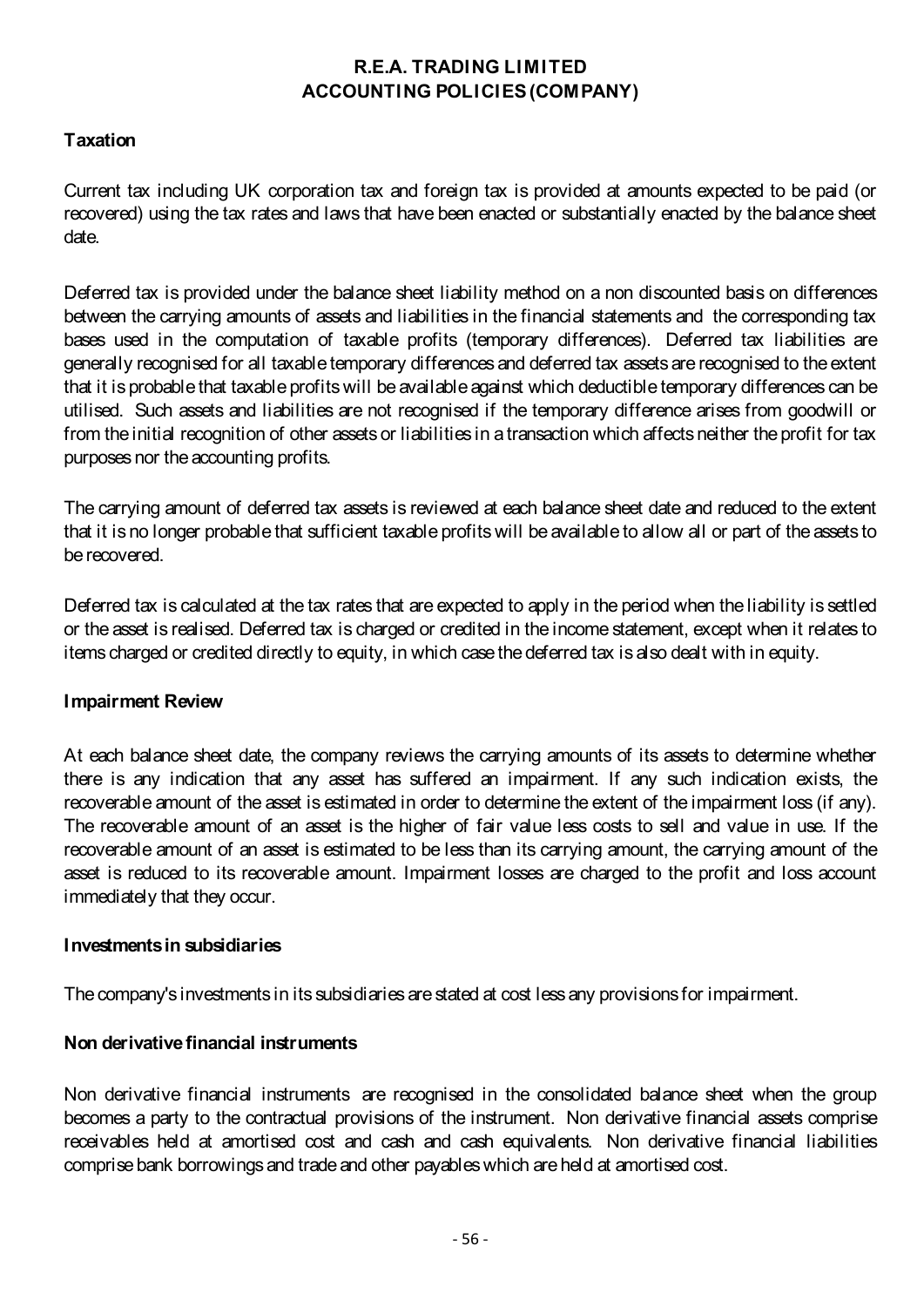## **Non derivative financial instruments continued**

## *Trade receivables*

Trade receivables are non-interest bearing and are stated at their nominal amount reduced by appropriate allowance for potentially irrecoverable amounts.

## *Cash and cash equivalents*

Cash and cash equivalents comprise cash on hand and demand deposits and other short-term highly liquid investments that are readily convertible to a known amount of cash and, being subject to an insignificant risk of changes in value, are stated at their nominal amounts.

## *Bank borrowings*

Interest bearing bank loans and overdrafts are recorded as the proceeds received. Finance charges, including premiums payable on settlement or redemption are charged to income on an accruals basis using the effective interest method. The unamortised balances of such amounts are added to the carrying amounts of the borrowings to which they relate.

## *Trade and other payables*

Trade and other payables are non-interest bearing and are stated at their nominal value.

## **Equity instruments**

Instruments are classified as equity instruments if the substance of the relative contractual arrangements evidences a residual interest in the assets of the company after deducting all of its liabilities. Equity instruments issued by the company are recorded at the proceeds received, net of direct issue costs not charged to income.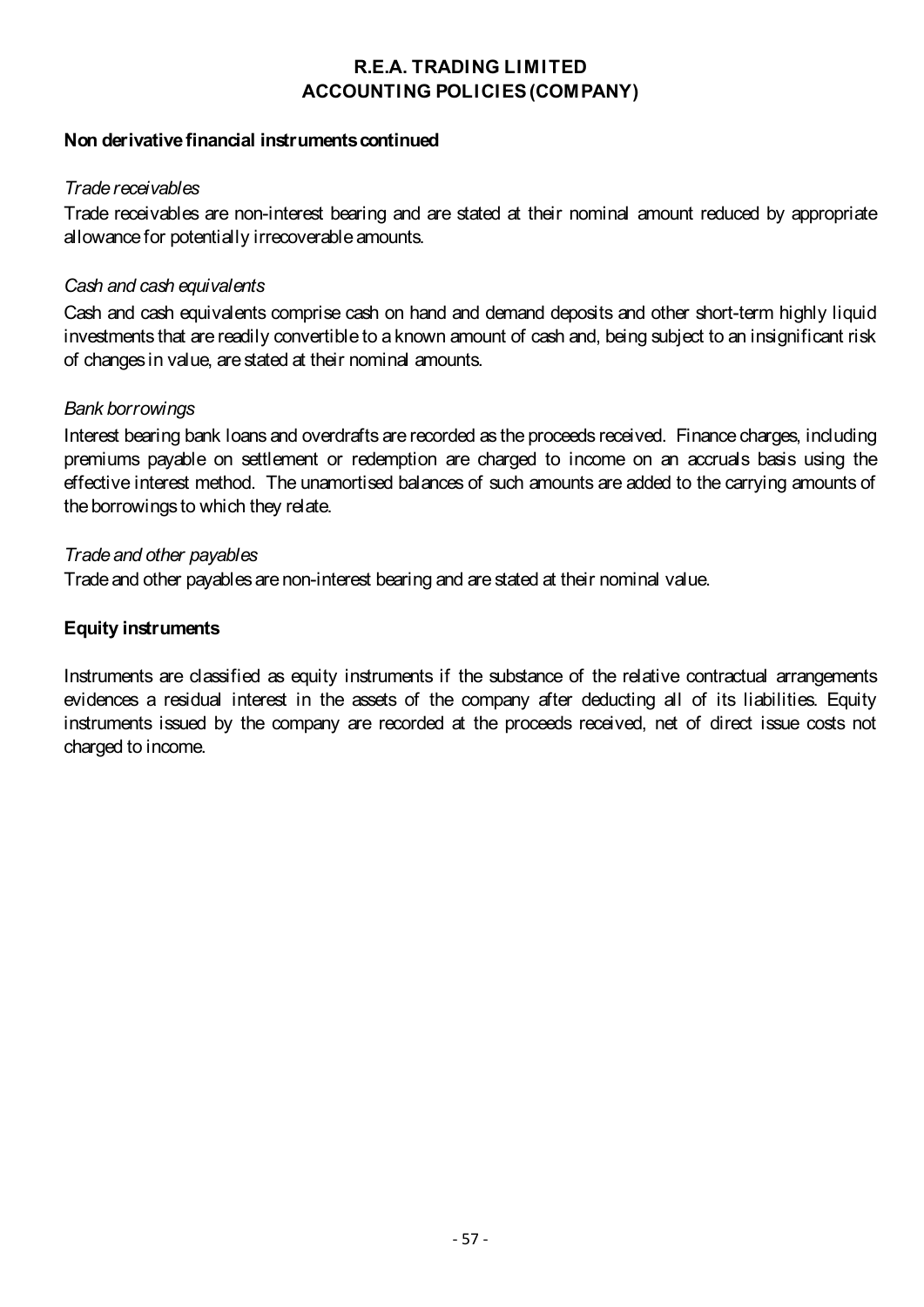# **R.E.A. TRADING LIMITED STATEMENT OF CHANGES IN EQUITY FOR THE YEAR ENDED 31 DECEMBER 2019**

|                                | Share<br>capital<br>£'000<br>(note vi) | Share<br>premium<br>£'000<br>(note vii) | Profit and<br>loss<br>£'000<br>(note viii) | Total<br>equity<br>£'000 |
|--------------------------------|----------------------------------------|-----------------------------------------|--------------------------------------------|--------------------------|
| At 1 January 2018              | 4,202                                  | 15                                      | 15,357                                     | 19,574                   |
| Issue of new ordinary shares   | 2,500                                  | 12,270                                  |                                            | 14,770                   |
| Total comprehensive income     |                                        |                                         | 8,555                                      | 8,555                    |
| Dividends on preference shares |                                        |                                         | (30)                                       | (30)                     |
| Dividends on ordinary shares   |                                        |                                         | (700)                                      | (700)                    |
| At 31 December 2018            | 6,702                                  | 12,285                                  | 23,182                                     | 42,169                   |
| Total comprehensive income     |                                        |                                         | 404                                        | 404                      |
| Dividends on preference shares |                                        |                                         | (60)                                       | (60)                     |
| Dividends on ordinary shares   |                                        |                                         |                                            |                          |
| At 31 December 2019            | 6,702                                  | 12,285                                  | 23,526                                     | 42,513                   |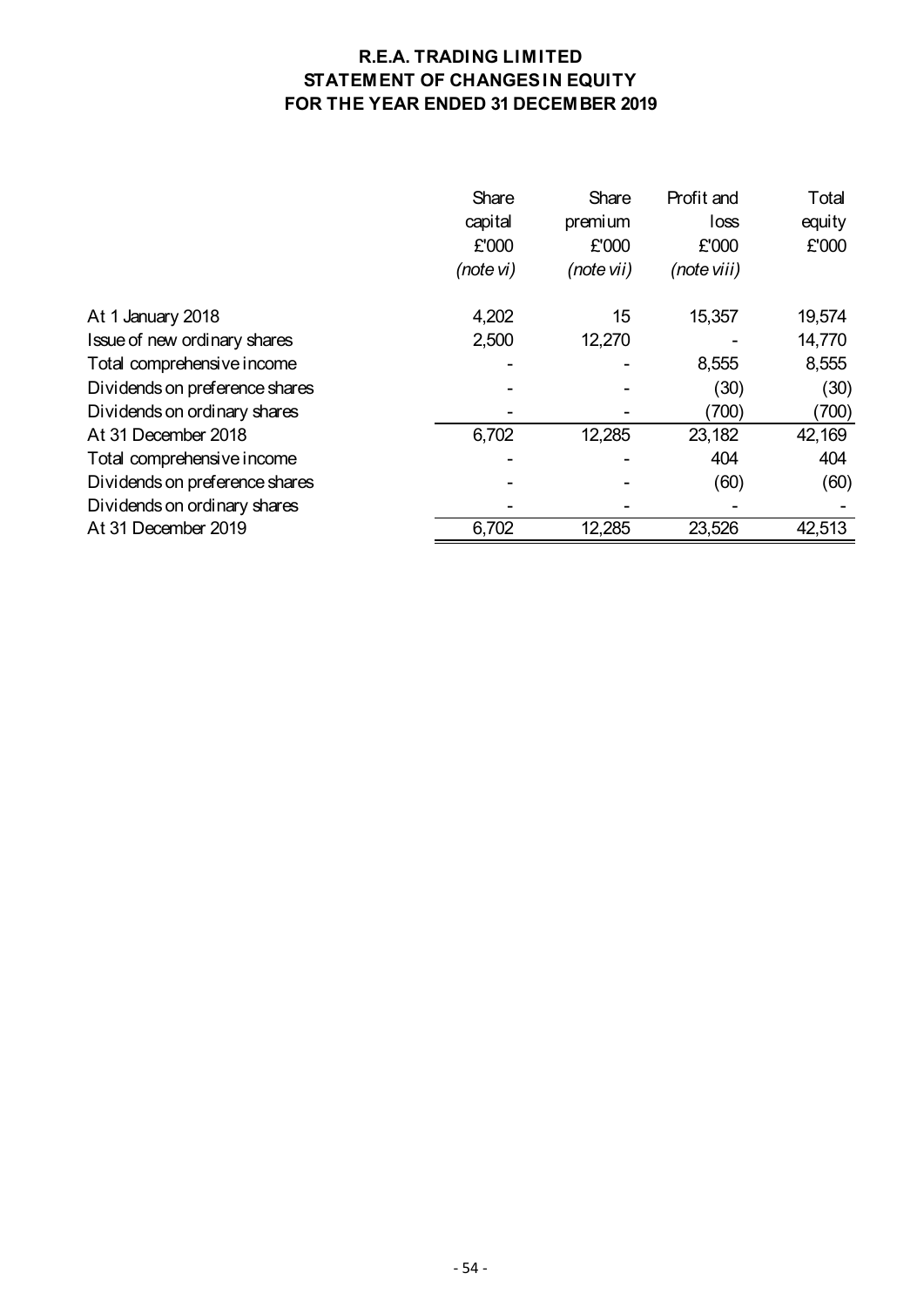## **(i) Critical accounting judgements and key sources of estimation uncertainty**

In the application of the company's accounting policies which are set out in the "Accounting policies (Company)" section of this annual report, the directors are required to make judgements, estimates and assumptions. Such estimates and assumptions are based on historical experience including expectation of future events that are considered to be relevant. Actual values of assets and amounts of liabilities may differ from estimates. The judgements, estimates and underlying assumptions are reviewed on an ongoing basis. Revisions to estimates are recognised in the period in which the estimates are revised if the revision affects only that period, or in the period of the revision and future periods if the revision affects both current and future periods.

## *Critical judgements*

In the opinion of the directors, all critical judgements applied in the application of the company's accounting policies relate to the group's operations as disclosed in note 1 to the consolidated financial statements.

### *Key sources of estimation uncertainty*

In addition to the key sources of estimation uncertainty affecting the group's operations as disclosed in note 1 to the consolidated financial statements, the carrying values of subsidiary companies are a source of estimation uncertainty for the company. These are reviewed at each balance sheet date to determine whether there is any indication that the investments may have suffered an impairment loss. If any such indication exists, the recoverable amount of each relevant asset is estimated in order to determine the impairment loss.

| (ii) | Investments                                                         | 2019     | 2018   |
|------|---------------------------------------------------------------------|----------|--------|
|      |                                                                     | £'000    | £'000  |
|      | Shares in subsidiary companies                                      | 26,667   | 43,084 |
|      |                                                                     |          |        |
|      |                                                                     | 2019     | 2018   |
|      | The movements during the year were:                                 | £'000    | £'000  |
|      | At beginning of year                                                | 43,084   | 17,307 |
|      | Additions                                                           |          | 26,435 |
|      | Advance on account of share capital of a subsidiary                 |          | (658)  |
|      | Impairment                                                          | (1,550)  |        |
|      | Disposal of Willington Limited by way of winding up                 | (14,874) |        |
|      | At end of year                                                      | 26,667   | 43,084 |
|      | Additions comprised:                                                |          |        |
|      | Acquisition of additional shares in REA Vipingo Plantations Limited | 7        | 25     |
|      | Subscription of additional shares in PT Spice Islands Maluku        |          | 2,739  |
|      | Acquisition of Wigglesworth & Co., Limited                          |          | 8,797  |
|      | Acquisition of Willington Limited                                   |          | 14,874 |
|      |                                                                     |          | 26,435 |

The advance on account of share capital of a subsidiary recovered in the prior year comprised £658,000 advanced to PT Spice Islands Maluku during an earlier year and applied towards the subscription of additional shares in that company during the prior year.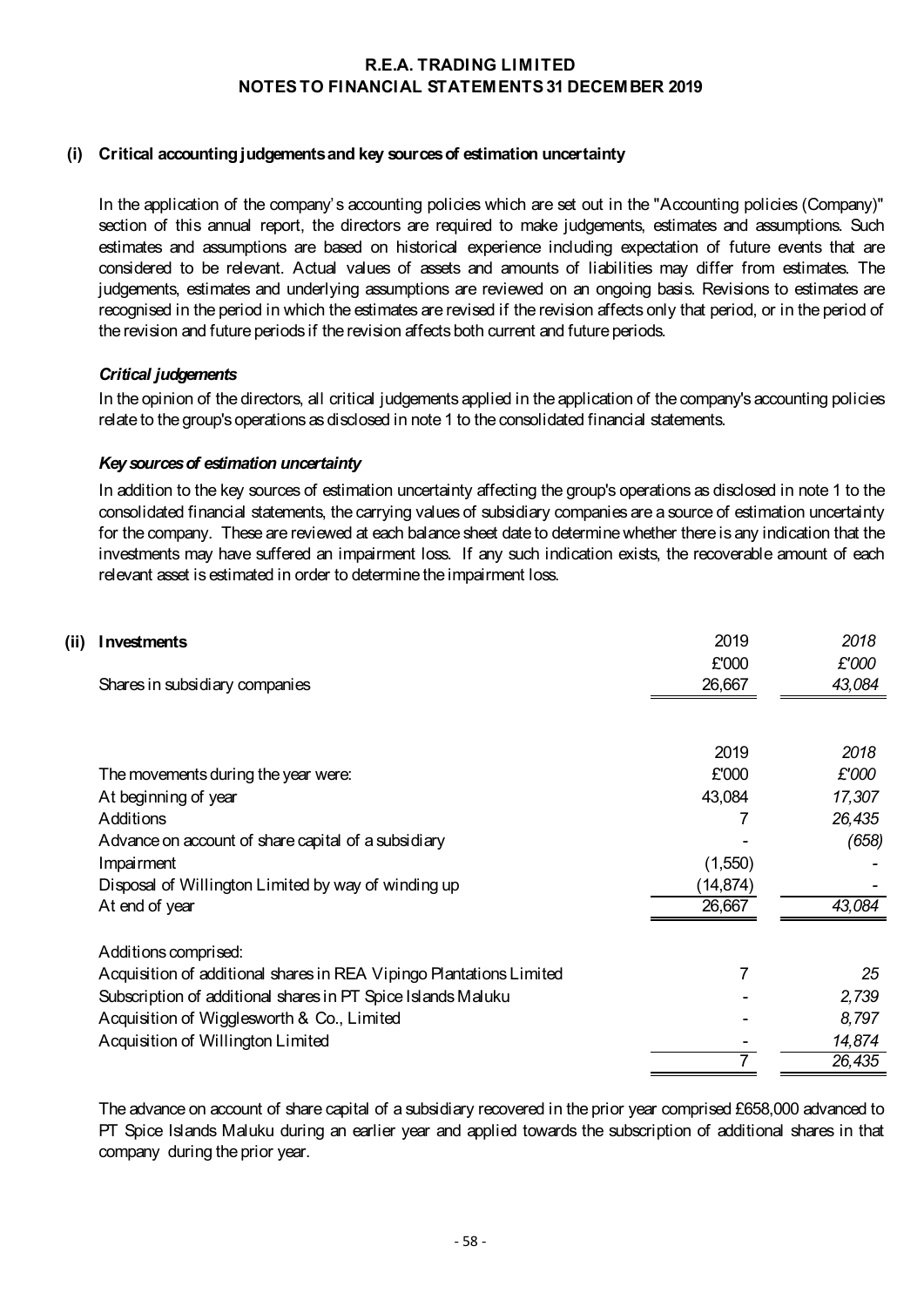### **(ii) Investments continued**

The impairment provision for the current year relates to the company's investment in its subsidiary, P.T. Spice Islands Maluku ("SIM"), and reflects an estimated diminution in value of that investment arising from losses incurred by SIM. The recoverable amount of the investment is estimated at £1,658,000 at 31 December 2019. The measurement of the recoverable amount is based on fair value less costs of disposal with the fair value being calculated by reference to the estimated underlying values and amounts of the assets and liabilities of SIM, with that measurement falling within level 3 of the IFRS fair value hierarchy.

In the prior year, the consideration for the acquisition of Willington Limited ("Willington") was satisfied by the issue, credited as fully paid, of 2,500,000 new ordinary shares of £1 each in the capital of the company. Incidental costs of acquisition of £89,000 were paid in cash. At that time, Wigglesworth & Co., Limited ("Wigglesworth") was a wholly owned subsidiary of Willington. Ownership of Wigglesworth was subsequently transferred from Willington to the company for a consideration of £8,797,000 payable in cash but left outstanding as an intra-group balance between the company and Willington. Willington was wound up during 2019 and the outstanding intragroup balance distributed in specie by way of liquidation distribution.

#### *Subsidiaries*

The principal subsidiaries at the year end are listed below. In all cases, ownership is of ordinary shares.

| Amboni Plantations Limited (incorporated in Tanzania)         | <b>Plantations</b>      | 97 per cent  |
|---------------------------------------------------------------|-------------------------|--------------|
| Amboni Spinning Mill Limited (incorporated in Tanzania)       | Sisal spinning          | 97 per cent  |
| Dwa Estate Limited (incorporated in Kenya)                    | Plantations             | 97 per cent  |
| PT Robindo Natayara (incorporated in Indonesia)               | Coal merchanting        | 95 per cent  |
| PT Spice Islands Maluku (incorporated in Indonesia)           | <b>Plantations</b>      | 95 per cent  |
| REA Vipingo Plantations Limited (incorporated in Kenya)       | <b>Plantations</b>      | 97 per cent  |
| Wigglesworth Exporters Limited (incorporated in Kenya)        | Sisal forwarders        | 97 per cent  |
| Wigglesworth & Co., Limited (incorporated in England & Wales) | Soft fibres merchanting | 100 per cent |

The registered offices of the above companies are as follows:

Amboni Plantations Limited: Plot 130509/12 Independence Avenue, PO Box 5023, Tanga, Tanzania Amboni Spinning Mill Limited: Plot 42/9 Independence Avenue, PO Box 5023, Tanga, Tanzania Dwa Estate Limited, REA Vipingo Plantations Limited and Wigglesworth Exporters Limited: 1st Floor, Block D, Wilson Business Park, PO Box 17648, Nairobi 00500, Kenya PT Robindo Natayara and PT Spice Islands Maluku: Plaza 5, Pondok Indah Blok B01, Jalan Margaguna Raya, Jakarta Selatan 12140, Indonesia

Wigglesworth & Co., Limited, Nutmeg House, 60 Gainsford Street, London SE1 2NY

The shareholdings in PT Robindo Natayara, PT Spice Islands Maluku, REA Vipingo Plantations Limited, Wigglesworth & Co., Limited and Willington Limited are held directly by the company. All other shareholdings are held by subsidiaries.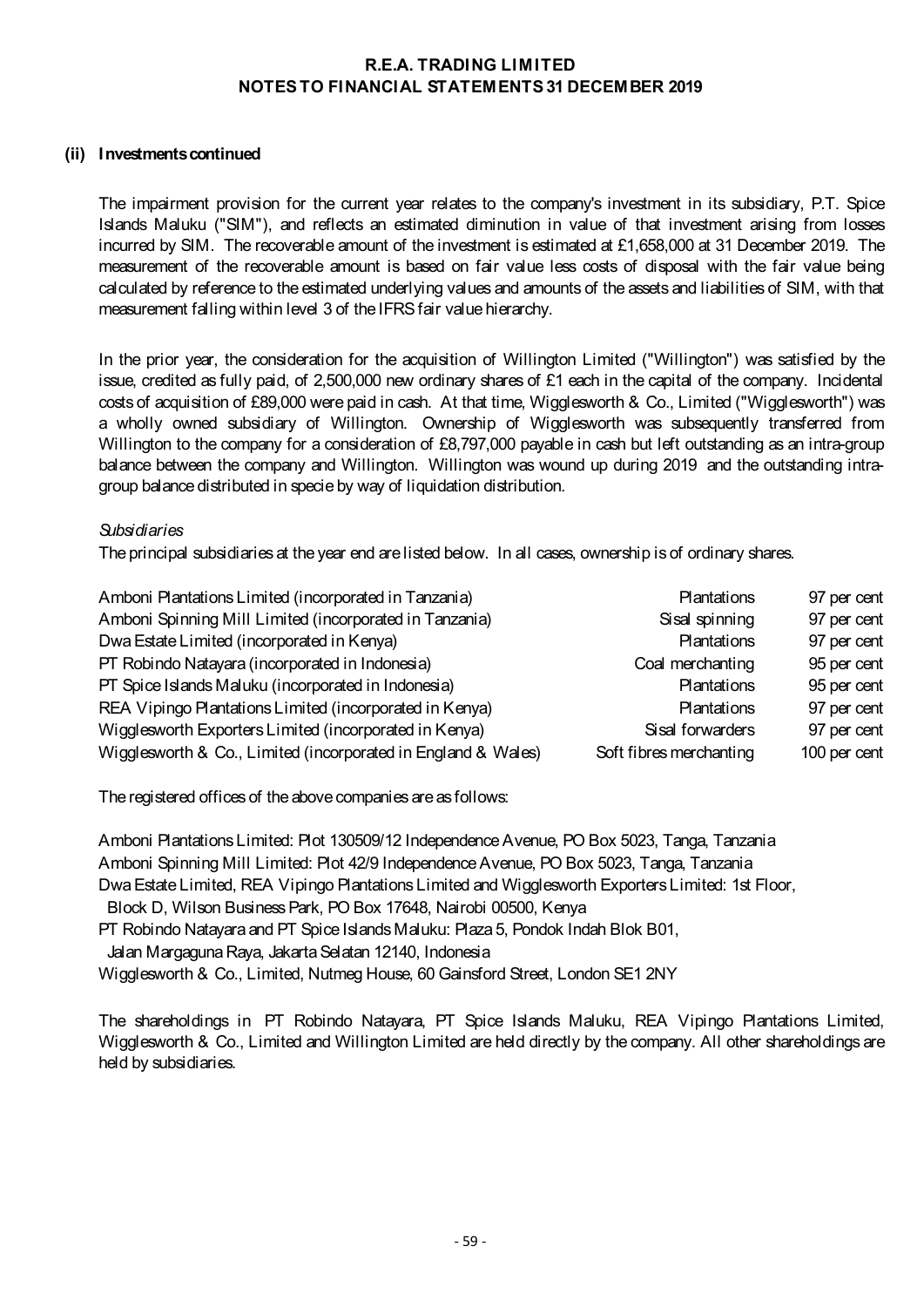|      | (iii) Trade and other receivables                 | 2019   | 2018   |
|------|---------------------------------------------------|--------|--------|
|      |                                                   | £'000  | £'000  |
|      | Group companies (see note (xi))                   | 11,872 | 4,068  |
|      | Connected companies (see note (xi))               | 7,884  | 4,735  |
|      | Other receivables                                 | 581    | 431    |
|      |                                                   | 20,337 | 9,234  |
|      |                                                   |        |        |
| (iv) | Trade and other payables                          | 2019   | 2018   |
|      |                                                   | £'000  | £'000  |
|      | Group companies (see note xi)                     | 4,789  | 16,116 |
|      | Connected companies and individuals (see note xi) | 637    | 30     |
|      | Accruals                                          | 107    | 75     |
|      |                                                   | 5,533  | 16,221 |
|      |                                                   |        |        |
| (v)  | Deferred tax liability                            | 2019   | 2018   |
|      |                                                   | £'000  | £'000  |
|      | At beginning of year                              |        |        |
|      | At end of year                                    |        |        |

At 31 December 2019, there were carried forward (without time limitation) tax losses of £1,842,000 (2018: £201,000). These have not been recognised in the financial statements, because, in the opinion of the directors, it is not certain that sufficient taxable profits will be generated in the foreseeable future against which the losses may be utilised.

| (vi) Share capital                                                       | 2019<br>£'000 | 2018<br>£'000 |
|--------------------------------------------------------------------------|---------------|---------------|
| Issued, called up and fully paid:                                        |               |               |
| 6,102,000 Ordinary shares of £1 each<br>(2018: 6, 102, 000)              | 6,102         | 6.102         |
| 600,000 10% Irredeemable preference shares of £1 each<br>(2018: 600,000) | 600           | 600           |
|                                                                          | 6,702         | 6,702         |

The 10 per cent irredeemable preference shares entitle the holders thereof to a fixed cumulative annual dividend of 10 per cent to be paid out of the profits of the company resolved by the directors to be distributed, such dividend to be paid in priority to any dividend on the ordinary shares. On awinding up or other return of capital, the 10 per cent irredeemable preference shares will be entitled to repayment of the amount paid up on such shares, together with any arrears of fixed dividend, such amounts to be paid ahead of any return of capital on the ordinary shares.

The £2,500,000 increase in the issued, called up and fully paid ordinary share capital that occurred during the prior year arose from the issue of 2,500,000 new ordinary shares, credited as fully paid, as consideration for the acquisition of the whole of the issued share capital of Willington Limited (see note (ii)).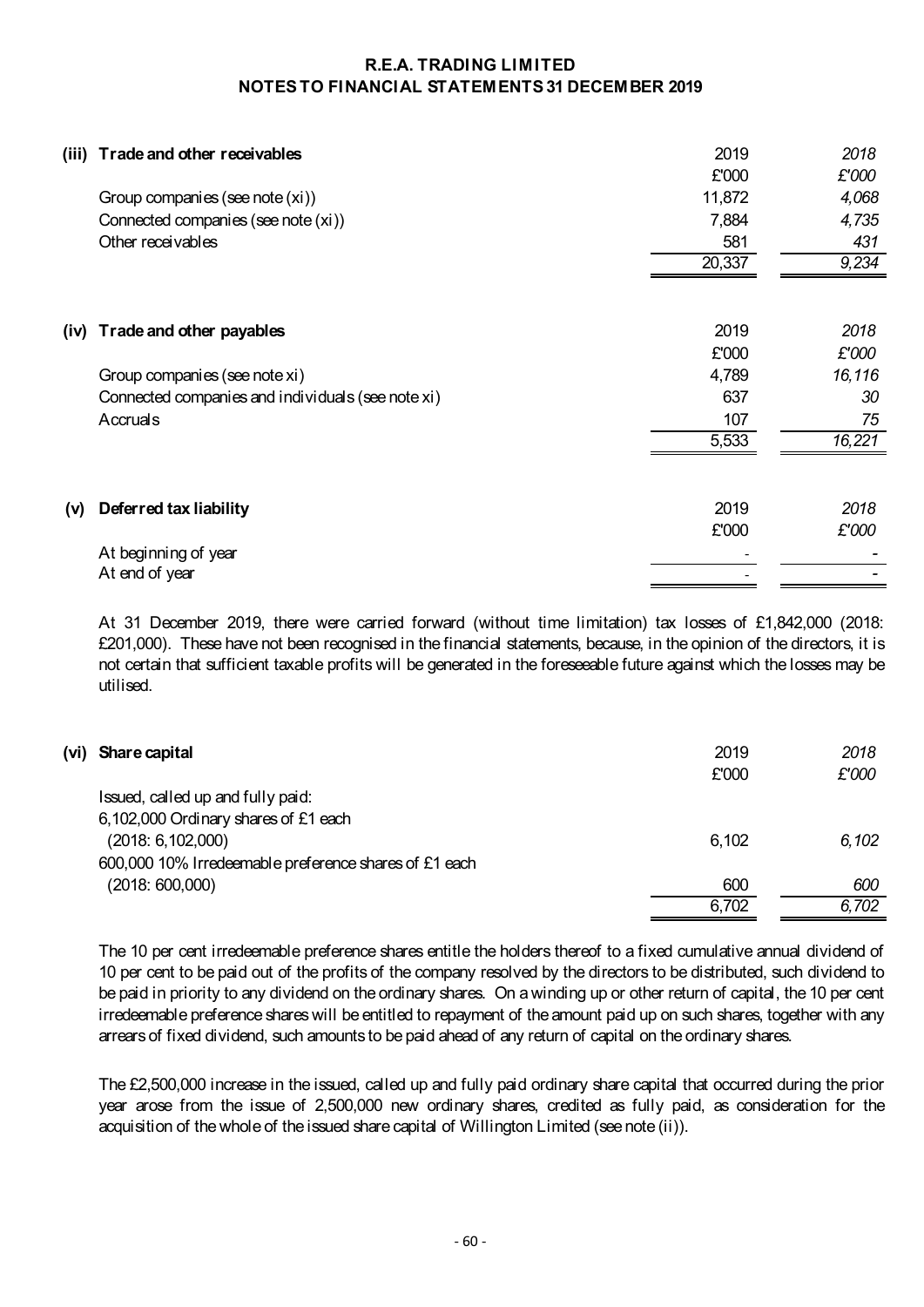|      | (vii) Share premium                                                   | 2019   | 2018   |
|------|-----------------------------------------------------------------------|--------|--------|
|      |                                                                       | £'000  | £'000  |
|      | At beginning of year                                                  | 12,285 | 15     |
|      | Movement during the year                                              |        | 12,270 |
|      | At end of year                                                        | 12,285 | 12,285 |
|      |                                                                       |        |        |
|      | (viii) Profit and loss                                                | 2019   | 2018   |
|      |                                                                       | £'000  | £'000  |
|      | At beginning of year                                                  | 23,182 | 15,357 |
|      | Profit for the year                                                   | 404    | 8,555  |
|      | Dividends to preference shareholders                                  | (60)   | (30)   |
|      | Dividends to ordinary shareholders                                    |        | (700)  |
|      | At end of year                                                        | 23,526 | 23,182 |
|      | The dividend paid per ordinary share amounted to £nil (2018: £0.115). |        |        |
| (ix) | Directors' emoluments                                                 | 2019   | 2018   |
|      |                                                                       | £'000  | £'000  |
|      | Salaries                                                              | 192    | 234    |
|      | Social security costs                                                 | 24     | 31     |
|      |                                                                       | 216    | 265    |
|      | Emoluments of highest paid director                                   | 150    | 192    |
|      |                                                                       | 2019   | 2018   |
| (x)  | <b>Related party transactions</b>                                     | £'000  | £'000  |
|      | Income:                                                               |        |        |
|      |                                                                       |        |        |
|      | Fees from REA Vipingo Plantations Limited                             | 31     | 29     |
|      | Fees from Wigglesworth & Co. Limited                                  | 239    | 232    |
|      | Fees from Willington Limited                                          |        | 98     |
|      | Fees from New Willington Limited                                      | 194    |        |
|      | Dividends from REA Vipingo Plantations Limited                        | 504    | 8,919  |
|      | Interest payable to REA Vipingo Plantations Limited                   | (84)   | (78)   |
|      | Interest receivable from PT Robindo Natayara                          |        | 108    |
|      | Interest receivable from PT Spice Islands Maluku                      |        | 3      |
|      | Interest receivable from Emba Holdings Limited                        | 161    | 99     |
|      | Interest receivable from R.E.A. Holdings plc                          | 62     | 185    |
|      |                                                                       |        |        |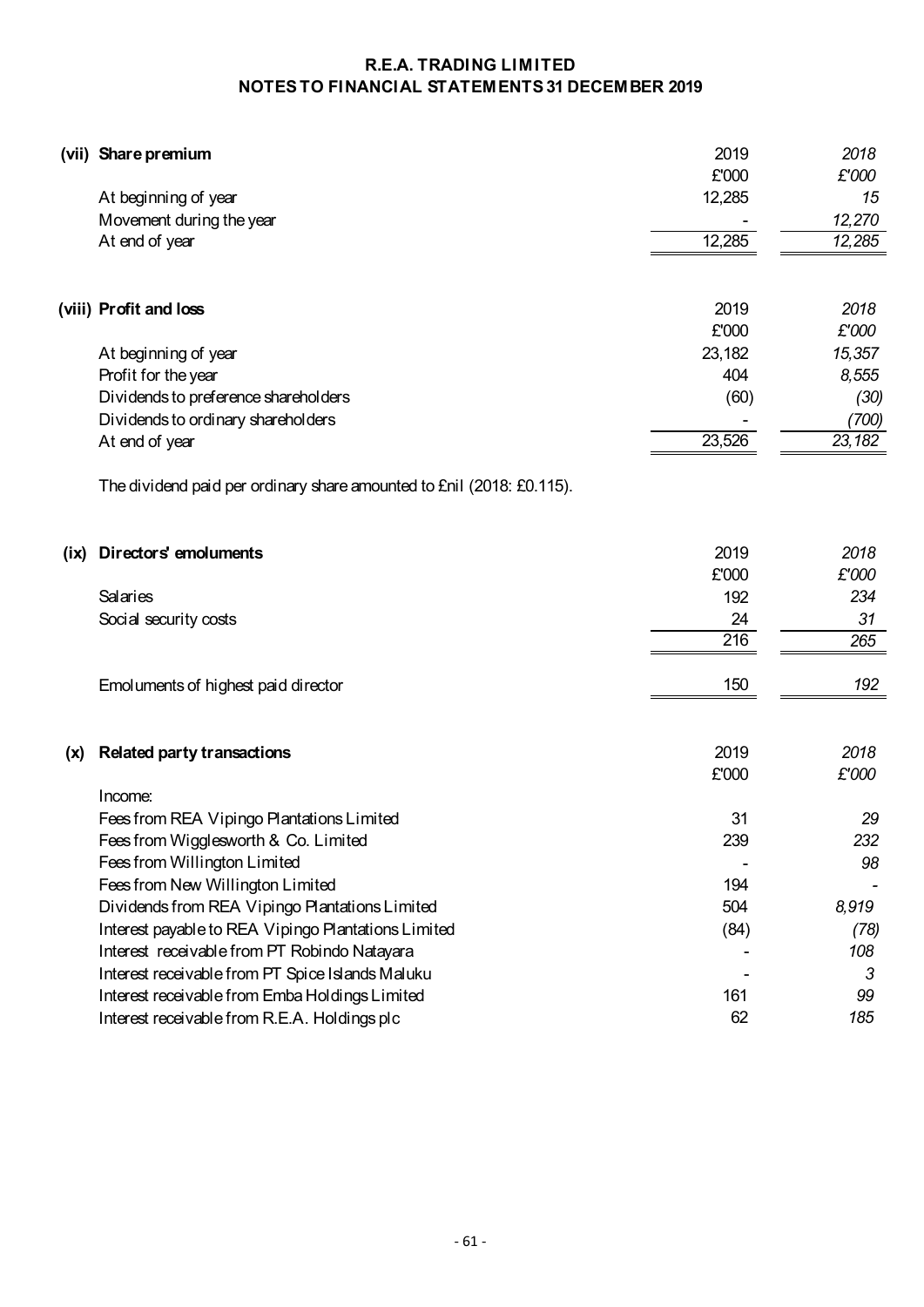## **(x) Related party transactions continued**

| Closing balances:                                                |         |           |
|------------------------------------------------------------------|---------|-----------|
| Due from group companies (see note (iii))                        |         |           |
| REA Vipingo Plantations Limited                                  | 29      | 26        |
| PT Robindo Natayara                                              | 4,314   | 2,690     |
| PT Spice Islands Maluku                                          | 7,529   | 1,233     |
| Wigglesworth & Co., Limited                                      |         | 119       |
| Due from connected companies (see note (iii))                    |         |           |
| Emba Holdings Limited                                            | 7,861   | 4,735     |
| R.E.A. Holdings plc                                              | 23      |           |
| Due to group companies (see note (iv))                           |         |           |
| REA Vipingo Plantations Limited                                  | (4,789) | (1, 243)  |
| Willington Limited                                               |         | (14, 874) |
| Due to connected companies and individuals (see note (iv)        |         |           |
| New Willington Limited                                           | (500)   |           |
| International Bulk Liquids (Storage & Transport) Limited ("IBL") |         | (23)      |
| <b>Richard Robinow</b>                                           | (137)   | (7)       |

The company is wholly owned by Richard and Jeremy Robinow (see note (xi)). The latter also own New Willington Limited (of which IBL is a wholly owned subsidiary) and, with their immediate families, Emba Holdings Limited. REA Vipingo Plantations Limited, PT Robindo Natayara, PT Spice Islands Maluku and Wigglesworth & Co., Limited are subsidiaries of the company. Prior to its winding up during 2019, Willington Limited was also a subsidiary of the company. Richard and Jeremy Robinow are considered to have significant influence in relation to R.E.A. Holdings plc in which Emba Holdings Limited owns 30 per cent of the issued ordinary share capital and of which Richard Robinow is a director

Fees receivable from REA Vipingo Plantations Limited, Wigglesworth & Co., Limited, Willington Limited and New Willington Limited are in respect of administrative services.

Interest payable and receivable as shown above are in respect of loans of which the closing balances are noted above together with sterling and dollar loans to R.E.A. Holdings plc outstanding during the year of up to the equivalent of \$5 million (2018: \$12 million) in aggregate but substantially (2018: fully) repaid prior to year end . Such interest charges are computed at normal commercial rates. Other related party loans do not bear interest. All loans are repayable on demand or within one year save that the loans to PT Robindo Natayara and PT Spice Islands Maluku are repayable by instalments over a period of several years. All loans are unsecured.

In addition to the transactions referred to above, in the prior year, the acquisition of Willington Limited by the company and the subsequent acquisition of Wigglesworth & Co., Limited by the company were related party transactions, in the former case because of the common ownership or ultimate ownership of the company and Willington Limited at the date of the transaction and in the latter case because Wigglesworth & Co., Limited was acquired by the company from Willington Limited which, at the date of the transaction was a wholly owned subsidiary of the company. (See note (ii))

Directors' emoluments are detailed in note (ix).